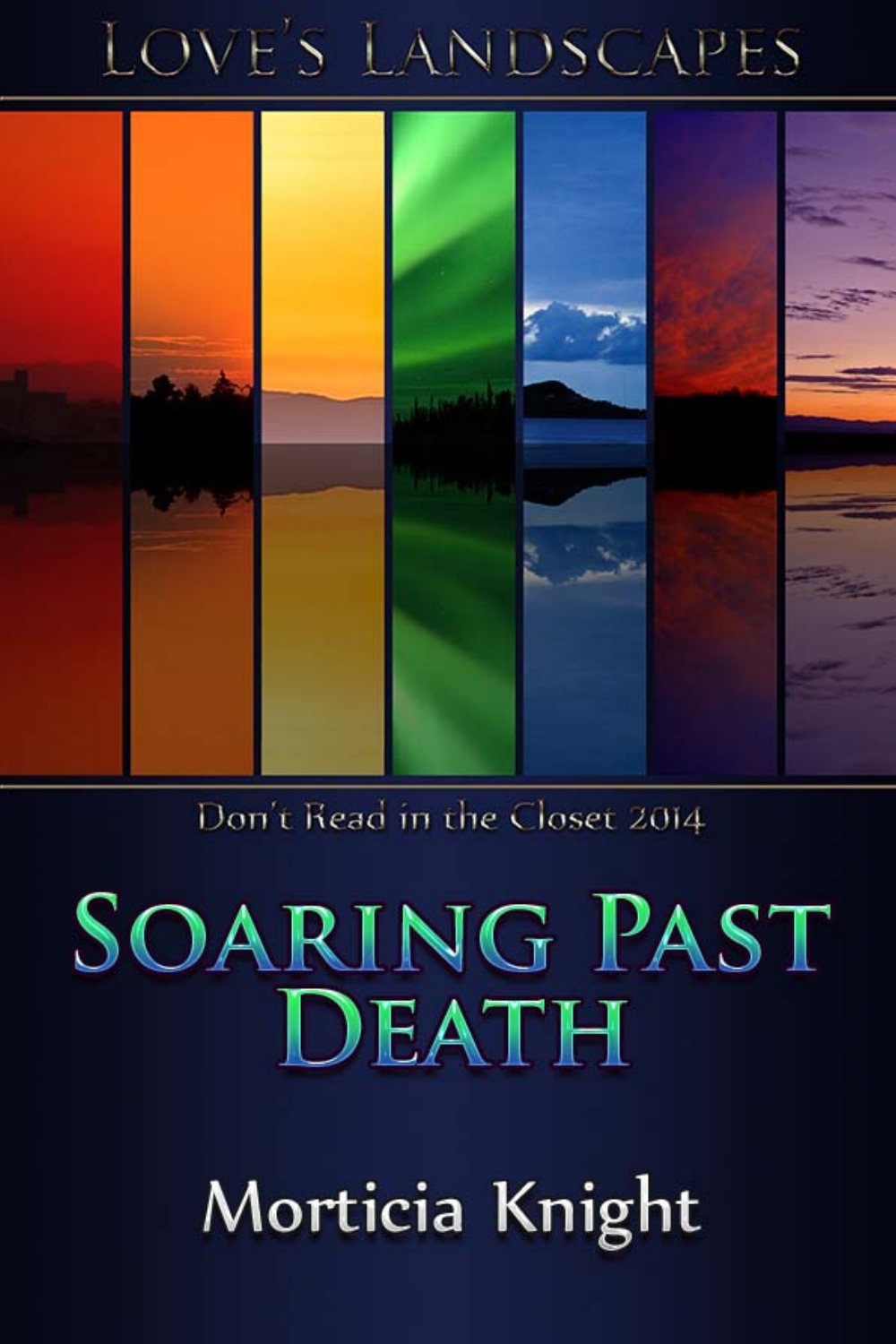#### **Table of Contents**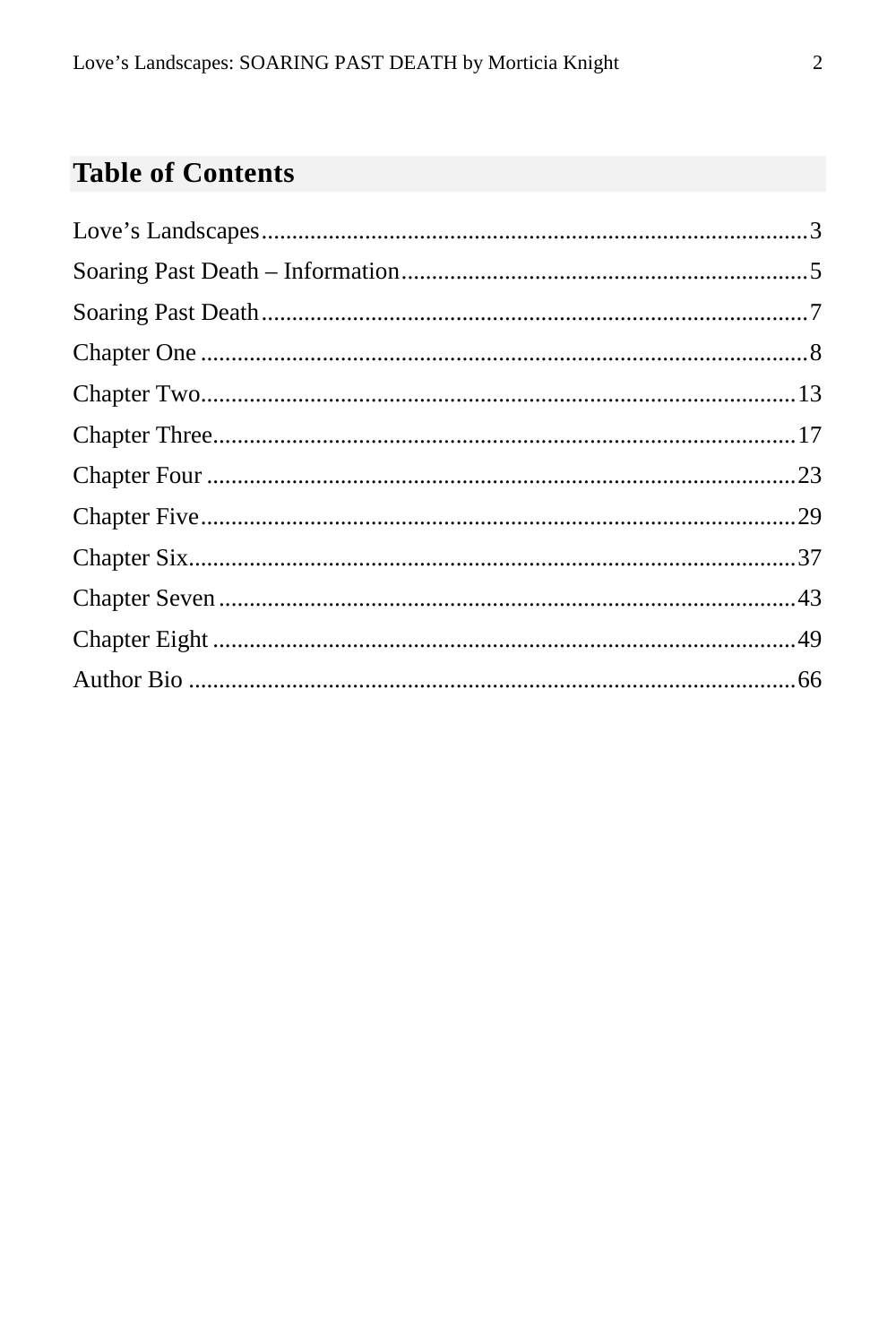## <span id="page-2-0"></span>**Love's Landscapes**

*An M/M Romance series*

## **SOARING PAST DEATH By Morticia Knight**

#### **Introduction**

The story you are about to read celebrates love, sex and romance between men. It is a product of the *Love's Landscapes* promotion sponsored by the *Goodreads M/M Romance Group* and is published as a gift to you.

#### **What Is Love's Landscapes?**

The *Goodreads M/M Romance Group* invited members to choose a photo and pen a letter asking for a short M/M romance story inspired by the image; authors from the group were encouraged to select a letter and write an original tale. The result was an outpouring of creativity that shone a spotlight on the special bond between M/M romance writers and the people who love what these authors do.

A written description of the image that inspired this story is provided along with the original request letter. If you'd like to view the photo, please feel free to join the [Goodreads M/M Romance Group](http://www.goodreads.com/group/show/20149-m-m-romance) and visit the discussion section: *Love's Landscapes*.

No matter if you are a long-time devotee to M/M Romance, just new to the genre or fall somewhere in between, you are in for a delicious treat.

#### **Words of Caution**

This story may contain sexually explicit content and is **intended for adult readers.** It may contain content that is disagreeable or distressing to some readers. The *M/M Romance Group* strongly recommends that each reader review the General Information section before each story for story tags as well as for content warnings.

This story is a work of fiction. Names, characters, places and incidents are the products of the author's imagination or are used fictitiously. Any resemblance to actual events, locales, or persons, living or dead, is entirely coincidental.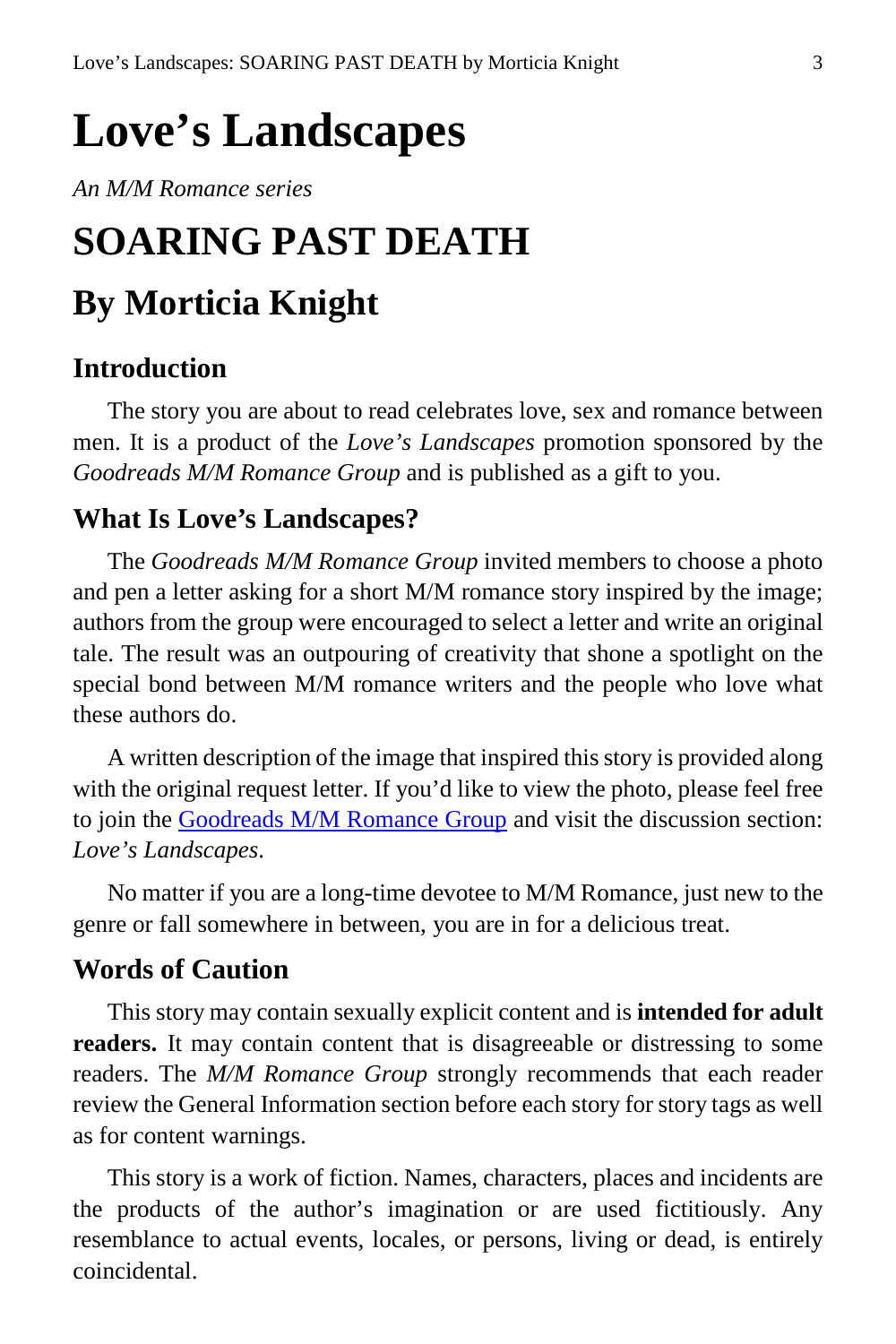All rights reserved worldwide.

This eBook may be distributed freely in its entirety courtesy of the Goodreads M/M Romance Group. This eBook may not be sold, manipulated or reproduced in any format without the express written permission of the author.

Soaring Past Death, Copyright © 2014 Morticia Knight

Cover Design by Goodreads M/M Romance Group Photographs from Stock.XCHNG and Public Domain Pictures.net [Strange Sunset](http://www.sxc.hu/photo/1429479) by [robertovm](http://www.sxc.hu/gallery/robertovm) [Northern Lights over Northern Canada](http://www.sxc.hu/photo/1174630) by [dyet](http://www.sxc.hu/profile/dyet) [Sea Sunset 3,](http://www.sxc.hu/photo/1387144) [Arizona Sunrise](http://www.publicdomainpictures.net/view-image.php?image=23887&picture=arizona-sunrise)

This ebook is published by the *M/M Romance Group* and is not directly endorsed by or affiliated with Goodreads Inc.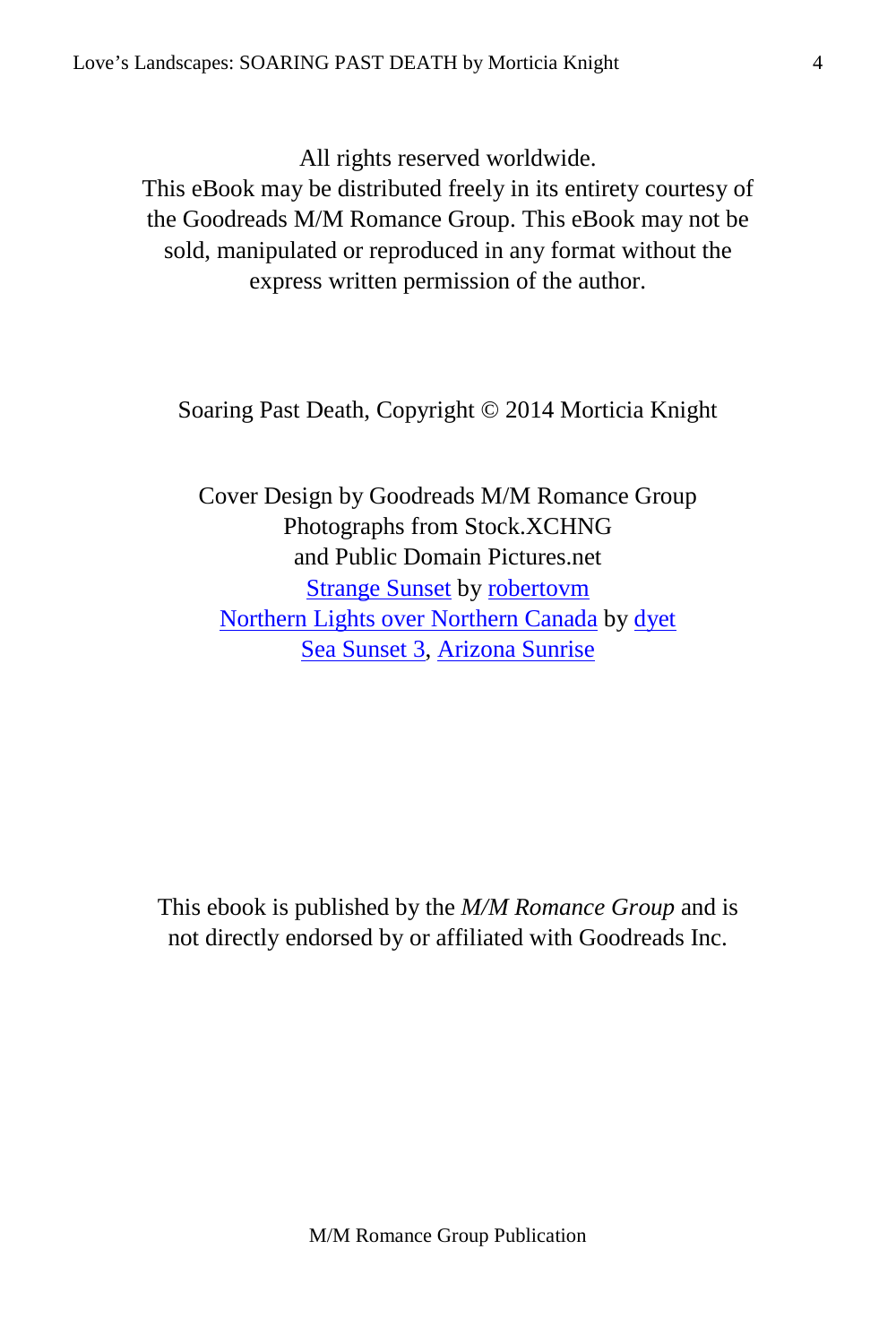## <span id="page-4-0"></span>**SOARING PAST DEATH By Morticia Knight**

#### **Photo Description**

Black and white pic of a slightly built young man with his head bowed, on one knee, arms wrapped around his other knee. He's chained to the ceiling by a collar around his neck. In the foreground, there is the bottom half of a man facing him, holding a flogger.

#### **Story Letter**

#### *Dear Author,*

*After years of doing this I never thought anything could surprise me, but I was wrong. Of all the trainees to be assigned, somehow Viper 44 was the last one I expected to see in the program.*

*Still so young, but then that's what the mission requires.*

\*\*\*\* \*\*\*\* \*\*\*\* \*\*\*\* \*\*\*\* \*\*\*\* \*\*\*\* \*\*\*\* \*\*\*\* \*\*\*\*

*I didn't want to box the story in too much that the author is tied down so I left the letter somewhat open. What I'm hoping for is a sci-fi/dystopia genre story with political machinations and emotional layering of the protagonists the mentor and trainee. The degree of BDSM and what preferences are open to interpretation though I expect at least moderate pain play. Viper 44's mission is one many have failed before him; therefore is mentor's job is to do it well so he succeeds. Failure only has one outcome.*

*Whether or not sex is in interwoven in the training or separate is entirely up to you. Maybe this is all just advance interrogation techniques survival or is he being trained for a role he's to assume. Only limits I'm going to request: no scat or necrophilia. If used, I prefer torture that focuses on the mental repercussions more than the physical though I'm not particularly squeamish.*

*In the end, these characters have an existing relationship that gets dramatically altered at this moment in the picture.*

*BTW, the name Viper 44 is a placeholder and maybe used or discarded, author's choice.*

*Sincerely,*

*Vivian*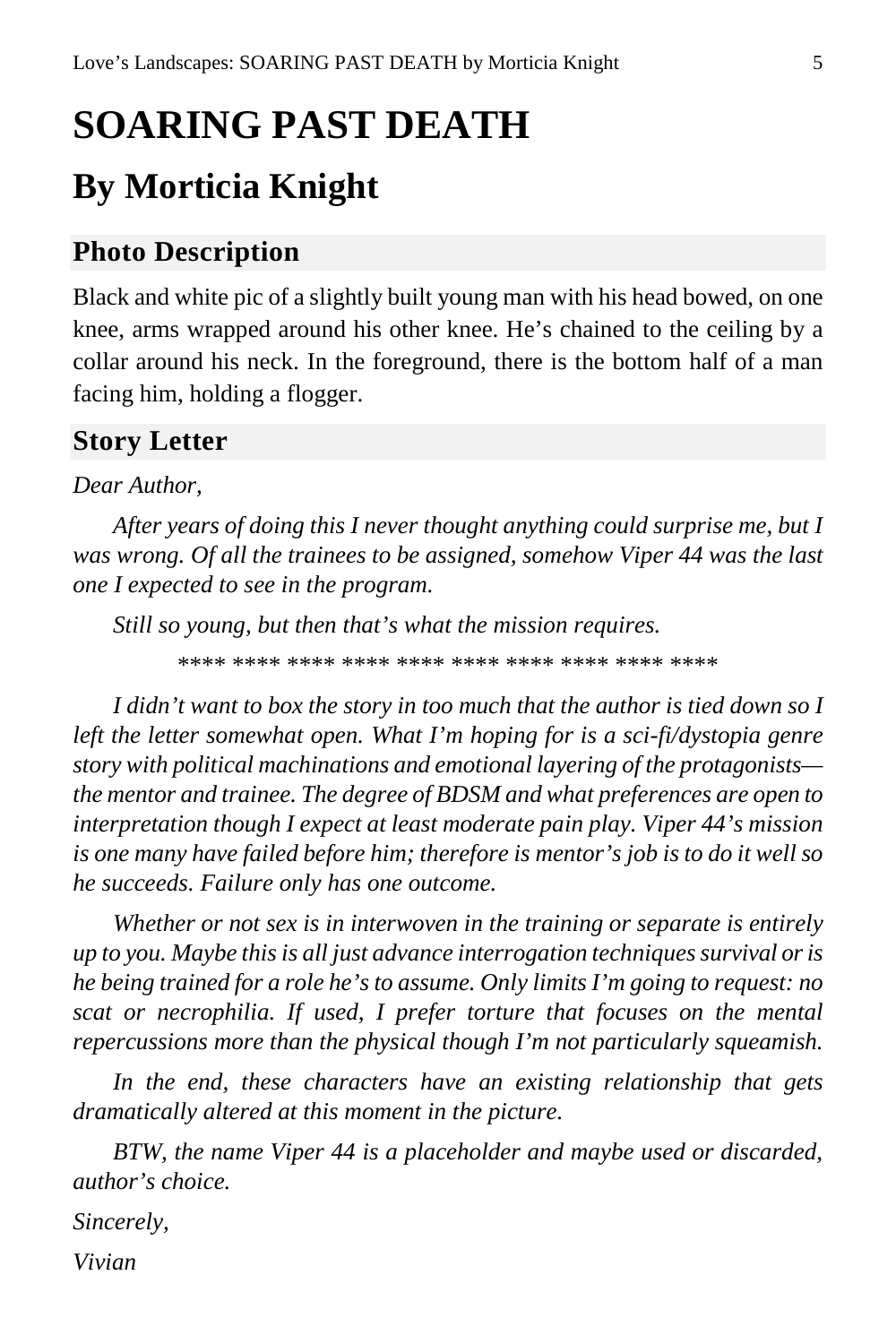#### **Story Info**

**Genre:** dystopian, science fiction

**Tags:** futuristic/post-apocalyptic, BDSM, military men, twink, spacemen/aliens, slave, reunion, age gap, dark

**Content Warnings**: torture, graphic violence

**Word Count:** 21,996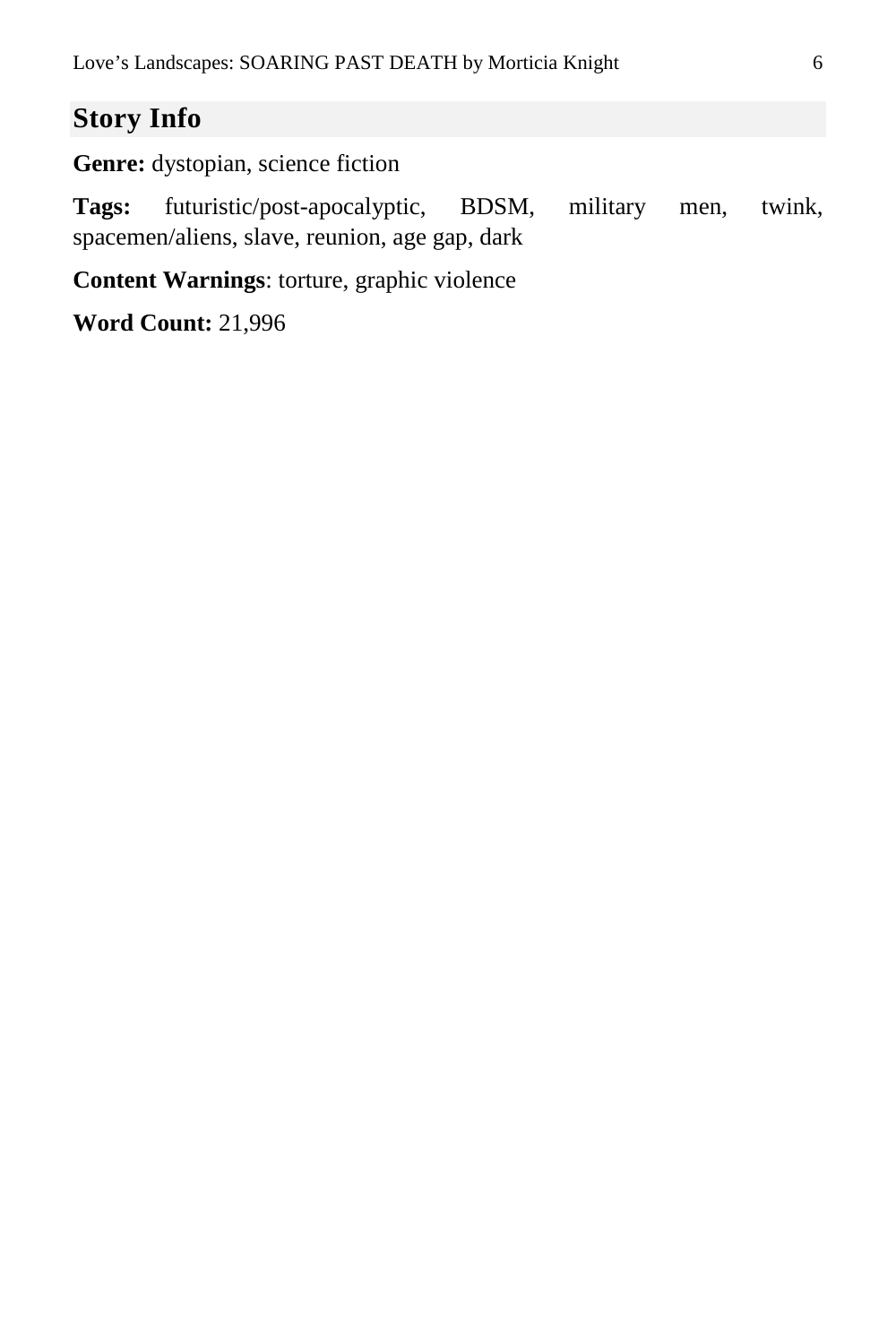### <span id="page-6-0"></span>**SOARING PAST DEATH By Morticia Knight**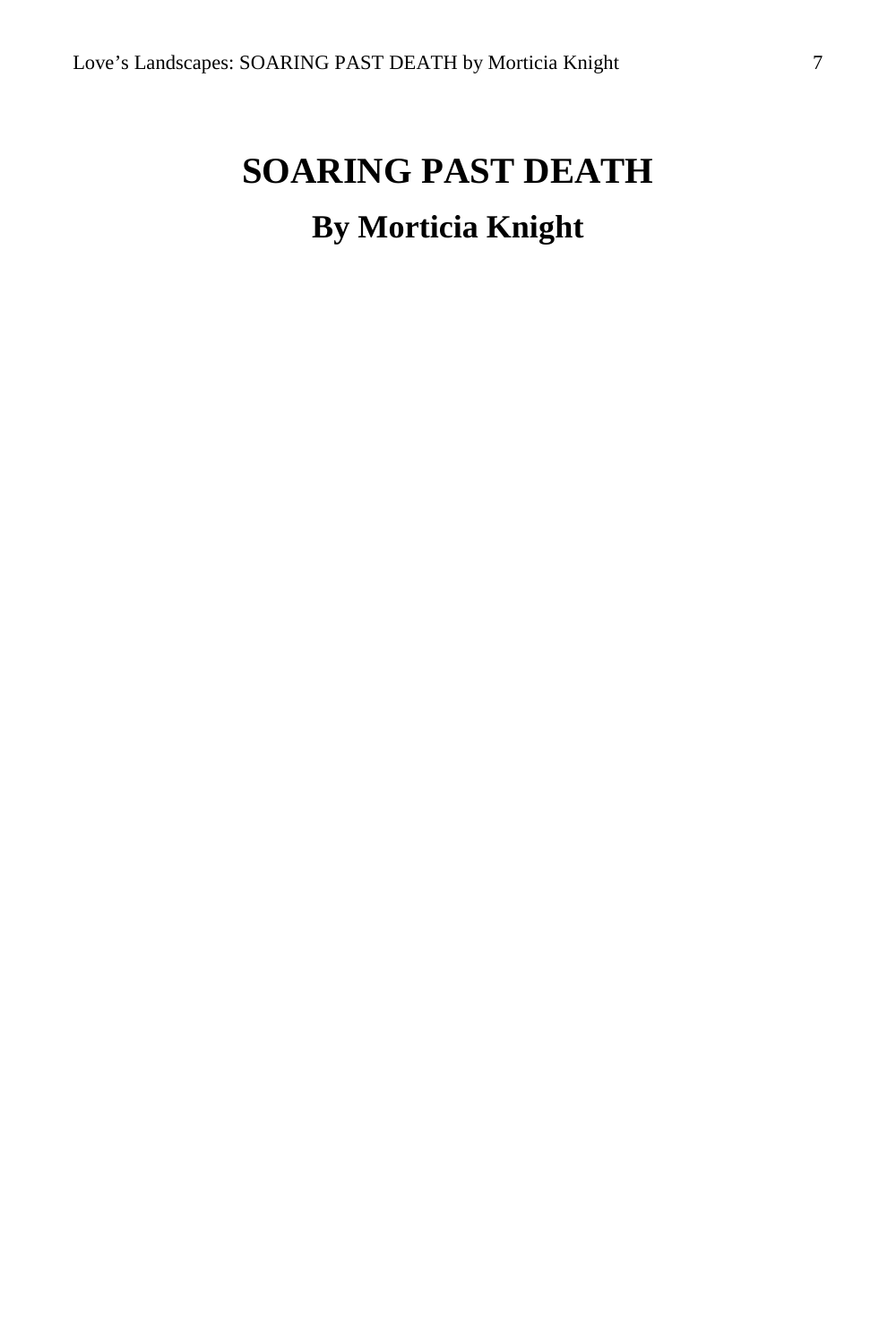#### **Chapter One**

<span id="page-7-0"></span>"What the fuck is he doing here?"

The barely edible ration he'd just consumed for breakfast fought valiantly to make a reappearance. Turning to Raptor 10, Silverback 13 didn't miss the look of surprise that crossed the man's face despite his expert efforts to conceal it. They were all experts. Experts at detecting, interrogating, torturing and killing the enemy. Except for the one that mattered the most—the one they'd had no luck eliminating. The one they'd never even seen.

"I was certain they would have told you."

13 grunted as anger, pain and frustration combined into one potentially explosive emotion. "Obviously, they didn't."

He turned away from his friend. Friend? Maybe Raptor 10 should only be considered an acquaintance seeing as how nothing was the same anymore. Not since The Scourge had arrived on Earth and turned it into their own personal slave factory. Things like real friendships were too risky to keep.

#### *Like love.*

But he and 10 went back a long way, and if there was any human being left on the planet that he gave a fuck about, he was the one.

#### *You're a lying sack of shit old man.*

Reluctantly, he forced himself to face not only Raptor 10, but the boy who was now called Viper 44. 10 stood next to him, but 44 was on the other side of the two-way glass of the processing room in The Rebellion's primary underground station. Naked. Willing. Ready to fight. Ready to suffer for the cause. Waiting to meet the trainer who would either prepare him for the mission that would rescue Earth from the clutches of The Scourge, or who would send him to a gruesome death. Silverback 13 would be that trainer.

13 gazed at the small, beautiful form of the man whom he had once had as his sub. It was foolish to dwell on what might have been. They'd both known that their prospects as lovers and partners had been grim from the start. Life was struggle and loneliness. It was fear that ate away your sanity. Yet, death was to be avoided in case living became interesting again. So Silverback 13 had let 44 go to protect him. To save him from the program.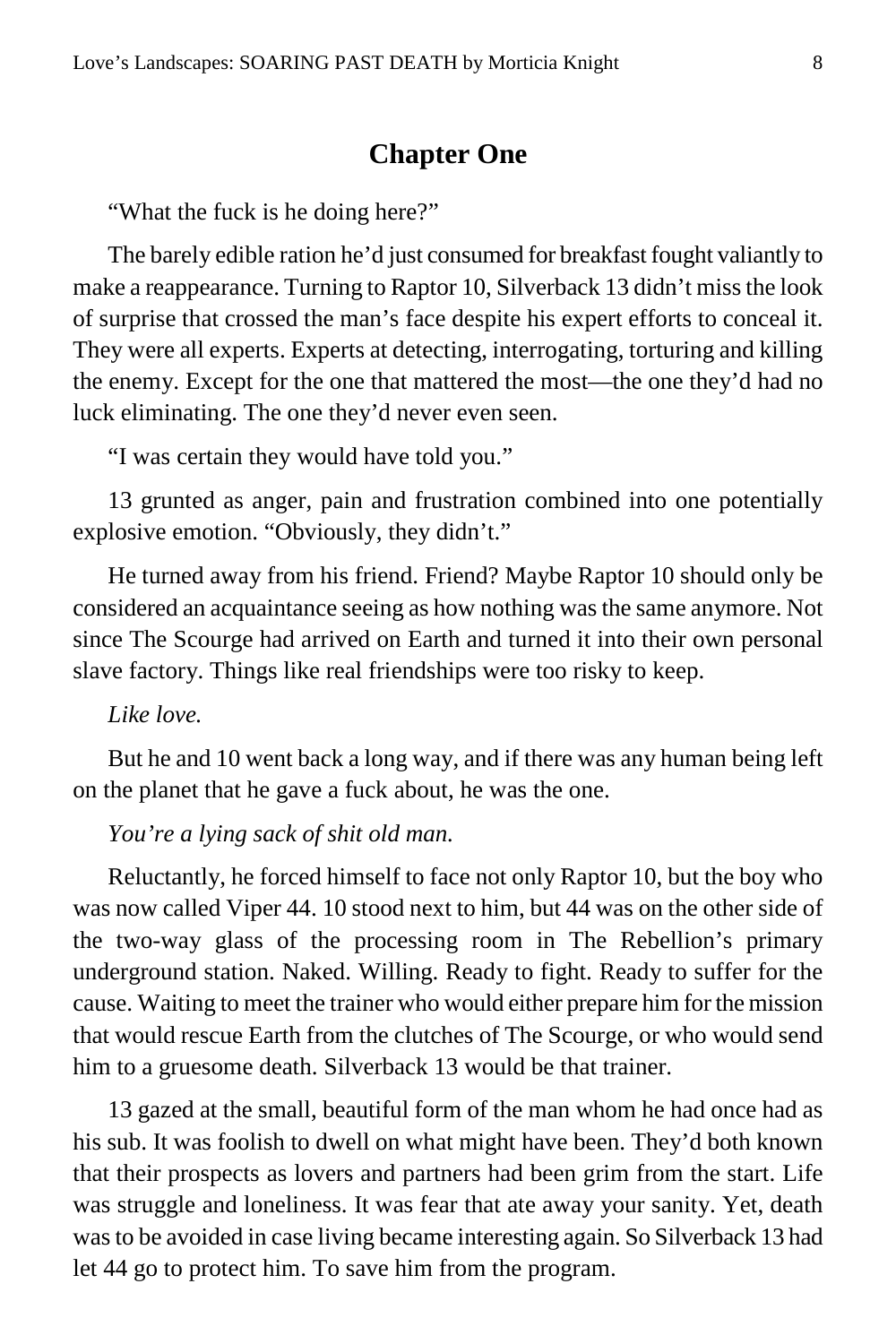*And here he is. After years of doing this I never thought anything could surprise me, but I was wrong. Of all the trainees to be assigned, somehow Viper 44 was the last one I expected to see in the program.*

*Still so young, but then that's what the mission requires.*

\*\*\*\*

He knew Cyrus would be angry, upset. Possibly refuse to train him.

*Not Cyrus. Silverback 13.*

But for a mission of such incredible magnitude, 13 was the only one that The Rebellion would trust with the training. And 13 would do anything that was required of him to aid The Rebellion.

At one time, Viper 44 had believed in love. Believed in 13's love—Cyrus's love. However, 13's unrelenting dedication to the cause had been the death blow to any hopes of lasting happiness together. 44 audibly snorted.

#### *Happiness.*

The word should have been banned from all Earth languages. Until recently, he had also believed that the word "love" should be on that same list. Regardless, none of his thoughts mattered. All that remained was for him to complete his training and face almost certain death.

There was little chance of success—none of The Rebellion plants had ever survived—but he wouldn't let that deter him. He had to at least try to be the one who made it, the one who would bring about the fall of The Scourge. His ex-Dom had tried to hide 44's special skills away from The Rebellion to prevent him from being recruited. What 13 didn't know was that he'd volunteered. 13 might not like that he was there, but the man also understood the basic facts. Viper 44 took pleasure in pain, and the Lord of The Scourge loved inflicting it. He'd soared higher than he'd ever believed possible under the skilled tutelage of 13. Now, that same instruction would aid in potentially saving 44's life. It no longer existed to save his soul.

The heavy iron door scraped noisily as it opened across the concrete floor. He kept his eyes cast downward as he sat on his heels, shoulders back, hands clasped behind his back in the program stance. The absurdity was that his cock was hardening at the thought of the former lover who had cast him aside entering the room. He wanted to be humiliated by his body's response, but it would serve him better if he wasn't. Maintaining an erection as much as possible would be part of what would be expected of him on his assignment.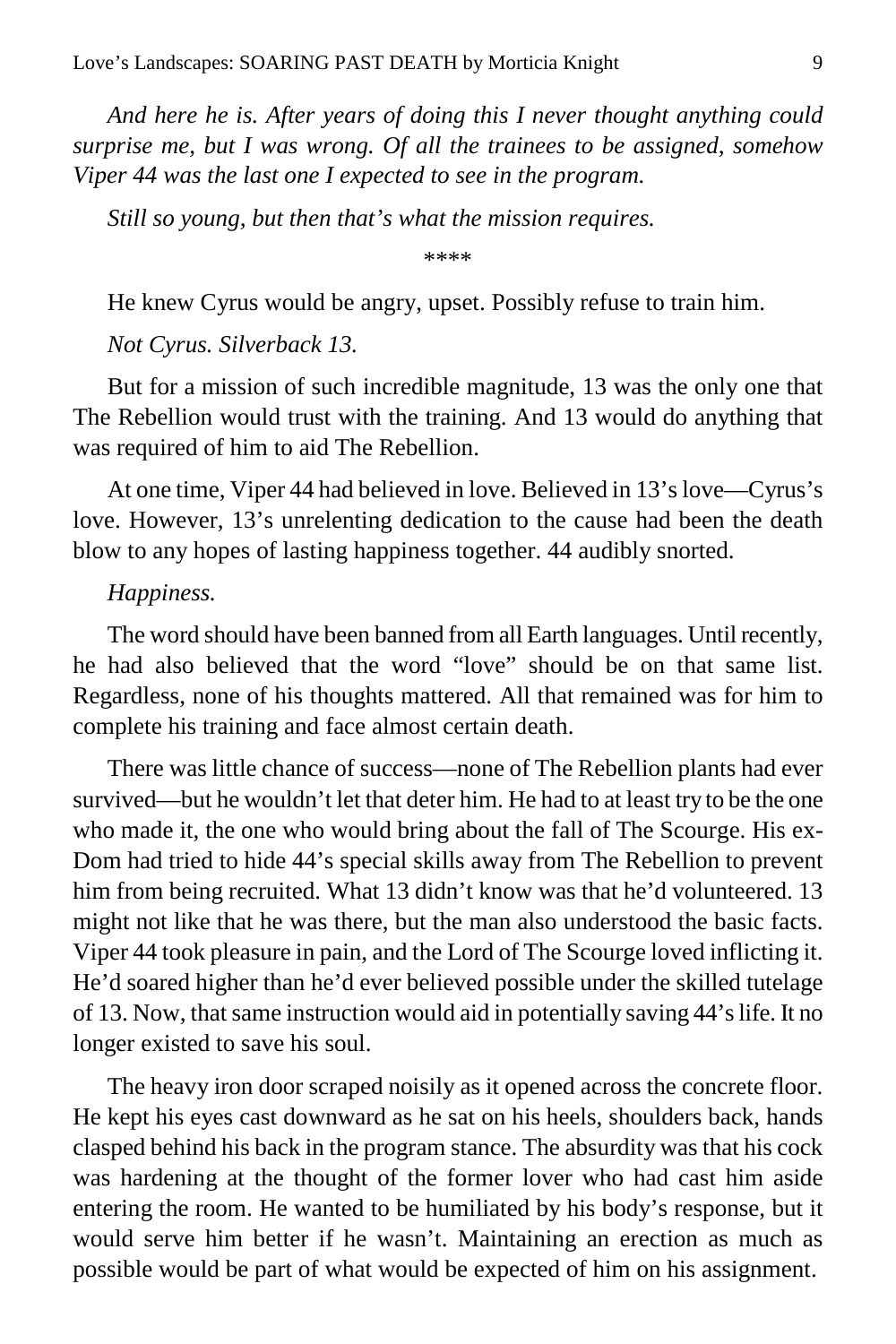44 had already practiced enduring the cold. He would be naked the entire time he was on the satellite ship where The Lord kept his lair. Ruling from Earth was a bad idea for The Scourge's insane leader—too many humans plotting on him. The male life-form was dumb, but not dumb enough for them to pick off that easily.

Of the almost non-existent intel they'd managed to obtain, one of the details uncovered was that the inside of the space station was frigid and without any type of carpeting or padding covering the metallic floors. 44 had also toughened up his knees before he'd arrived to be trained. Every possible scenario needed to be accounted for. As no pleasure slave had ever survived longer than a week with The Lord, much of what they knew was merely conjecture. Including what the evil fuck looked like.

"Viper 44, welcome to the program. I'm Silverback 13, your trainer."

*Why is he acting like he doesn't even fucking know who I am?* "Yes, Sir." *Two can play at this goddamned game.* "Lord."

44's face drew into a scowl before he could stop himself. His head was yanked back by his hair so hard he lost his balance, throwing one hand down to keep from landing hard on his elbow.

"Any display of emotion in front of The Lord could result in your immediate termination. You stay still when I say so, you speak only when I ask something of you, and you never, *ever*, react to anything that happens to you."

13 had growled it right next to his ear, a small burst of spittle landing on the side of 44's neck.

"Is that clear, soldier?"

"Yes, Sir."

He'd kept his tone as even and flat as he could.

"I said, *Lord*."

That's when it changed. When he became truly afraid for the first time since he'd become determined to enter the program. 13's hand still clutched his hair, gripping him tightly, painfully. He wanted it, wanted *him*, and it could never be. Want spelled disaster—it was an emotion that crippled. Especially when they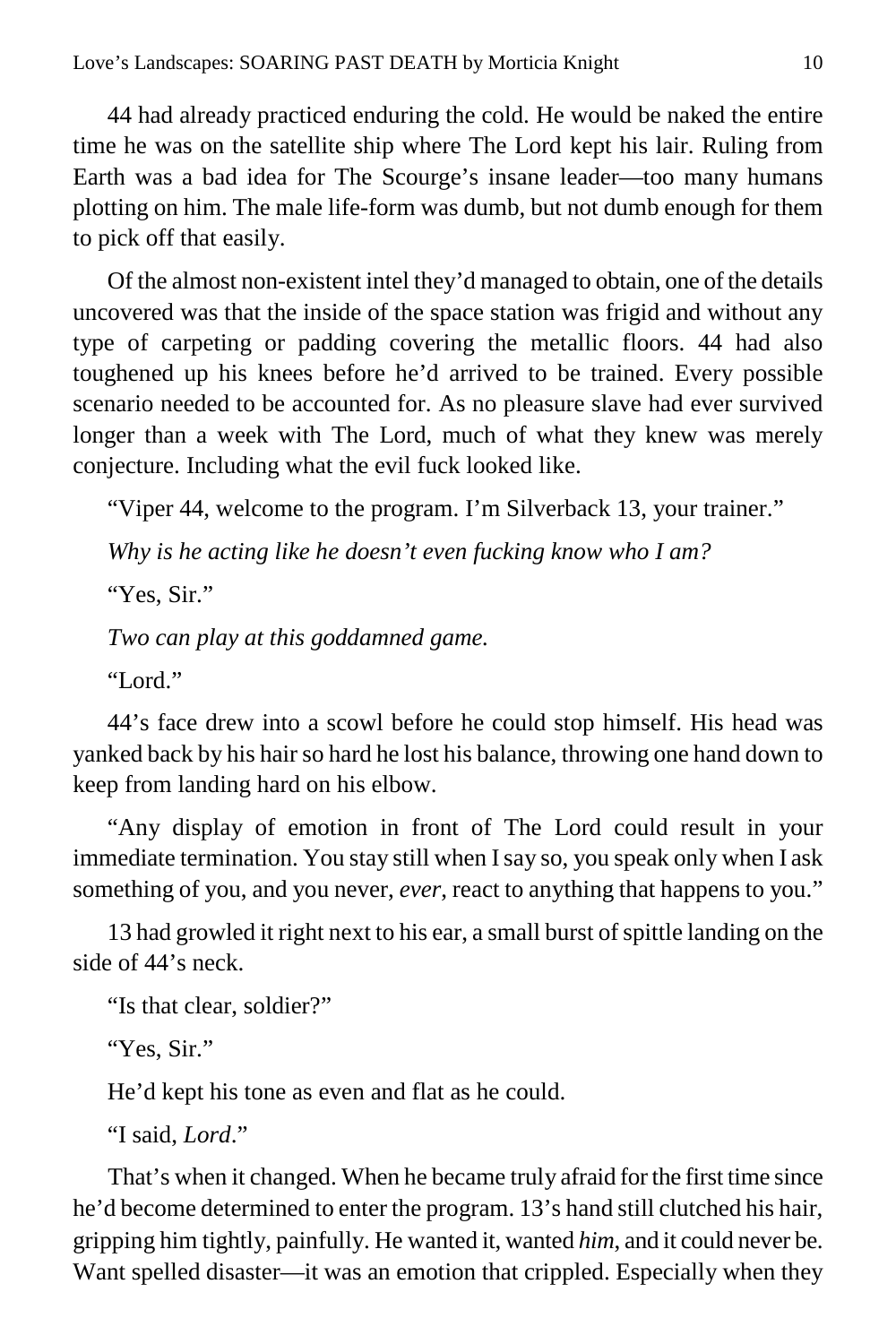were bound to a mission from which he would likely never return. Undoubtedly, 13 knew it too.

"Yes. Lord."

13 pulled him up forcefully by his hair and dragged him to the other end of the room where the shackles and the majority of the other implements were located. The entire room was approximately a thousand square feet and as gray and sterile as the rest of the facility. The only objects of beauty were the bondage devices themselves. In addition to the shackles—there were the chains, the benches, the tables—everything outfitted with cuffs, collars and restraints. Every manner of apparatus that he and Cyrus… 13, had ever delighted in.

"Stand here. Don't move. Eyes down."

He yelped as his cock was slapped harshly.

"Louder."

Another blow landed on his tip, the sting building along with the hint of pleasure.

"Make sure I know you feel it. Give me your screams. If he doesn't believe you're in a lot of pain, he'll make sure that you are. He has to accept that you love it no matter how excruciating it is." 13 barked it, his orders spat out fast, no hesitation.

The final strike was so hard, his toes curled and he grimaced before he could stop himself. This time 13 grabbed him by his throat.

"I've been in this room with you for less than ten minutes and you've already signed your death warrant twice." His voice had come out like a snarl. "You're done."

13 gave him a shove as he let go of his neck, and he fell to the ground, landing on his ass.

"*Bullshit*."

His words hit their target and 13 whirled back around.

"Yeah? You know what's bullshit Viper *44*?"

His face flushed and he appeared out of control as he rushed towards him. When 13 had been his Dom, he'd never lost control. Ever. Bent at the waist and stabbing a finger at him, any hint of control had evaporated.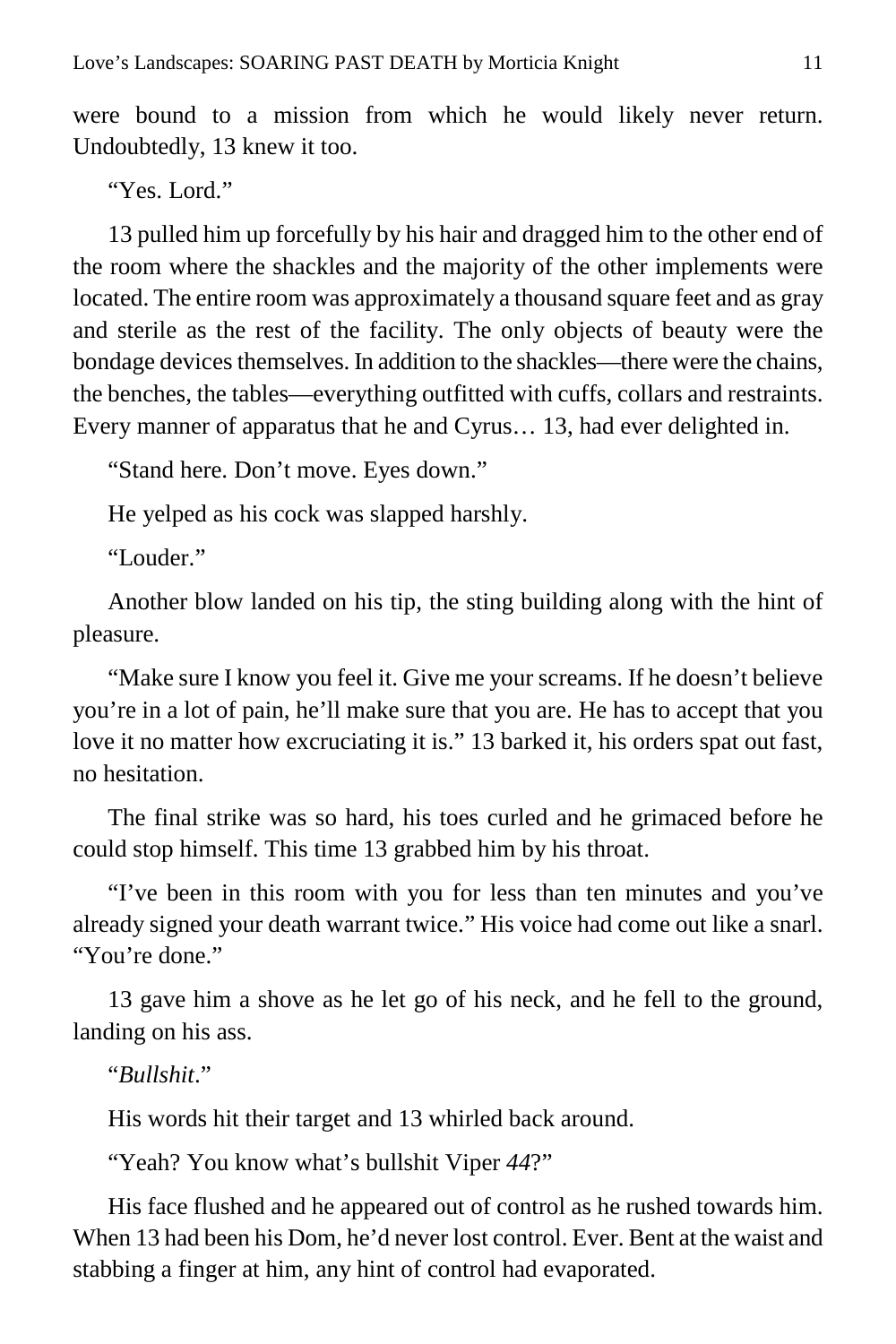"Bullshit is the other 43 Vipers who went before you and never came back. The ones who lived, breathed, and eventually *died* for the program. Older, more experienced subs who had embraced their submission for years, who began when they were younger than you, who weren't trying to prove something to an ex-lover."

There was no thought when 44 sprang to his feet and slammed his body into 13. If he hadn't been so enraged, it would've been amusing. He wasn't more than a hundred and thirty pounds or taller than five foot six. 13 was well over six feet and usually about two hundred and twenty-five pounds when he was at his peak muscle mass. And there seemed to be plenty of mass when 44's head hit the solid wall of 13's mid-section.

"Fuck you, you arrogant prick! You know absolutely nothing about why I'm here."

44 struggled against the tight hold 13 had on him. 13 grasped his upper arms, allowing him to flail and kick at him without even flinching. After a few minutes of struggling like a crazed wild animal, he stilled, panting, sweating.

"Are you quite finished?" It had come out akin to a growl.

"You don't know." He refused to cry, but he would beg if he had to. "You have no idea why I'm in the program."

He allowed his gaze to rise and meet 13's. To finally look into the gorgeous deep brown eyes that had always made him melt, had made him give every ounce of himself over to 13's control. If only he could again. 13 set him down and released his arms.

"Then enlighten me."

\*\*\*\*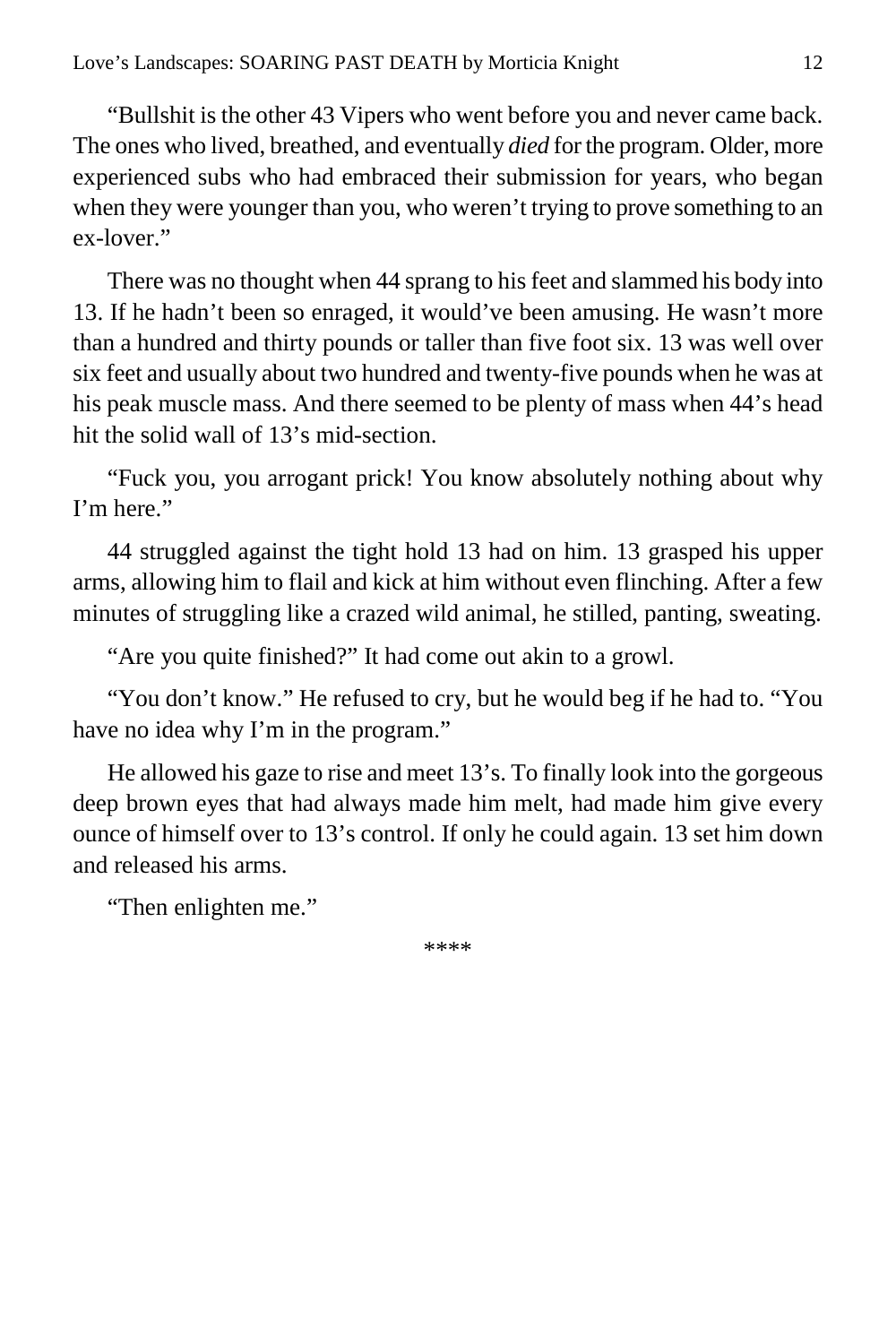#### **Chapter Two**

<span id="page-12-0"></span>Reluctantly, 13 let go of 44 and frowned as the young man turned away, hugging himself. He wouldn't allow himself to think of 44's real name. It was essential he stick to the protocol of dehumanization. All recruits belonged to a class of rebel—Viper, Silverback or Raptor—depending on their strength level and skill set. Vipers were small, crafty and vicious when they stung. Silverbacks were sheer strength and 13 was their lead Dom. Raptors were rage personified, aided by a synthetic drug that could be triggered when needed. After that, they were assigned a number based on the chronological order they were inducted onto the team. It was a good practice. There were so few of the original fighters left that it helped to keep from thinking of the ones you sacrificed or fought alongside as individuals—people who had other people who cared about them.

Which was a part of why 13 was so puzzled by 44's inclusion into the program. It had been difficult to maintain his temper when he'd spotted him through the glass. When he'd seen the only man he'd ever loved, the only one for whom he'd be willing to die. The one who now seemed ready to forfeit everything to a cause he'd once ridiculed.

13 had given everything to the goddamned program, but he'd hidden 44 away so he could never be discovered. Beautiful young men who were drawn to pain were the perfect tools to get close enough to The Lord. Close enough to kill. In addition, 44 had spent months trying to convince 13 to leave The Rebellion, to run away with him. 44's position had always been that opposition to The Scourge was pointless and that they should seek their own happiness together.

"Well?"

He was tiring of the whole charade that centered on him training 44. There had been a sweet purity buried inside of 44 that only he had ever been able to reach. 13 not only didn't want to see that become sullied, but he was also sure 44's annihilation at the hands of The Lord would be much swifter than the other recruits before him because of it. He knew 44 well enough to know that he couldn't be readied for the mission in two weeks. It was preposterous. And 44 wasn't a number to him. 44 was a human being that he still loved more than his own life. Fucking hell, more than anyone else's life as well.

"I have to do this. The mission is all that matters to me."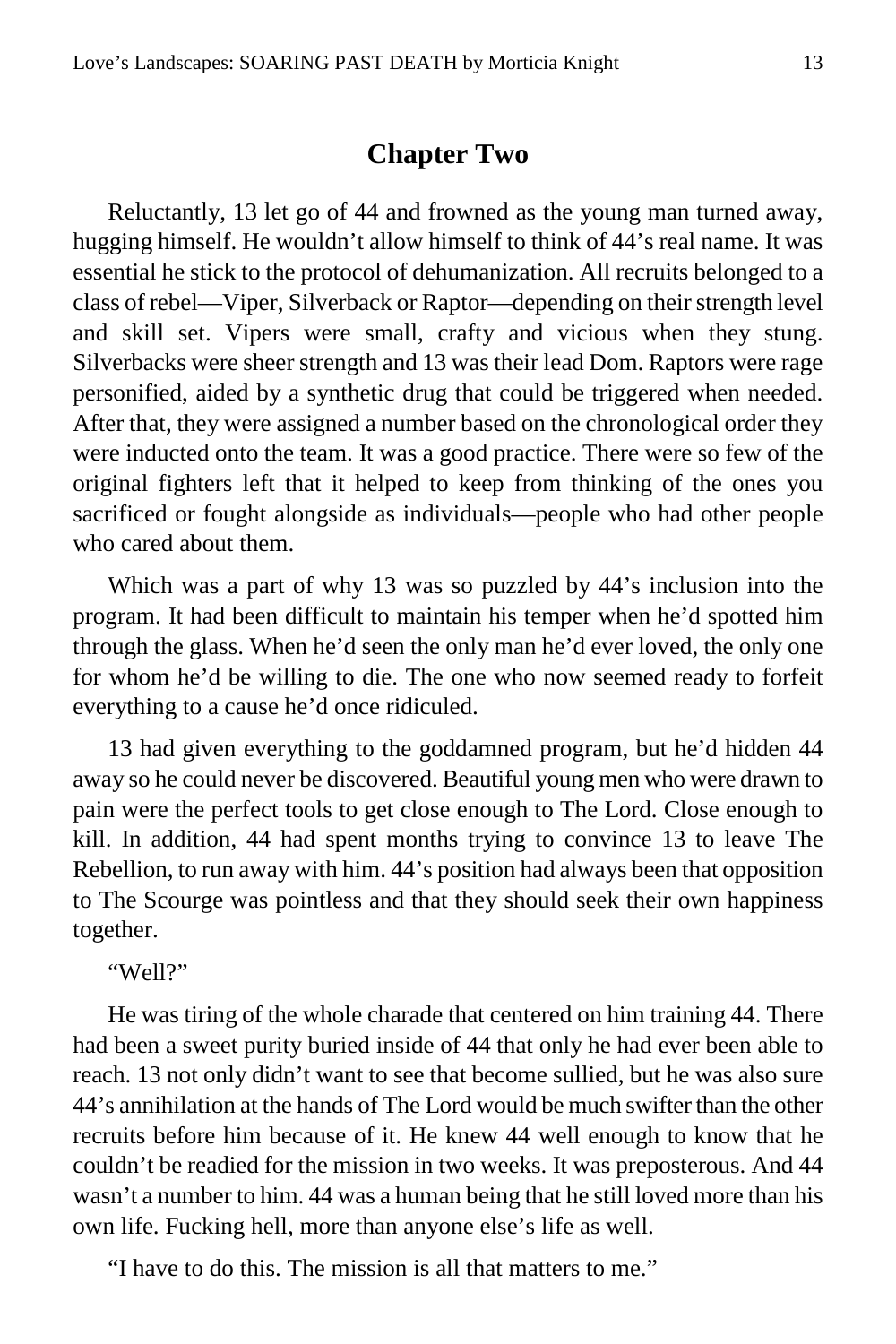His words had barely been audible and 13 caught the crack of 44's voice at the second part of the statement.

"I can't imagine what universe you think we could ever be in where I would buy that pile of horse crap. You did nothing but denigrate the program when we were together."

*Together. Fucking hurt to say that.*

"You told me over and over that it was a mistake for me to be involved, that it wasn't worth it. And now it's all that matters to you?" He snorted. "Try again Buttercup."

44 flinched at what had been a very private endearment. The last thing 13 had ever allowed anyone to see in him was any hint of softness, anything that could ever be construed as tender. But 44 wasn't anyone.

"You don't understand."

13 threw his hands up in the air. "Obviously. Now cut the shit and spill it. You have two more minutes before I drag your sorry ass outta here and tell them you're untrainable."

"Then you'll be giving me an instant death sentence." 44 chuckled with no humor. "At least that one would be quick and painless."

13's breath caught.

*The fuck?*

"What are you babbling on about now?" His voice had lost a considerable amount of its edge.

44 gazed up at him, small wrinkles between his eyes as he pulled his brow together. "The new protocol? You know, the one where any Viper deemed unable or unwilling to complete their assignment would be dispatched immediately."

Ah, the language they chose. The Rebellion was always certain that every bit of verbiage they used was innocuous enough that it would dull the impact of its true meaning.

"Son of a fucking bitch."

He'd muttered it. In reality, he'd meant to keep the comment to himself, but his walls were slipping, eroding as each new bit of information unfurled. It had begun the moment he'd spied 44 behind the glass. Drawing in a deep breath, he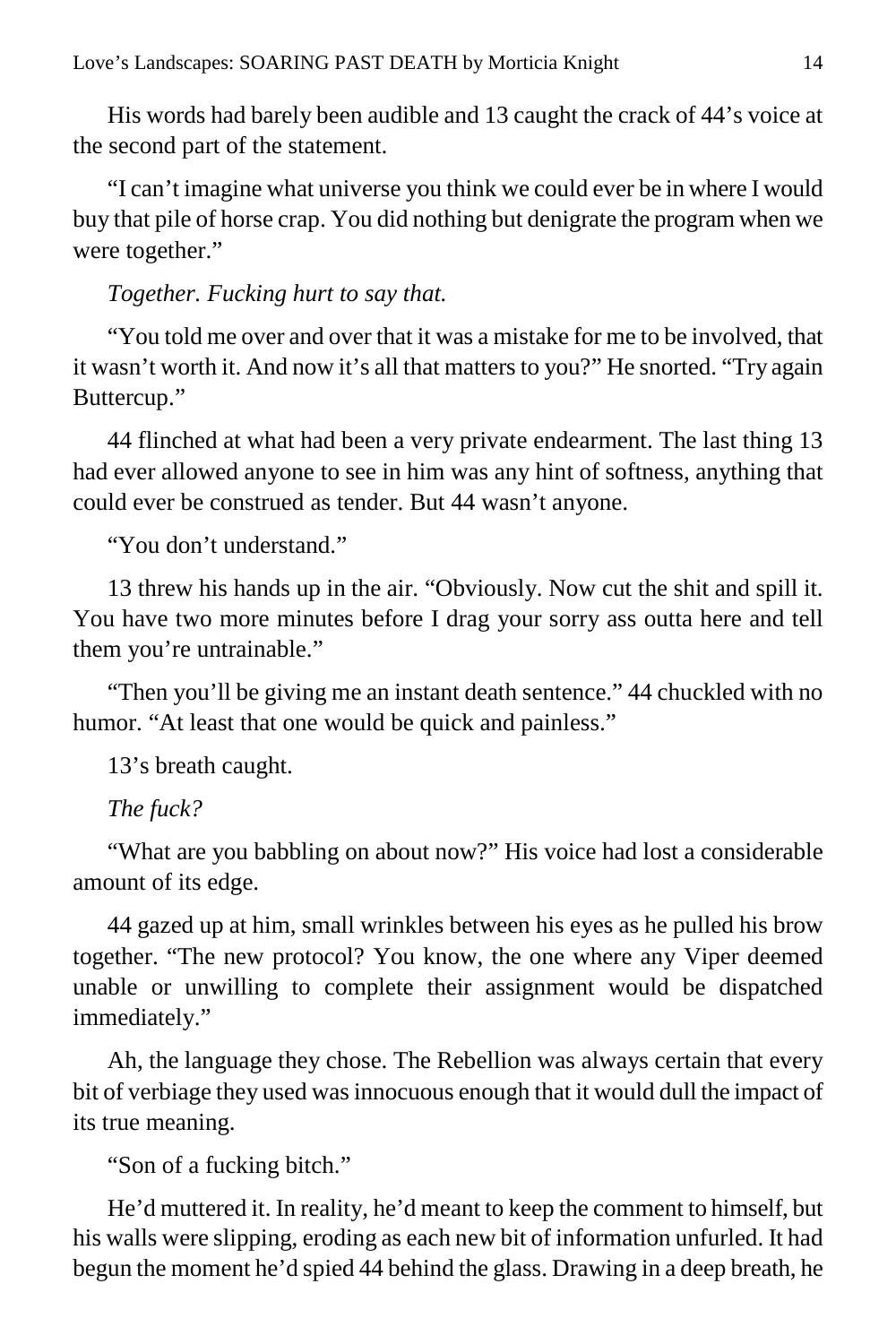carefully constructed the wall again and prepared himself to do his job. The one that he was sure would result in his ex-lover's death anyway, but would at least offer the scantest possibility of hope.

"Then tell me why you're here." He released a heavy sigh. "Before we get started."

\*\*\*\*

It had been a dick move on his part and he knew it. But the hurt that still lodged inside him from 13's rejection had risen sharply to the surface when 13 had entered the room. The Rebellion recruiter had informed him of the dispatch clause, idly mentioning that 44 would be the first Viper it would apply to—so 44 had been fairly certain 13 would be completely unaware of it. It had been tucked away in with his small arsenal of motivators intended to make his exlover train him properly for the mission—to not go easy on him.

The Rebellion had determined that the knowledge The Vipers possessed in regards to the operation to murder The Scourge's leader was too sensitive. If someone failed the training, they couldn't be left running around with that secret knowledge. It was also a great inspiration for a Viper to suck it up.

*Suck it up, Buttercup.*

That was what 13 had said the first time he'd ever used the bullwhip on him. 44 had laughed so hard that the session had become completely derailed, 13 eventually joining in on the hilarity. After that, he'd only used it affectionately—primarily when they'd made love.

He moaned at the pain slicing through him at the memory.

*A good memory. A fucking beautiful memory.*

"I found them."

There was no reason to lead up to it. To be coy. He knew 13 would know exactly what he meant.

Gazing over at 13, he noted the flat expression. God, he fucking knew the man so well. He knew exactly what 13 looked like when he masked himself against any genuine emotions.

"Where, how?"

"After you left me, I had nothing left. No one to live for."

He'd waited to say that to 13 for a year, but surprisingly, it didn't give him the satisfaction he'd always fantasized that it would.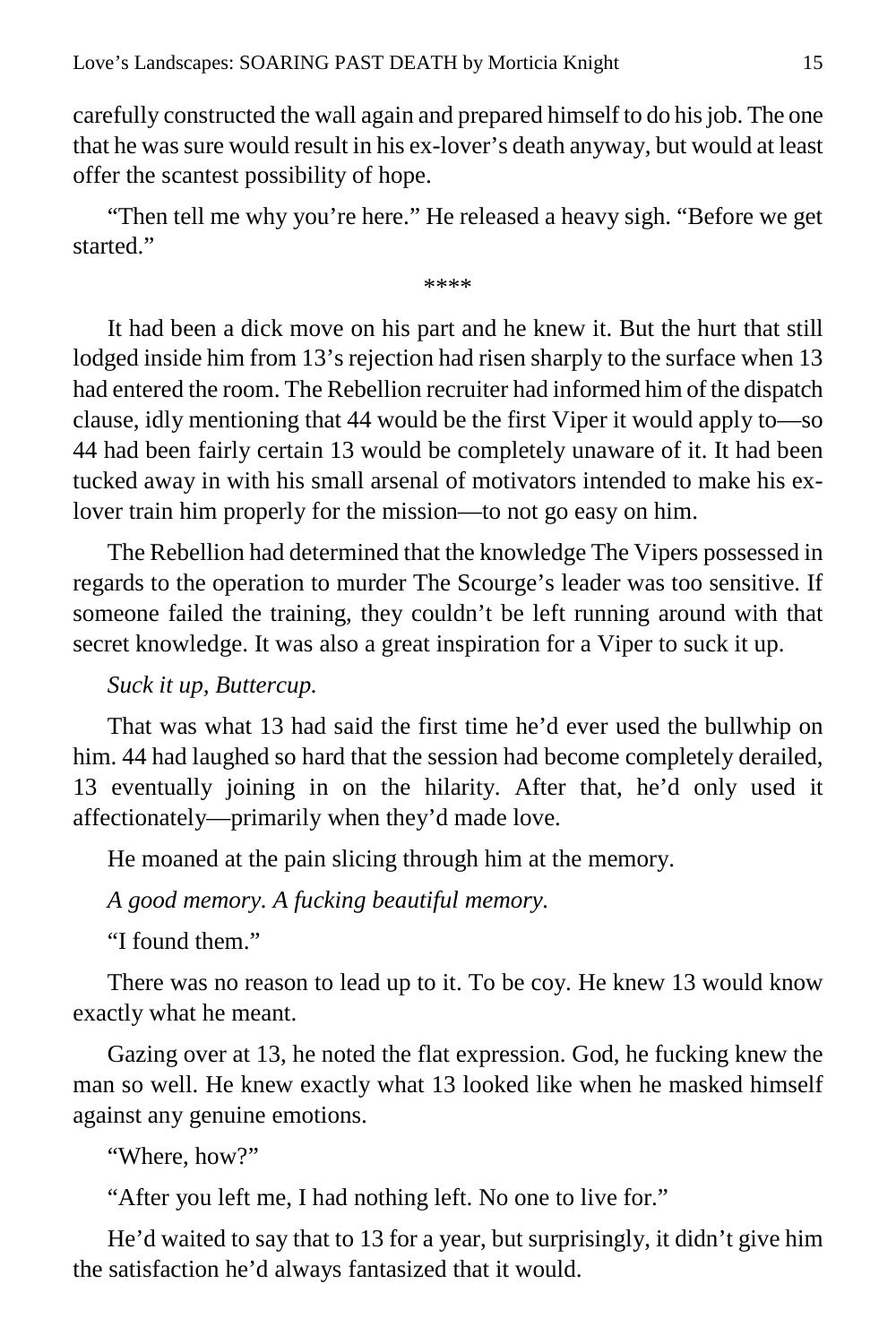"So I decided the only thing left for me to do was to hunt for them. Even though I saw the building my mom and sister had been holed up in torched into obliteration by The Scourge, I returned to Bear Valley and the Sierra Nevadas to search for them, search for someone who might've known of them."

He paused, remembering the day that 13 had found him. The man who would become his Dom had rescued him after the battle which he'd assumed had claimed his family. He'd been hiding in a cave and had fought like one of the local bobcats when 13 had discovered him and held him tenderly, eventually calming him down. 44 had barely been eighteen years old, born after the initial takeover. Raised on fear and distrust, it had surprised him that 13 had not only been able to reach him, but to initiate him into a submissive state of being.

All of his anxiety and dread had been channeled into the glorious pain that 13 had inflicted on him. It had become his elixir against the abject terror that life had always held for him. He had taught 44 to trust for the first time, to let go of his worry. 13, and his unique brand of love, had become 44's entire existence before 13 had abruptly torn it away from him after they'd only had a year together. Breaking the promise he'd made to always care for him.

"It took me over nine months of trekking through the wilderness to find them. I used the survival techniques you taught me as well as the focus I learned through our sessions." He stared directly into 13's eyes. "I never imagined I'd have a use again for anything that'd happened between us." Shrugging he added, "I suppose there's even more I can use now, given the current circumstances."

"Don't joke." 13's steely-edged tone had returned. "This is your fucking life we're talking about."

44 was amazed at how the calm trickled over him at first, then completely enveloped him.

"No. It's not. It's my mom and sister's lives."

\*\*\*\*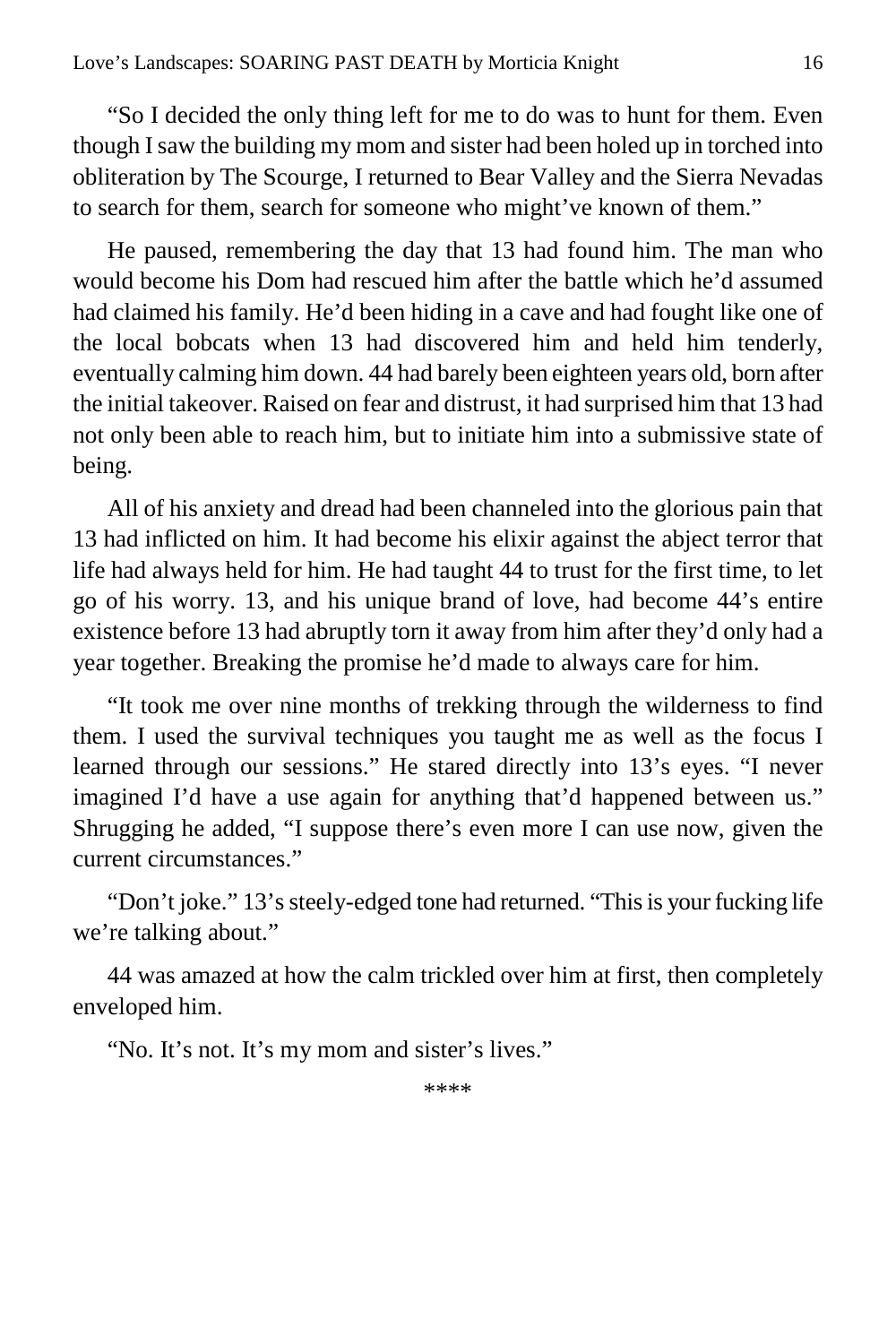#### **Chapter Three**

<span id="page-16-0"></span>"We're breaking for an hour. Be back here at nine, then we're going to hit it hard."

Without waiting for an answer, 13 marched out of the room. It was too much. Fuck The Rebellion for doing this. Even though he'd kept his relationship with 44 a hardcore secret, one never knew. Could he be completely certain that it hadn't ever been compromised? There was no such thing as certainty in the new Earth world.

He'd left the iron door open, deciding he would worry about all the mindfucky, head-spacey bullshit later. He would give himself an hour to wrap his brain around what 44 had just dumped on him, then he would come back and Dom him *raw*. But first, he needed to pay a little visit to Raptor 10 and find out whether the man was going to blow air up his skirt, or tell him something that at least resembled the truth in regards to the mission.

Rounding the corner of one of the long hallways in the catacombs of the underground station, he almost ran Raptor 10 over.

"Ah, funny I should meet you here, buddy." He'd sneered out the last word.

"The training door is open, the sensors went off. Why aren't you in there with  $44$ ?"

*Well, fuck me sideways.*

There was a glimmer of concern in 10's eyes. The day continued to be ever surprising.

"We're taking a break."

10 grabbed his arm and valiantly attempted to pull him to one side where they were more concealed. Not wanting to be a complete asshole, he allowed himself to be guided.

"You can't take a break. Commander 7 won't allow it." His voice had been barely above a whisper.

"Since when?"

"Since the mission went Omega."

*Holy motherfucking shit.*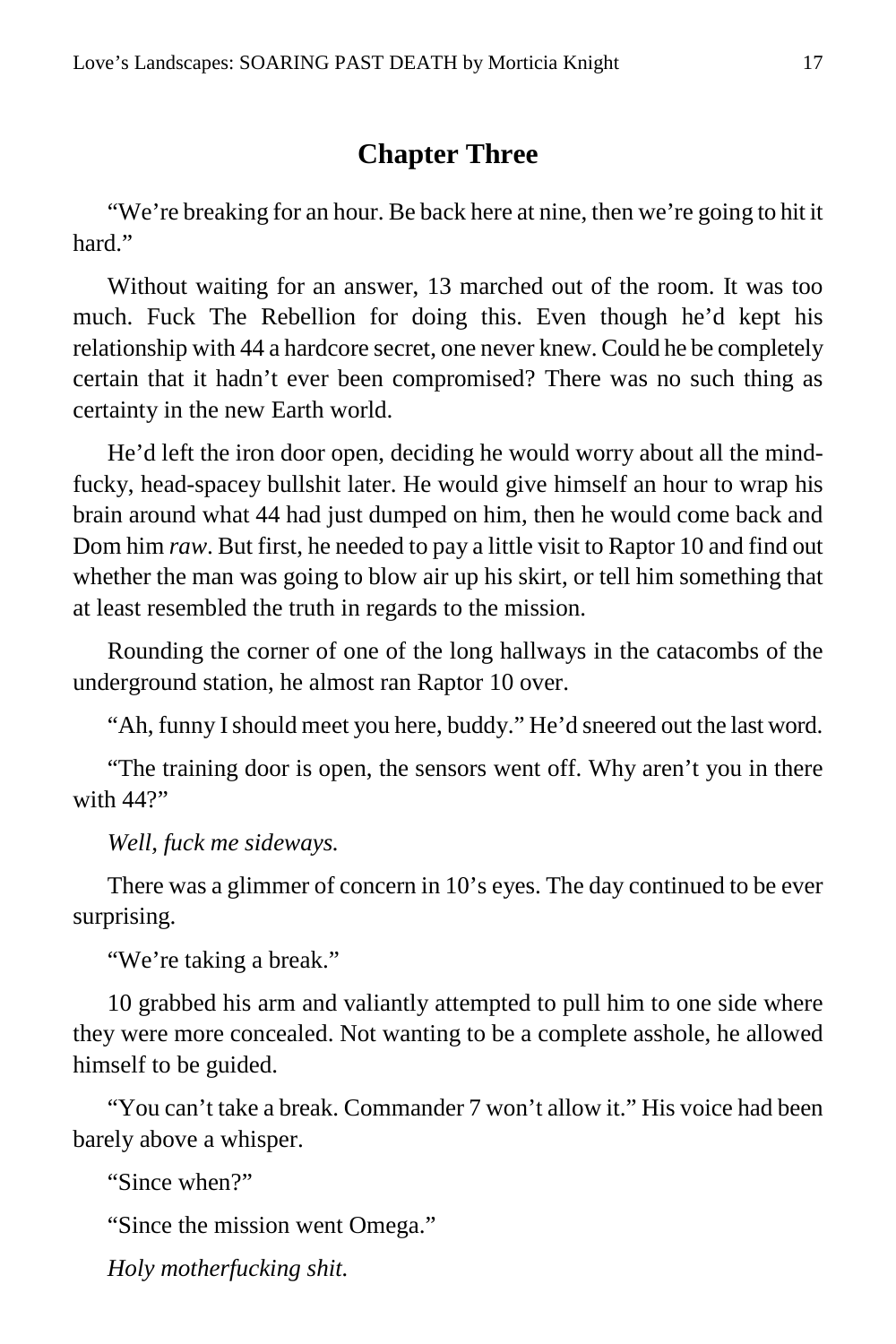There was no point in retreating into panic mode—there had always been a strong likelihood that everything they had been working towards would reach a point of being so fucked that hard decisions would have to be made. It meant that 44 was their last chance. If he didn't succeed, then they would all go in, guns blazing, consequences be damned. They would probably all die, the remaining Earth survivors that weren't chosen for servitude incinerated, and The Scourge would make the planet of humans their sole domain.

"Anyone planning on telling me that?"

"It's a need to know."

13 gritted his teeth. "Yeah? Well they need to know that after this is all over with, whatever happens to 44 is going to happen to them times ten."

"Don't. For his sake, keep it together."

*Is that compassion in his voice?*

If the day got any weirder, he would assume that someone had inserted a hallucifun chip in his neck. At the rate things were going, recreational drug use was beginning to gain some appeal.

"Fine."

He knew he was practically snorting like a bull to keep his anger in check, but as always, anything that benefited 44 was his most important consideration.

"But 10? If there's anything left inside you that's from before, keep me in the loop?"

"Why do you think I came and got you?" There was a curl at the corner of his mouth trying to turn into a smile. "Now go back in there and get your boy ready."

\*\*\*\*

*Can't shiver, can't move, can't breathe fast.*

His foot itched. It was right below his ankle bone and he would happily give a blow job to the entire Rebellion if he could scratch it. But his first order from 13 had been to sit perfectly still, in position, for thirty minutes. There'd never been anyone other than 13. It hadn't even occurred to him prior to being with him that he was gay. He'd always assumed that the only lover he'd ever have would be the palm of his right hand.

The first night after he'd been rescued, 13 had snuck him into his private quarters before the refugees had been logged in. As the top trainer for all their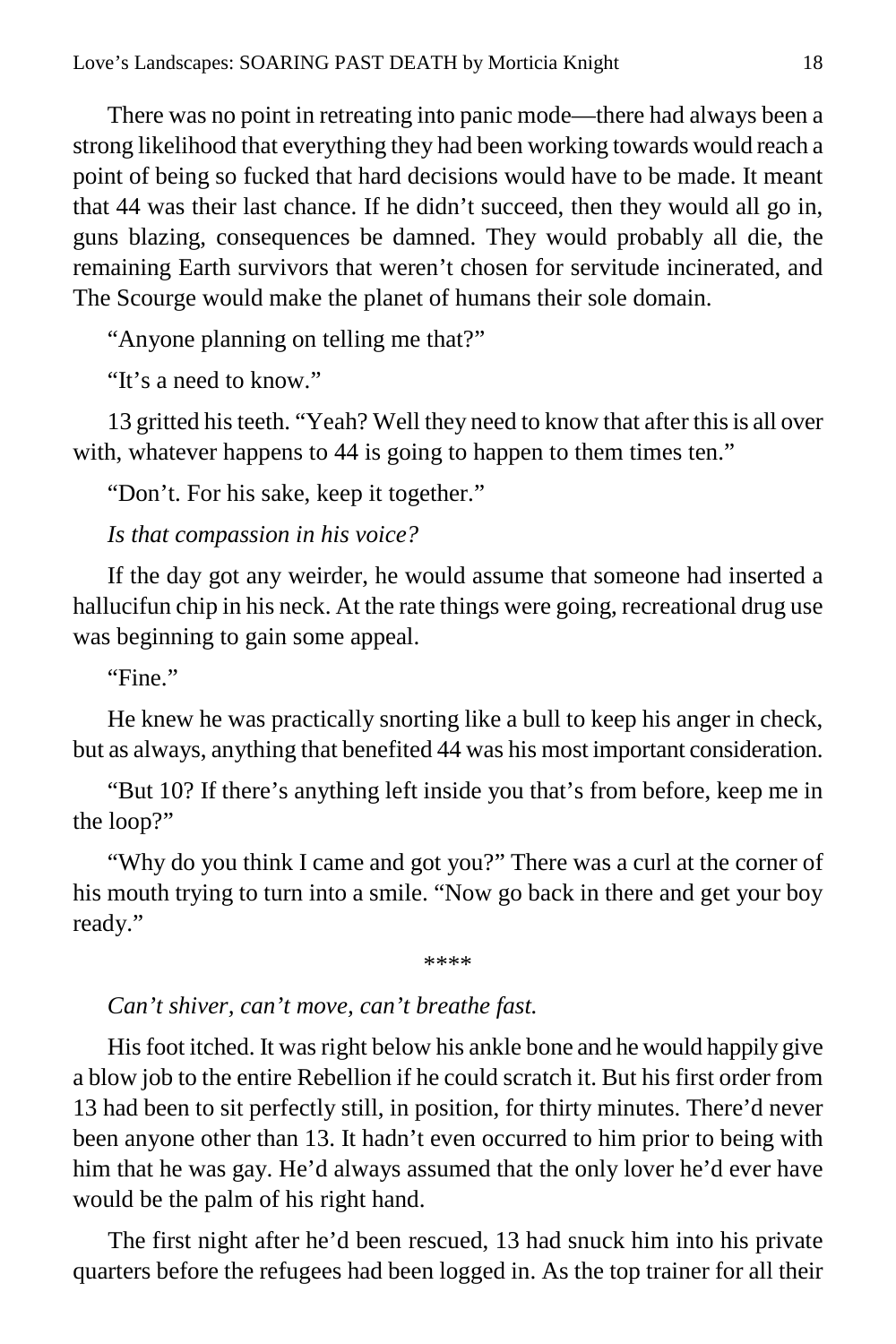missions, regardless of type, 13 had his own mini-compound at the base of the Nevadas, near Mt. Whitney. It had been tucked away safely in a canyon surrounded by rocks and a cluster of thick evergreens.

According to 13, there was a road paralleling the range that had once been a main artery for people traveling up the state once called California. That was prior to the time when they'd all been forced underground, back when there were pockets of humans still trying to survive above ground. But on that day, he had been so completely terrified that he'd barely been coherent. Nonetheless, he'd still been able to see the hungry look in the eyes of some of the other soldiers. He'd clung to 13, somehow sensing he could be safe with him, not wanting anyone else near. The soldiers had assumed he'd been checked in and the refugee commander had no idea that 44 even existed.

That first night alone with 13 had been strangely comforting. He should have been petrified—the man was twice his size and looked as though he wouldn't know what a smile was if it skipped up to him and smacked him across the face. Instead, 44 had curled up on his lap and fallen asleep in the comfort of 13's arms. In less than a week—and after a few pointless attempts by 13 to discourage 44's affections—they had become lovers. 44 had simply known that 13 was safe, that he was home.

#### *Don't let your mind drift, idiot.*

The agony of his memories sliced through him, threatening to ruin his concentration. 13 was right about one thing. Even the tiniest slip up could spell immediate death.

In a firm and even tone, 13's voice interrupted his thoughts.

"On your feet, then over to the wooden cock and ball restraint."

He rose gracefully, reminding himself that even though it was his ex-Dom training him, he wouldn't be treated in the same way as before. There would be no praise, no encouragement, no safeword. Only harsh, painful demands. He kept his stride measured, his posture perfect, his expression impassive. Pausing before the wood framed stand that resembled a centuries-old stock, it nonetheless held one important distinction. The only hole would be the one that would imprison his junk.

They'd actually used it a few times before, however that gave him no solace. Whatever enjoyment he'd experienced with any of the implements they'd played with would no longer matter. Anything The Lord used on him wouldn't be pleasurable—at least not for 44.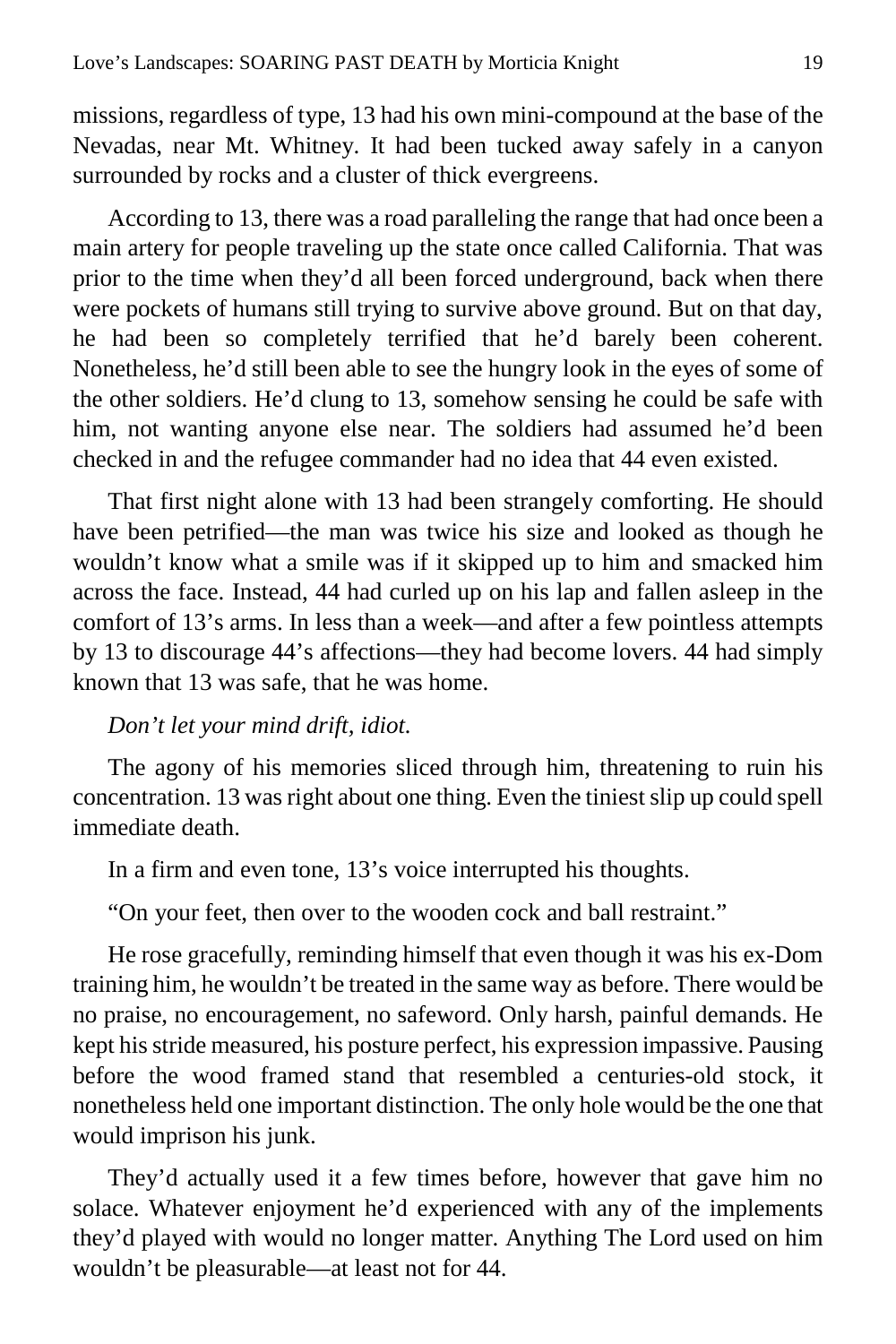13 approached him, back in full Dom mode. He towered over him in nothing but a pair of worn, tight as fuck black leather pants. 13's bulky, solid muscles rippled as he sauntered over to 44, running both of his large hands over his shaved head, then shaking them out as if in preparation for what was about to occur. Any reaction from the surprise at finding 44 in the program was gone as if it had never existed.

Handling him roughly, 13 tugged his cock and balls and stuffed them in the u-shaped, metal lined indentation of the crossbeam that had already been adjusted to his height. Gritting his teeth at the sensation of the cold steel on his sensitive flesh, 44 worked to maintain a blank expression on his face.

Bringing the wooden arm down, 13 trapped his genitals. He proceeded to tighten the steel lining and 44 focused on his even breathing as the inner lining squeezed his dick and sac. His gaze was trained forward and it was a fight not to look down at what he was sure would be his purpling cockhead and swollen nuts. In the past when he'd played with 13 on the stock, their interaction had been much different. It wasn't merely that 13 was now pushing him harder. The connection wasn't the same and that hurt more than anything physical 13 could do to him. His ex-lover's harsh touch was done from a place of separateness.

Once 13 had seemingly bound 44's cock and balls to his satisfaction, he yanked first one, and then 44's other wrist up to shackle them wide and above his head, stretched to their limit. Then he kicked 44's legs apart, before restraining his ankles in the same manner. The pull on 44's genitals was more pronounced than ever once his limbs were imprisoned, and as each action was completed, 44 remained still and 13 remained silent.

There was barely a chance for him to register the quiet whoosh of the flogger before it angrily splayed across his back, the knotted ends stinging him in an arc across one shoulder blade and his upper arm.

*He's using the one from before, the one I loved so much.*

"Out loud."

"I was trying to—"

44 screamed. The second strike had been much more excruciating than anything he could ever recall them doing together. 13 had certainly never before hit him with full strength and without any build-up.

"No talking. You shut the fuck up at all times unless you're begging the Lord to punish you more or moaning about how much you love it."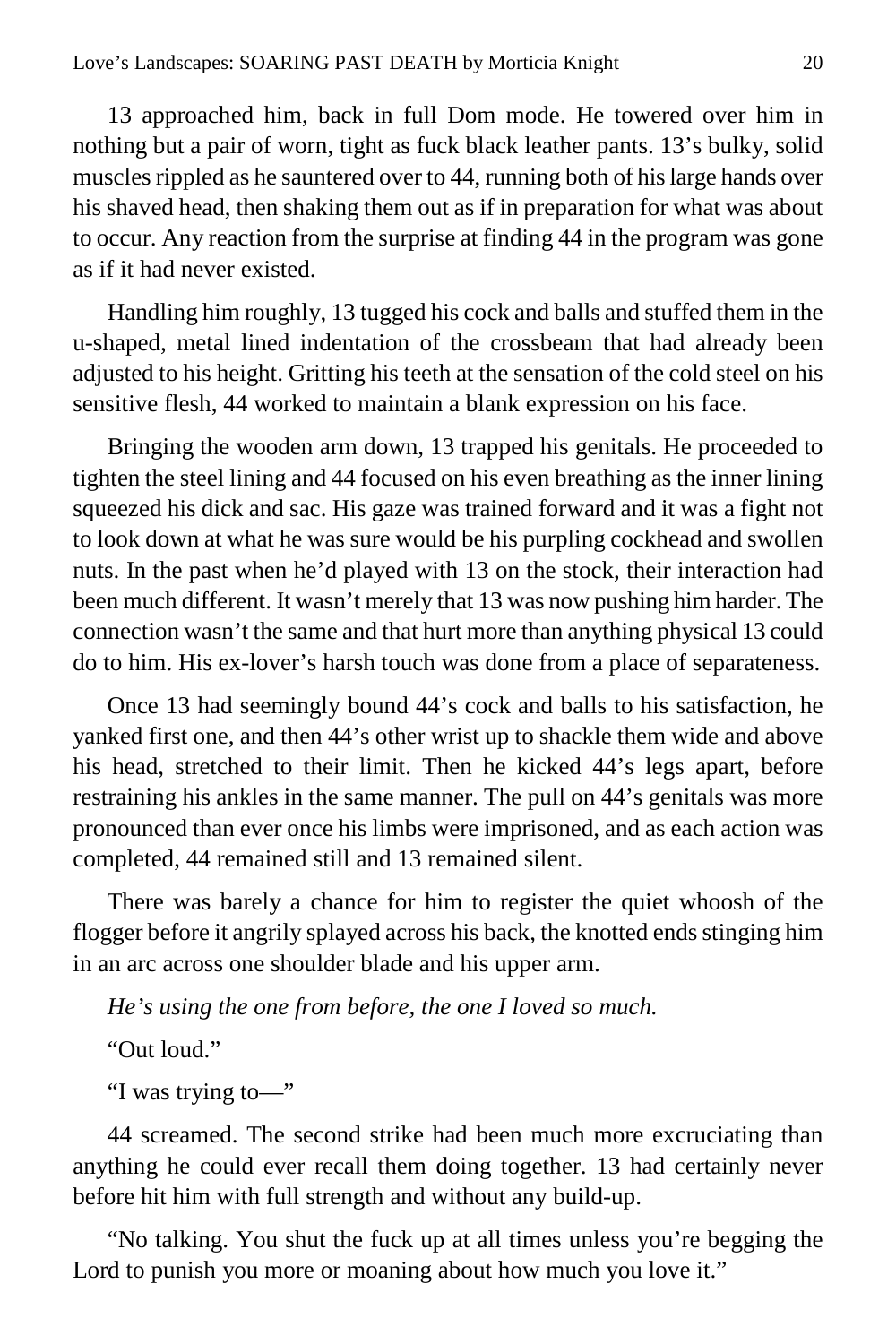The next blow was just as painful, landing on the top of his ass. About to practice his fake cry of ecstasy, he first bit his lower lip to assuage his response to the pain. 13 had apparently spotted it—the next hit was directly on his butt cheeks, the ends of the flogger nipping at the sensitive skin on the underside of his thighs.

"No hesitation. Commit to your love of the pain. Make him believe it, make *me* believe it."

Another strike. He couldn't comprehend how each one seemed worse than the last.

"Yes, Lord, more please, I *beg* of you."

Stupidly waiting for the words of praise, 44 had a momentary clutch in his heart when they didn't come. But why would they? It wasn't about the two of them reaching for sanctuary together, finding that balance with one another that would make their lives worth living. It was about staying alive long enough to kill a blight that threatened all that he held sacred.

The beating continued, 44 yelling in mock rapture. The rhythm intensified, the fiery pain traversing up and down the backside of his body. At his center was the hot, pulsing throb in his prick and sac—the pressure more intense than anything he'd ever known. He fell into it, fell into the dark arms of agony. Soon his cries morphed into something else, something genuine. A continuous wailing moan escaped his lips, the sounds hypnotic to his own ears.

Abruptly, the flogging ceased. Lost in a universe of his own making, it took him a moment to register that he hadn't looked for verbal approval from 13 that time. And that the awful beating he'd just endured hadn't been as unbearable as he'd thought.

#### *It couldn't be that easy.*

He was right.

The dildo that 13 shoved up his ass was at least lubed, but he hadn't had anyone inside him other than 13—ever—and that had been over a year prior. The shock of being filled to the max without any warning was half of what had freaked him out. 13 fucked him vigorously with the silicon toy, the burn even more severe than he could remember it being from when 13 had popped his cherry.

Once 44 got past the surprise of begin violated by the fake dick, he realized that it wasn't as large as it had seemed initially. His ex-lover was much more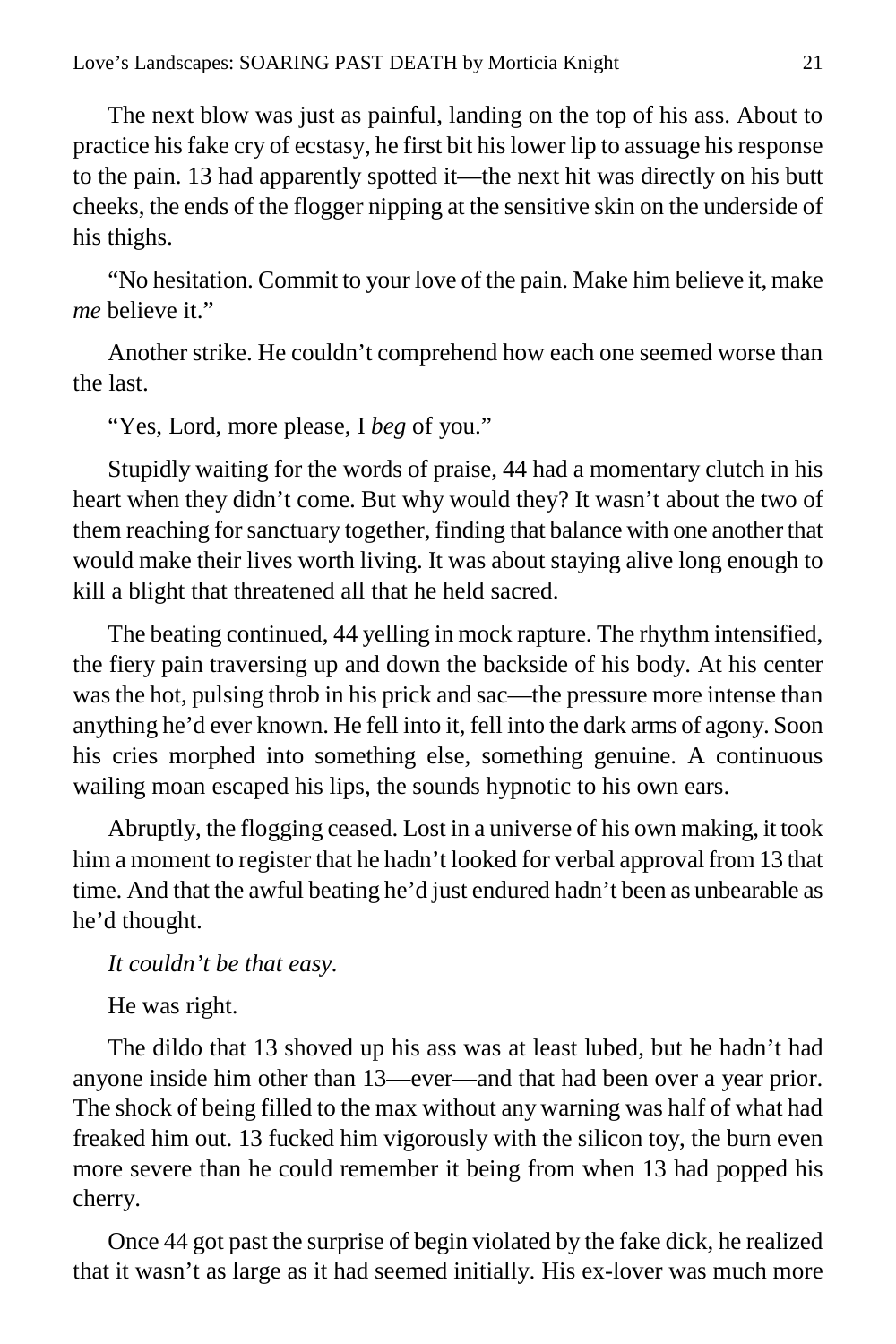endowed and 44 found himself becoming irritated with 13—concerned that the man might be behaving too hesitant with him. Regardless of it being his first day of training, they had very little time before 44 would be subjected to the abuse of The Lord. It was a good bet that their sadistic enemy was unacquainted with the concept of lubrication.

It was too pleasurable. The glorious stretch that he hadn't felt in so long, the pegging of his gland, the fullness—it was all there. There was a tingling in his spine, but it had nowhere to go. The pulse in his cock was so strong it gave the illusion that his swollen erection could explode. He couldn't move back to meet the object being rammed inside him, nor could he thrust forward. Yanking on his restraints, despite knowing he was tightly held all around, did nothing to alleviate his suffering. All he could do was take it.

He howled as 13 slapped his cock again and again while still fucking him hard with the dildo. His thighs shook with the strain of it all—sweat pouring down his neck and torso regardless of the temperature in the room. Soon tears joined the moisture leaking out of him. He ground his teeth together so hard, he actually feared he might crack them.

"Why aren't you begging for more, huh? You'd better fucking make sure I know you love it or I might eliminate you, get rid of you. Who needs a sex slave who's no fun? I'll just beat him until he's dead, maybe let all my minions fuck him to death…"

There had been a waver in 13's voice, then everything had simultaneously ceased. The images 13's words evoked were terrifying. Nauseating. They had to maintain the charade of what they were doing together by duplicating the surmised situations he might encounter with The Lord.

The next sensation was a spiked paddle on his already raw, tender ass. And so he begged.

\*\*\*\*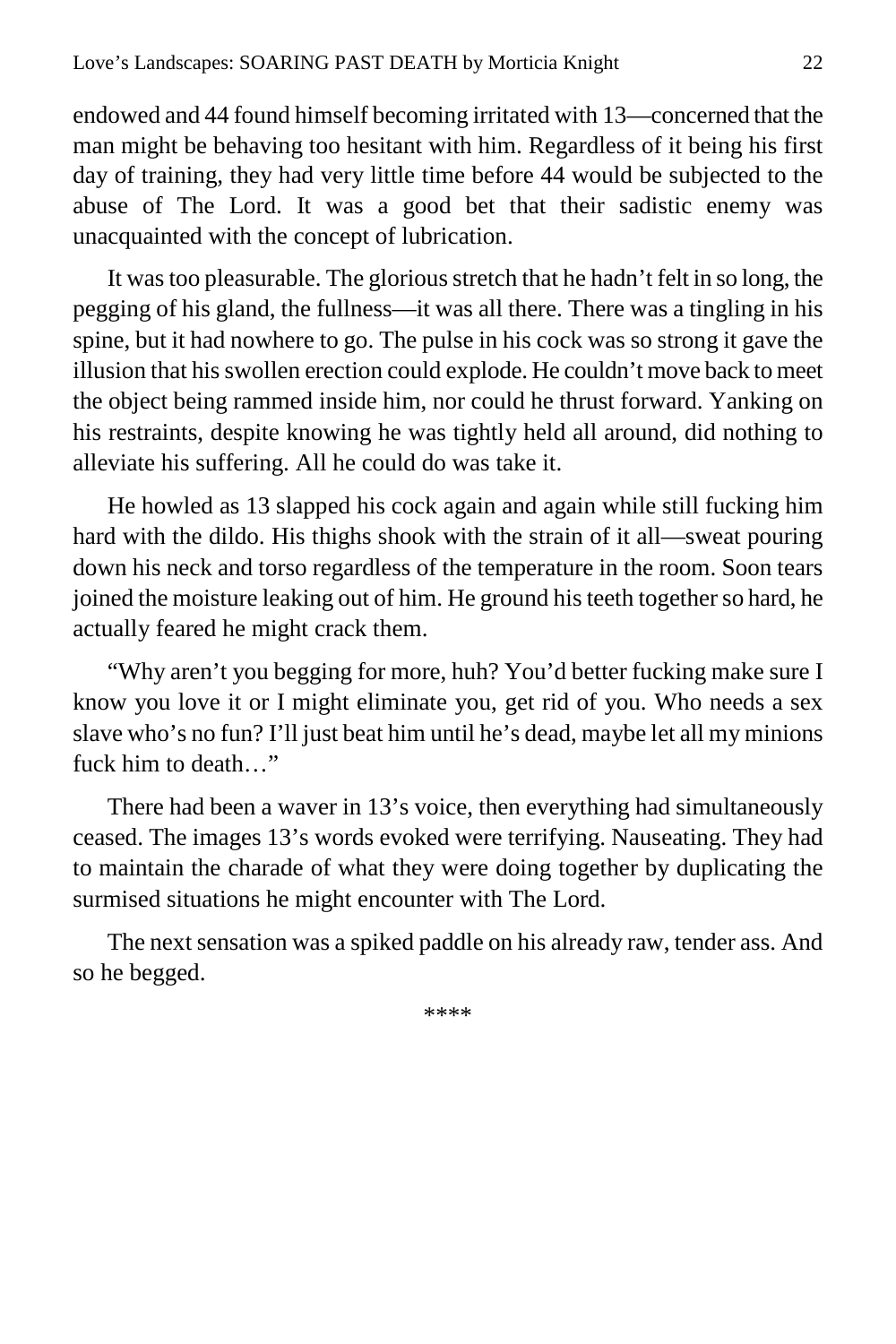#### **Chapter Four**

<span id="page-22-0"></span>He was a disgusting human being. If he could even be considered a part of the human race any longer. 13 had beaten and tortured his ex-lover for almost two weeks. The only thing he hadn't done was have sex with him. Various dildos, plugs and vibrators of multiple shapes and sizes had, but 13 hadn't touched 44 in that way at all. Everything that had been done to him had been in the name of the program, all in the name of eliminating the enemy.

#### *Who will undoubtedly eliminate him instead.*

The guilt crushing him from the inside out at the knowledge that he had been capable of committing such horrific acts on 44 was something he doubted he would ever overcome. No amount of reassurances from Raptor 10 could break through to him. The urge to vomit rose up in his throat as it had so many times in the past several days. Every time he had sensed even the smallest twinge of need, desire—he had turned it around on both of them by amping up the cruelty. It was the only chance 44 had of survival, yet that had done nothing to assuage the cloak of self-loathing that currently enveloped him.

He was startled from his reverie by an insistent banging on the door to his compartment. Since he was the trainer of the supposed last hope for humanity, 13 had been afforded quarters almost as large as Commander 7's. As if that meant a good goddamned thing to him.

"What the fuck d'ya want?"

It wasn't as though he didn't put up with an assload of lame every day. The Commander's constant need to know what he was doing with his boy made him want to filet the shithead.

*He's not your boy. Not anymore.*

"Come on 13, it's me. Open up."

*Raptor 10.*

"Just a minute."

He pushed himself up from the luxury cot that—other than their leader only the Vipers, Silverbacks and Raptors enjoyed.

*One Viper anyway. All the rest are gone.*

His stomach twisted like one of those old-fashioned washing machines he'd seen on the digi-com. There had been a channel that showed advertisements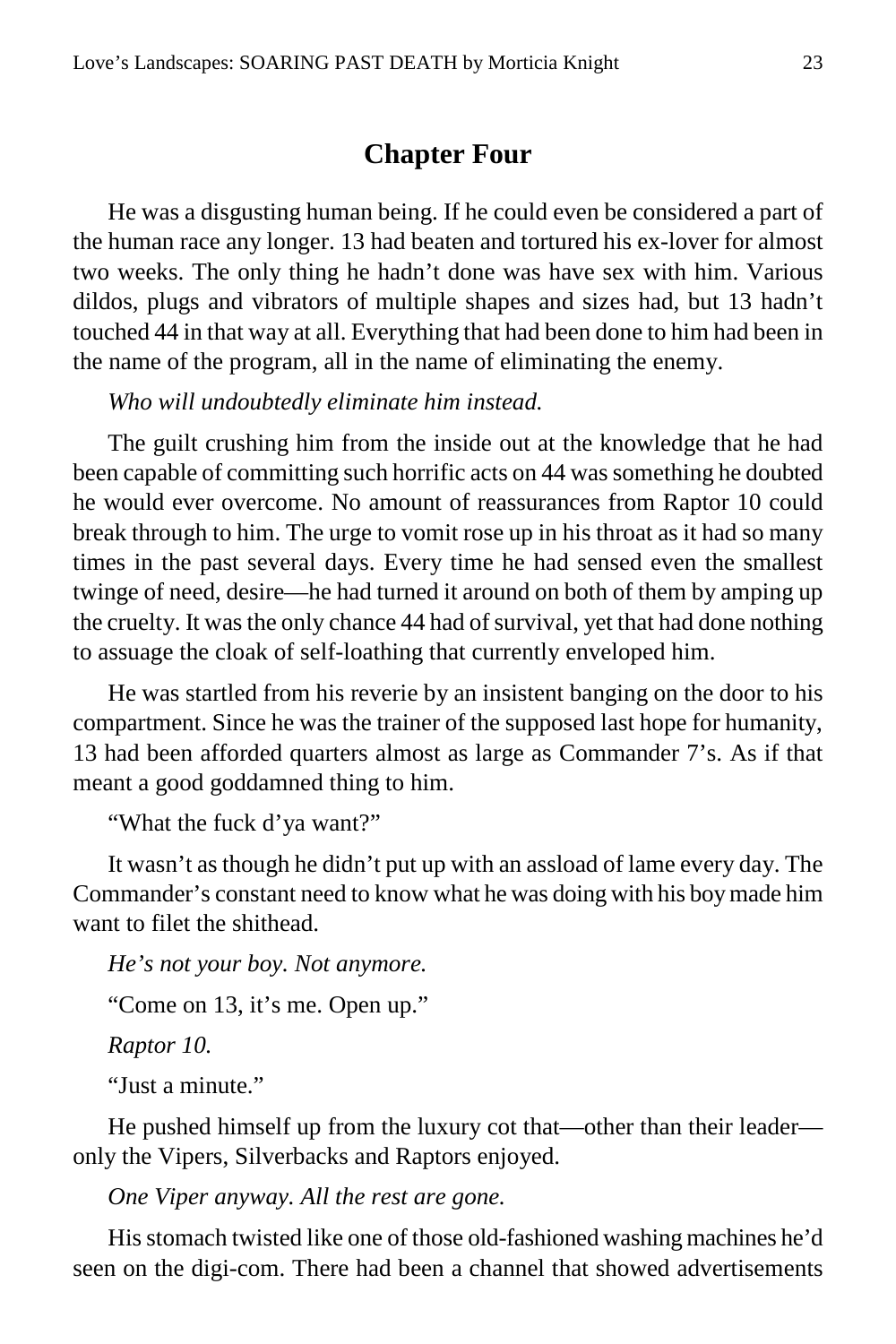from fifty years before, back when humanity cared about what brand of laundry appliance they purchased. Under their current circumstances, a big communal vat-like tub was the recipient of all their dirty garments. Once a week, one of the grunts was in charge of making sure the soldiers were all taken care of. That was the extent of The Rebellion's domesticity.

Even the food rations didn't require any special care. They ate what came in the packages and tossed the remains. Somewhere away from their hideout was a mysterious location that produced the bland packets of nutrition. When he and 44 had been in the Nevadas together, they'd caught and gathered their own food. They'd lived simply, but with full contentment in one another.

#### *Fucking stomach.*

Opening the door reluctantly, he prepared himself for what might be bad news. As it was, he was barely holding it together with the realization that 44 would be leaving to go on his mission in less than twelve hours. 10 pushed past him. 13 frowned.

"The fuck?"

"Close the door."

"When did you get so pushy?"

As 13 scowled at the man he'd finally determined was more of a friend than he'd ever realized, he noted his subtle hand signals. Technology had become more of a pain in the ass as the years had worn on. For every problem it had solved, it had created ten more. The ability to maintain any type of privacy had evaporated. That was until the attack by The Scourge had provided Earth with its one and only favor—the breakdown of society and the subsequent chaos that followed. Being able to sustain the level of policing that had occurred prior to the invasion had become a hit and miss affair. As a result, people had invented their own organic forms of communication when there was any doubt as to the security of a location. Raptor 10 was using sign language.

"We're safe in here. I took care of that problem a long time ago."

"Don't they keep trying to reinstall them?"

"No. The digi-com transmissions I send out from my quarters make them think I'm in here behaving myself." He raised one eyebrow at 10. "I even programmed some realistic sounds that a man alone in his room might make."

"I don't wanna know."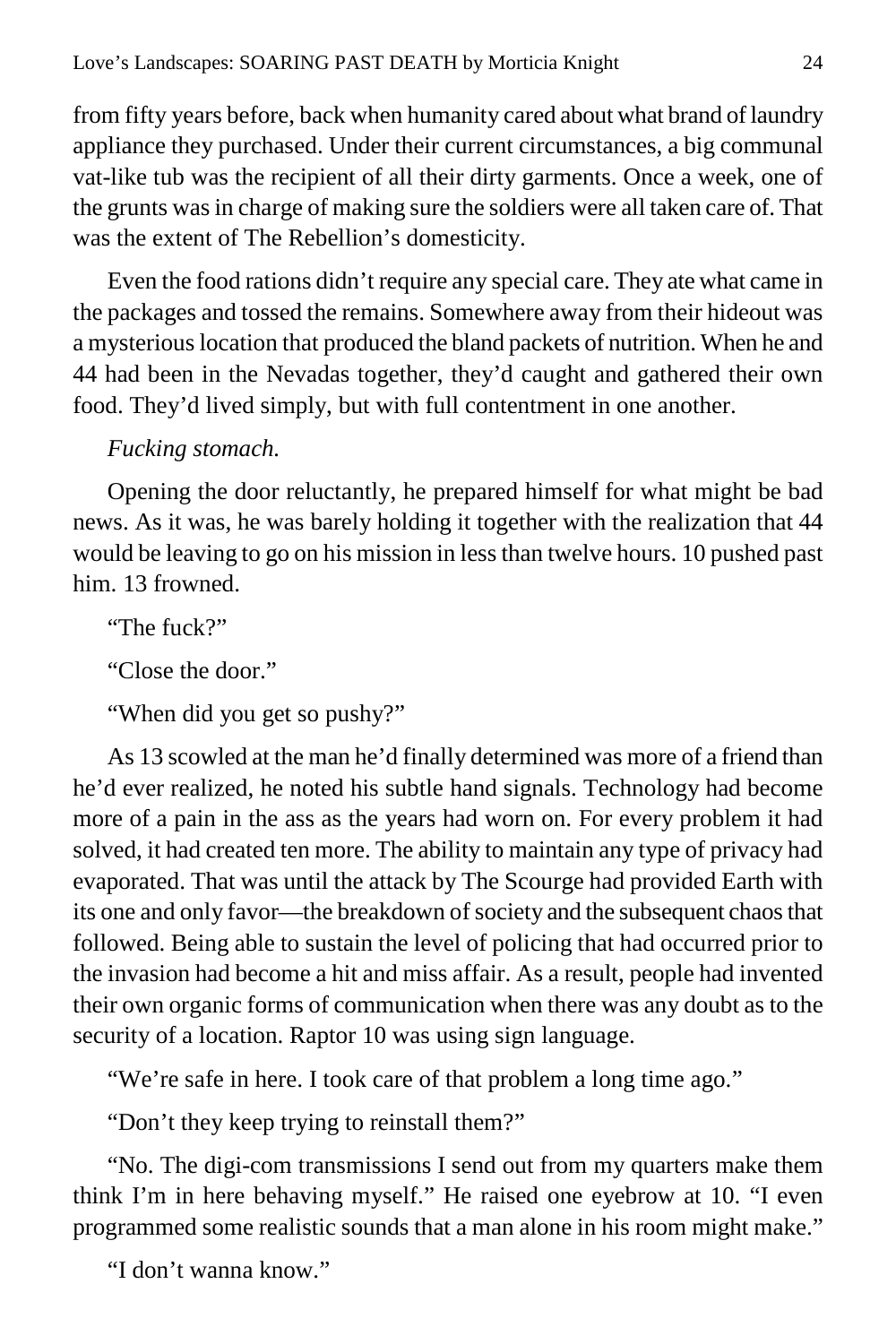10 moved over to the plank wood bench that was the only seating in the ten by twelve quarters. He sat down, and 13 perched at the end of his cot, his hands clasped, leaning forward with his elbows on his knees. Waiting. He knew 10 wasn't making a social call.

"Well?"

"Raptor 5 just came back from a siege on one of The Scourge's minion camps. He said that the whole thing had seemed too easy, which was why they were certain it was a trap. They all gave up without a fight, not one of 'em tried anything. For a species that has always been ruthless and without mercy, it made no sense.

"After a few days of everyone sort of sussing the other out, the leader of the minions asked to speak with 5." 10 glanced around the room nervously, his knee beginning to bounce in agitation. "Are you sure…?"

"You doubt me?"

"No, but… fuck. Let's just say that if you're wrong, it's been nice knowin' ya, 'cause we'll both be dead in the next ten seconds."

"Goddammit, out with it already."

"Commander 7 and The Lord are working together."

He sucked in a large breath. The room spun crazily around him and the sensation that he was about to face-plant onto the concrete floor was almost overwhelming.

"I. Am going to. Fucking. *Kill* him."

Heat flushed through his body, rising to his face in such a strong wave, it was as though he were a human volcano. He trembled from the effort to keep from literally exploding his venom onto his friend.

"No. You can't."

A sound more like an animal's growl than something a human would make gurgled out of 13's throat.

"We need him alive and unsuspecting. He thinks we're all on board with the whole pleasure slave mission to kill The Lord. And that we'll be happy to sacrifice our own lives when 44 fails. That's been the real plan all along."

"But he could still—"

"Think man, can't you see it's a set-up? 7 has been buying time to get everything in place before he made his final move. The Lord needed him to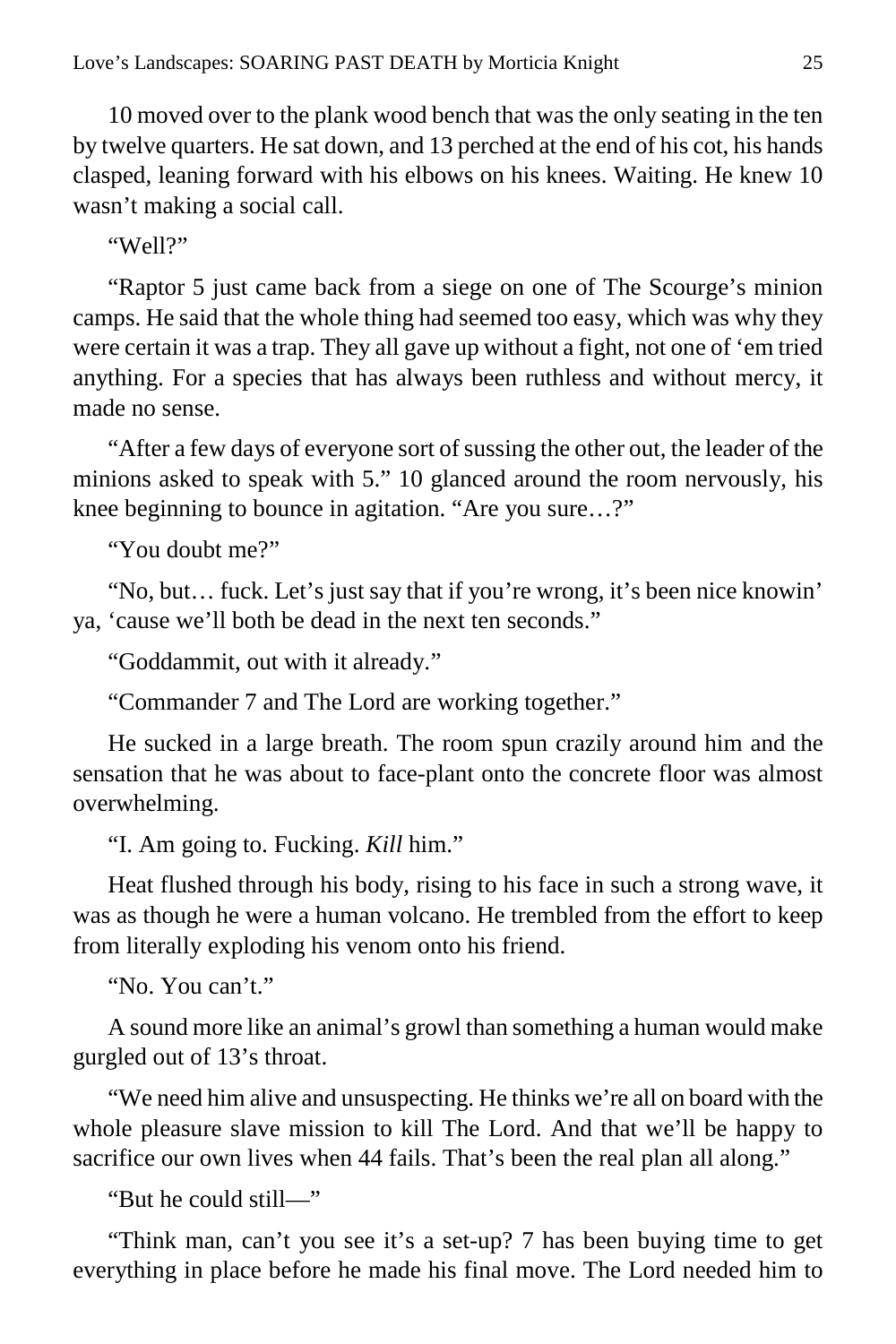weaken our ranks, wear us down until we were desperate. Every Viper that was ever sent in was going on even more of a suicide mission than they ever realized. There was never an opportunity for them to get to The Lord, never weapons or weaknesses they could use that the fake intel had indicated they could."

13's breathing increased in its intensity. Control had left the building and had been replaced by murderous rage. With words gritted through his teeth and in-between snorts, 13 attempted to remain calm long enough to get the rest of the information out of 10. Clenching and unclenching his fists, he took another deep breath.

"Go on, give me everything. Otherwise I'm going to go pay a little visit to the Commander right now and rip his balls off before I stuff them down his throat."

"Deep breaths, chief. I'm supposed to be the rage monster."

"Fuck that. Yours is enhanced, mine comes naturally whenever I think about innocent men dying over some fucktard's personal agenda. Now out with it."

10 nodded, a look of understanding on his face. "While I'm telling you the rest, you need to bear in mind that there's a way for us to get the final result we intended in the first place, along with Commander 7's head. But if you go all berserker it'll ruin everything. It will also likely send 44 and his family to an immediate grave."

13 scowled, an iciness surging into his veins to cool down the fire that was there. "What does 44's family have to do with anything?"

"7 recruited 44, using his family as an enticement—"

"How the hell did he even know about 44 or his family? That doesn't make any $-$ "

"Let me finish, please? I'll give you every detail—I swear to all that is holy—but you need to hear it all first." 10 sighed as if all of the breath had escaped from his body. "Okay?"

"Fine. Yeah, okay."

Lowering his voice in an almost compassionate tone, 10 continued. "You and 44 weren't as stealth about your relationship as you'd thought. The Commander has resented you for a while. He sees how the others look up to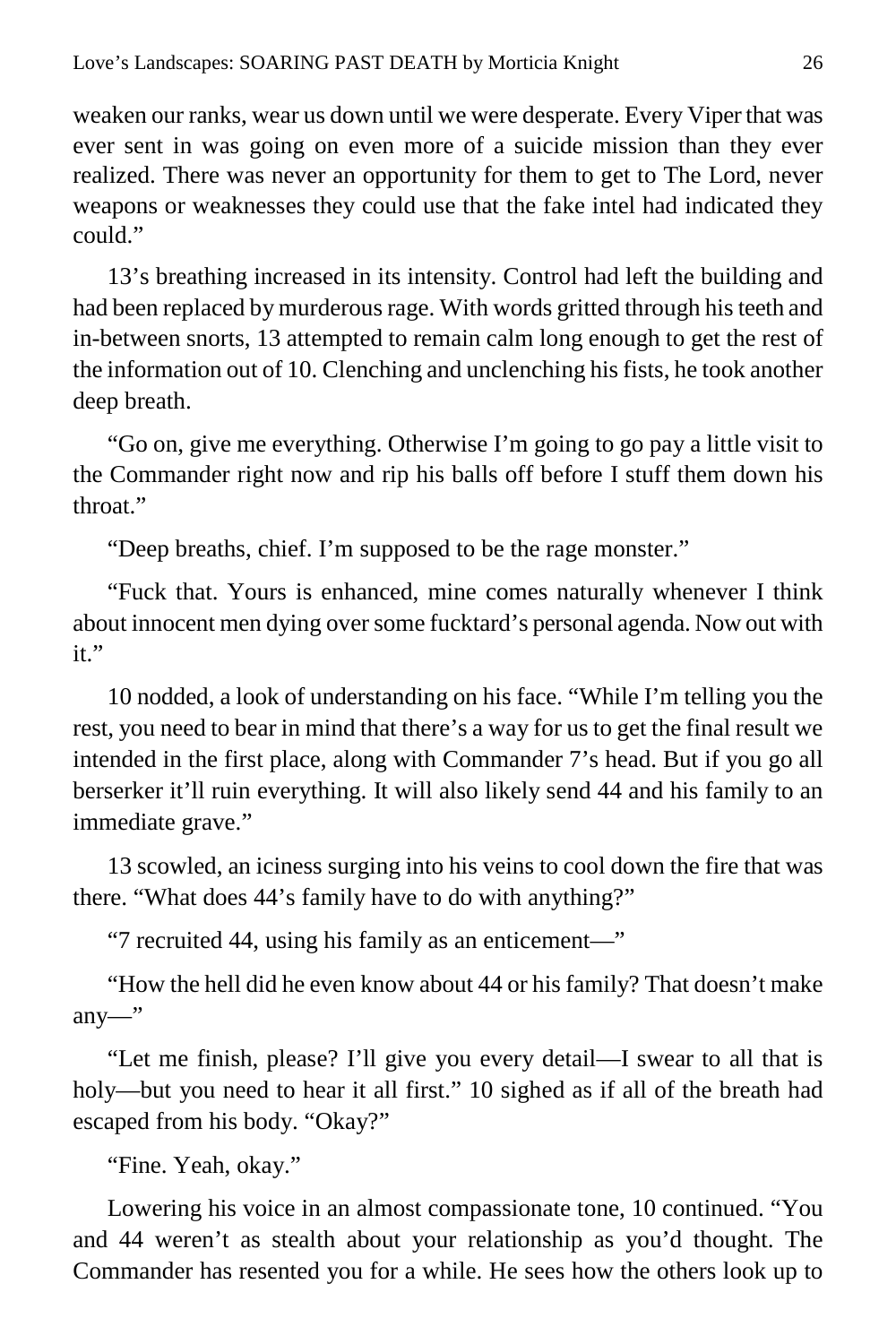you, and he's always been threatened by it. Once he got in bed—so to speak with The Lord, he searched tirelessly for any weakness that he could use against you. 44 is that one thing, the only human being that you would sacrifice everything for."

His gut twisted into new and before untried knots.

*I let him go for nothing, likely condemning him in the process.*

"It was no accident that 44 found his family. Once 7 discovered you and 44 were no longer together, he contacted his cohorts who then located 44's mom and sister in one of the slave camps. The Commander had been following him the entire time he'd hunted for his people, so he approached 44 with the proposition of him being their last chance—the only one that could save his family. Save you."

"*Me*?"

He'd never heard anything more ridiculous in his life. Not that he didn't need saving in his own bizarre way, but it was astonishing that 44 would give a shit about him after the way 13 had pushed him away.

*I guess we've both been a little confused over the whole saving each other thing.*

He grunted. "Shit."

13 shook his head, dropping it into his palms, trying to unravel the complexities of what 10 was telling him. Trying to discern if he even believed a minuscule portion of it. He startled and straightened up when he felt 10's hand on his arm.

"Look man, I know this is all one big pile of puke, but I swear there're options. We can still win."

"The first option I'm exercising is getting 44 and getting the fuck outta here."

"Oh? Think he's leaving without mom and sis? Of course, even if he did, there's only the entire Rebellion to get past in this underground rat maze." 10 mockingly slapped his forehead. "I'm sorry, I forgot to mention that mom and sis are already on The Lord's station where there will be a public torture and execution of the three of them while you're forced to watch. Of course, that's only after The Lord has had his kicks with your boy. If half of what we've heard is true, ugly doesn't even begin to cover what 44 will have to endure.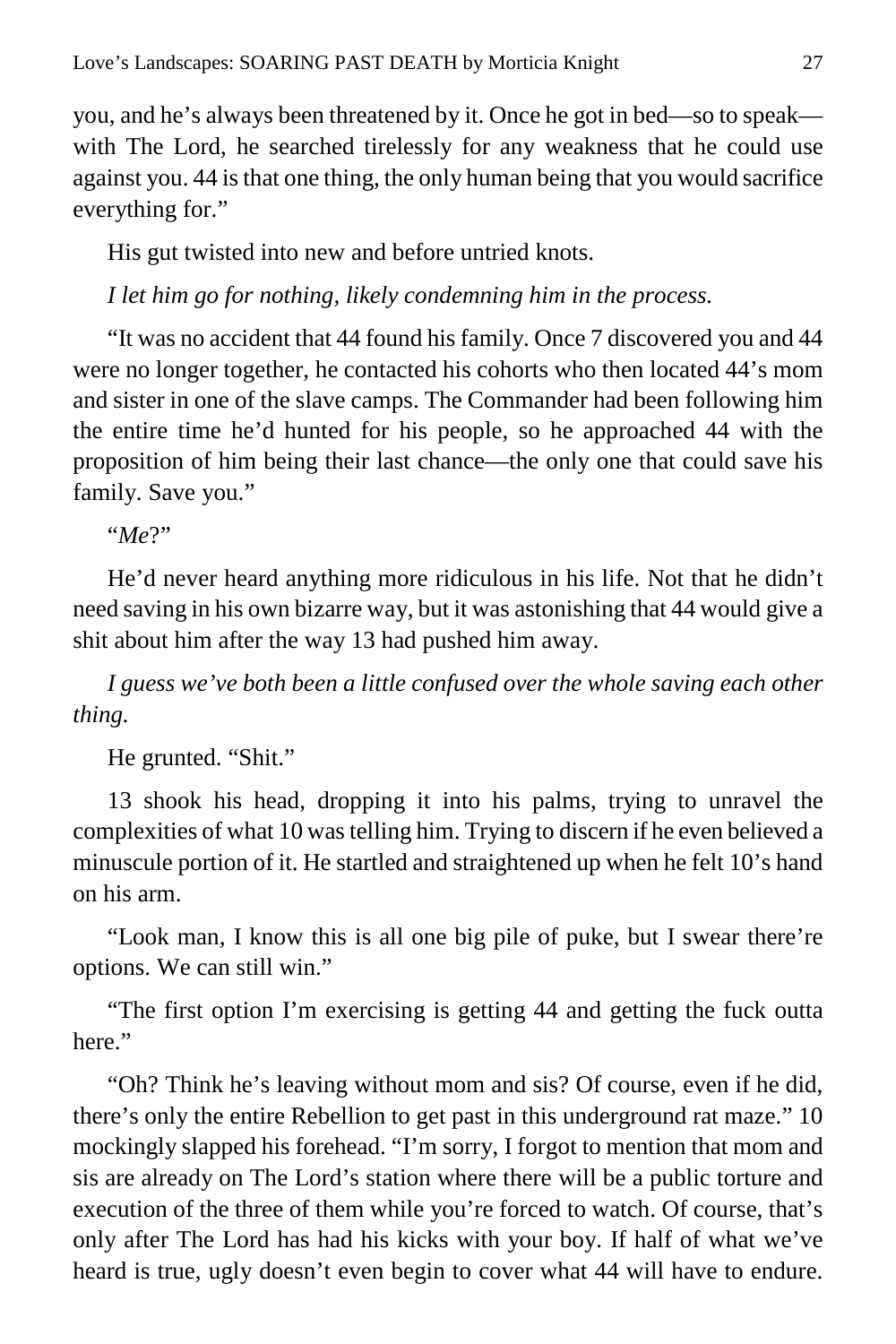Don't you get it? This whole pleasure slave assassination horseshit has only ever been a game. A way for The Lord to get a little extra something out of the deal."

He really didn't want to retch in front of his friend, but the bile in the back of his throat had ideas of its own. One thing was for sure, it didn't sound like he had a lot of time to get 44 out of the whole mess. And he couldn't do it alone he would need 10's help.

"And you're sure this minion, or whatever it is, isn't making crap up to keep himself alive? Or maybe he's been sent to plant distrust amongst us, get us to turn against each other. Not that I've ever needed much motivation in that regard when it comes to The Commander."

There had always been something off about the man, something smarmy. In truth, it wasn't much of a stretch to conclude that he might be consorting with the enemy.

Not much at all.

"He knew too much about The Rebellion, things only the highest in command would have known. 5 said it was terrifying when it became clear that it was all true."

"Holy shit." 13 had almost said it to himself. He looked up. "In that case, whadda we do?"

\*\*\*\*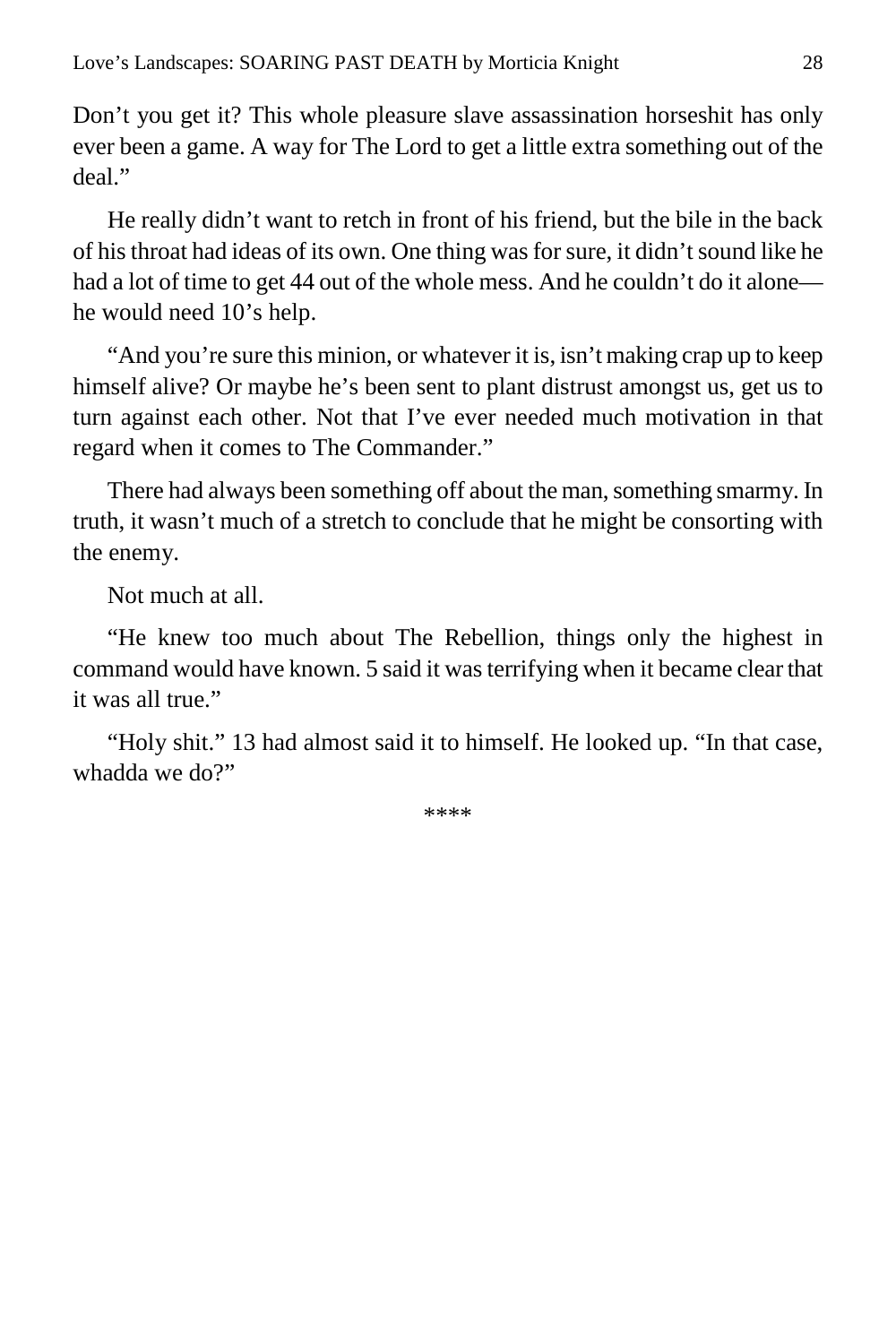#### **Chapter Five**

<span id="page-28-0"></span>*Ten more hours. Ten more hours before I leave, before I never see Cyrus again, never see Mom or Rebecca again.*

In his final hours left on Earth, he refused to think of Cyrus as a number. The program could take everything else away from him, but not that. It was dangerous to allow any softness in, but if he was going to die anyway, he needed to remember Cyrus the way he had been when they'd been together. Strict—but loving and protective. Every action obviously intended to put 44's needs first.

The ache in his chest far outweighed the other ones. Before it'd been healed with the restorative cream after his two weeks with Cyrus, his body had been plagued by endless bruises, pulled muscles, soreness and welts. Yet, none of that meant anything to him. It was all nothing more than the result of a training mission. It was his heart that was damaged.

He sat on the edge of his small cot in the six by eight cubicle that had comprised his home since he'd joined the program. Clutching at the thin blanket that was the only covering for the foldable bed, he pulled it to him. He wasn't cold. His nakedness was of no concern. But his need for a small measure of comfort in the final hours before he was sacrificed to an unknown hell gnawed at him. He wanted to hold someone in his arms. The blanket was all there was.

There was a shuffling outside his room and he tensed. No one was allowed to come near him, not even 13. From the moment he'd signed on, the only interaction with anyone that was approved was with his trainer, and even then, only in the training area. No one else was even permitted to speak to him.

Someone fiddled with the lock and 44 tucked his feet under himself, instinctively scooting back on his makeshift bed. The door opened slowly, the mystery visitor still hidden behind it. As soon as it had swung wide, 44 gasped. Not only was Cyrus there, but the one he remembered from before as being Cyrus's friend, Raptor 10.

#### *Something's not right.*

Cyrus held a finger to his mouth, his eyes boring into 44, a tiny glimmer that reminded him of their bond from before. 44 shuddered, the sense that there was a synchronistic reason for him joining the program assailing him all at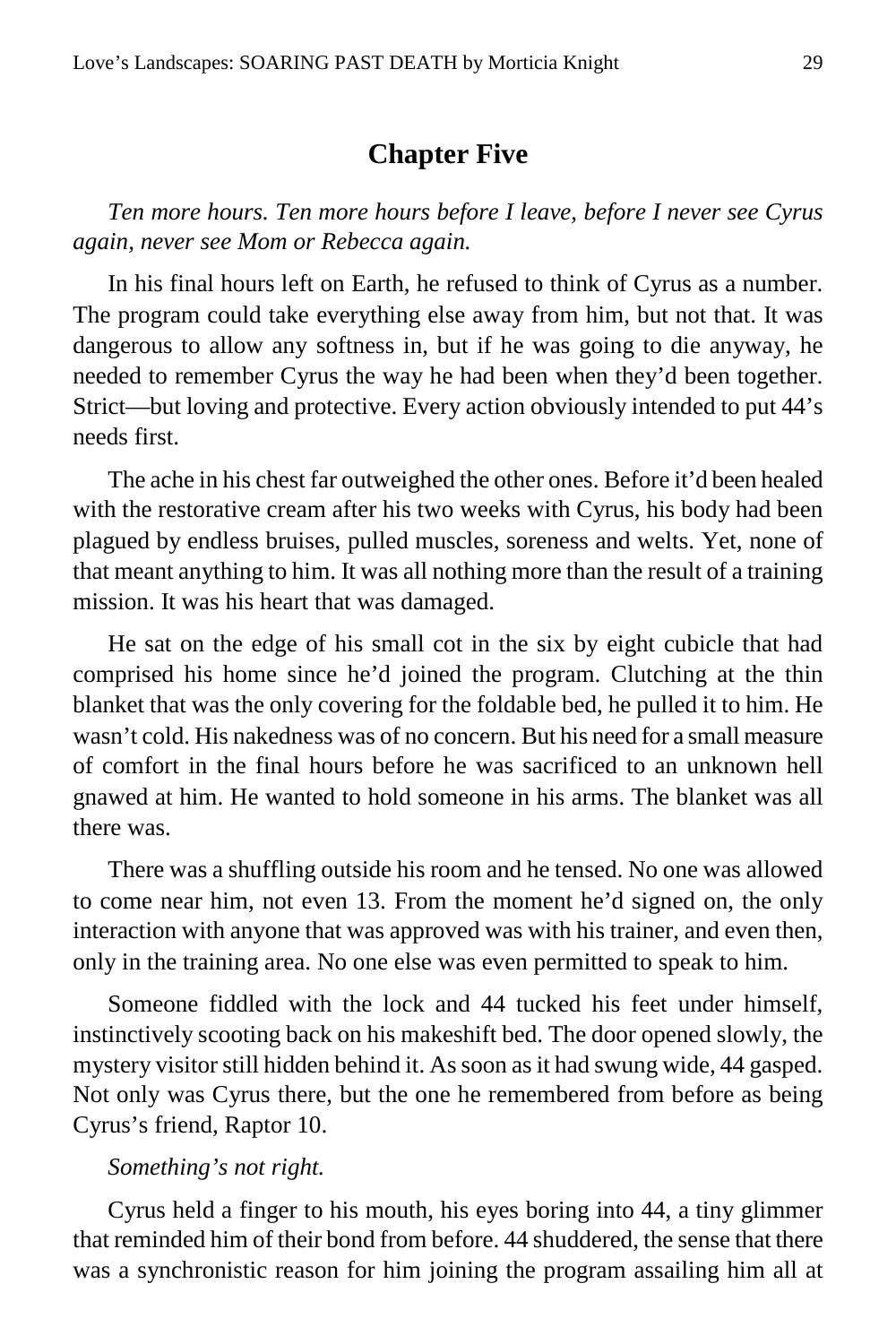once. Both of the large men struggled to squeeze into the small space. 44 climbed off the cot, and all three of them pushed it up against the wall. Questioning them with a lift of his eyebrows, he waited for what he was sure would be distressing news.

Cyrus leaned into him, his ex-lover's hot breath tingling his skin, the brush of his lips next to his ear knee-weakening. For the past two weeks, 44 had been naked, bound, beat and fucked with various implements by Cyrus. But in that moment, nothing felt as raw or as intimate as the man's mouth so close to his face.

Cyrus's whisper was like a caress. "10 is sweeping the room. Hold on a moment longer."

Watching as 10 went through the motions of checking for listening devices, 44 attempted to remain still the way he'd been trained to do. Because his insides were jumping, somersaulting and cartwheeling all at once. He couldn't tell if that was a good thing or not.

10 nodded at them both. "We're clear."

Turning to Cyrus, he inhaled sharply because there was no attempt from his trainer to look away—he was purposely gazing into 44's eyes and what he saw in them had nothing to do with him being his trainer.

"I have something very important to tell you."

\*\*\*\*

The look on 44's face was easy enough to interpret. He was in shock. Both he and 10 had toyed with the idea of playing the "need to know" game with 44, but neither of them wished to be a part of The Rebellion's methodology anymore. It was 44's life and he deserved to have a say in what went down. Especially since 44 would still be the pawn in their newly conceived plan to outwit both The Commander and The Lord.

13 could barely keep his expression neutral. The urge to gather 44 close and rock him in his arms was a palpable one. He loved him more than ever, needed him. But they would never stand a chance together until The Lord and any human traitors were taken out. Permanently.

At last 44 raised his head, looking at him with a questioning gaze.

"Has anyone ever tried the death capsules before?"

*Those eyes. So fucking innocent.*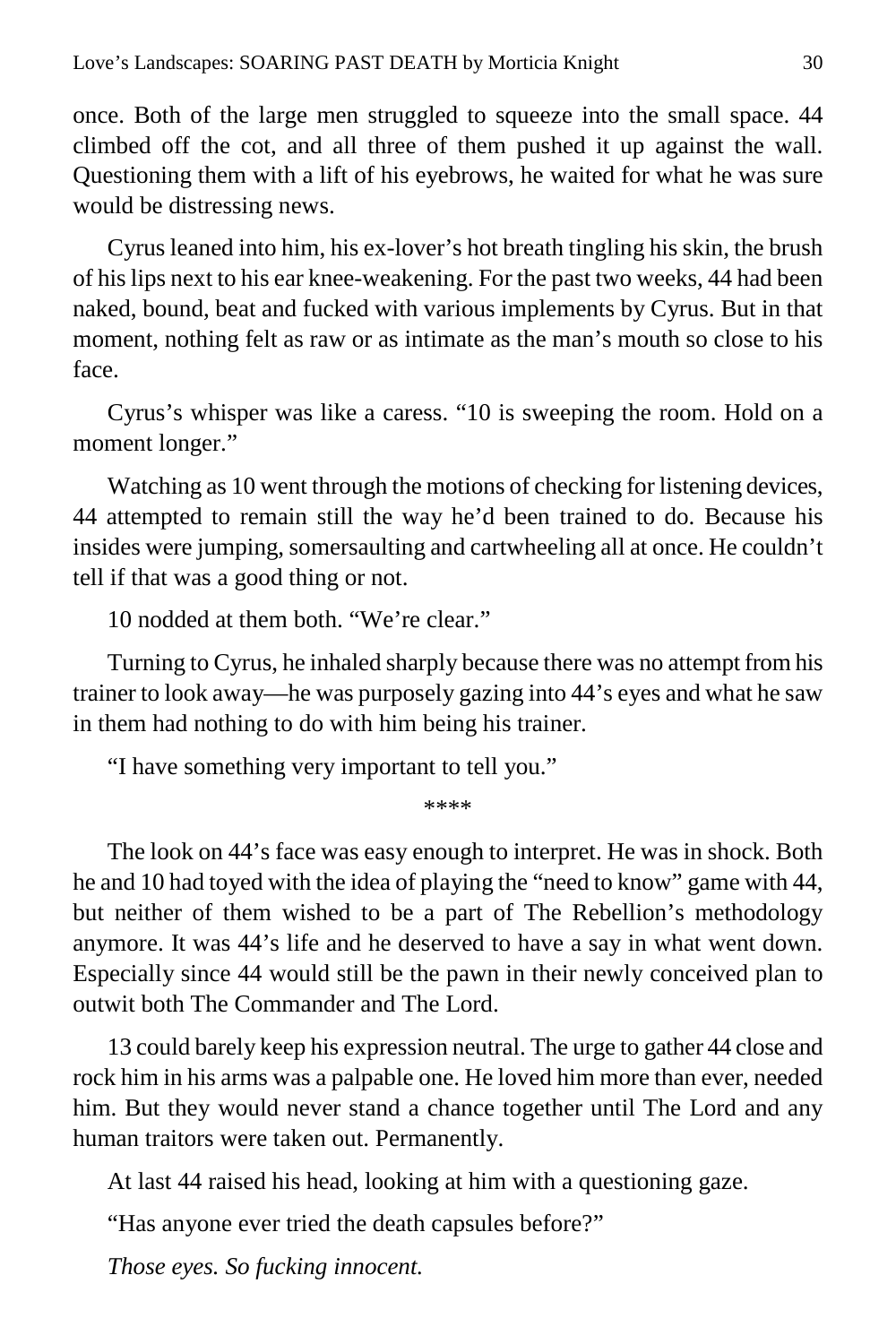"No. You would be the first."

13 had already let 10 know that he would be the only one who would explain everything to 44—all that would be expected of him. It was only right.

"And if I don't bite him hard enough on the first try, and the poison doesn't get inside him, I'm worm food, right?"

13 tried not to cringe. "Correct."

Unable to stop himself, he grabbed 44's upper arms.

"But I know you can do this. You *have* to. The training we've done is more than sufficient for you to last long enough to get to him. I know he'll have you bound and shackled most of the time, but strike the very second you get an opening, right when he's distracted by tying or chaining you."

44 dipped his chin in understanding. "And the minions will help you guys get to the station by taking you on their ships?"

Working extra hard to keep himself from stroking 44's cheek with his thumb, he attempted to keep his tone as encouraging as possible.

"Yes. We'll get there as soon as the capsules signal to us that the poison's been deployed. It will be easy to take the rest of them out then."

44 scrunched his eyebrows together. "But how can you be sure? How can you really know that the minions aren't just faking you all out?"

The kid wasn't an idiot. Never had been.

"We can never be sure of anything. But this is the surest we've ever been."

Pressing his lips together, 44 seemed to have reached a conclusion.

"All right. Then fit the capsules on my teeth."

\*\*\*\*

Their good-byes, or lack thereof, had been excruciating. 44 had sensed that Cyrus had wanted to hold him as much as he'd wanted to be held. That there were words unspoken that might never be said. The distance between them had begun to evaporate from the moment his Dom had entered 44's cubicle.

*My Dom.*

He didn't give a fuck anymore about anything other than eliminating the vile creature known as The Lord so that he could go back to belonging to Cyrus once again. Because that was the reality. Even if Cyrus wasn't interested in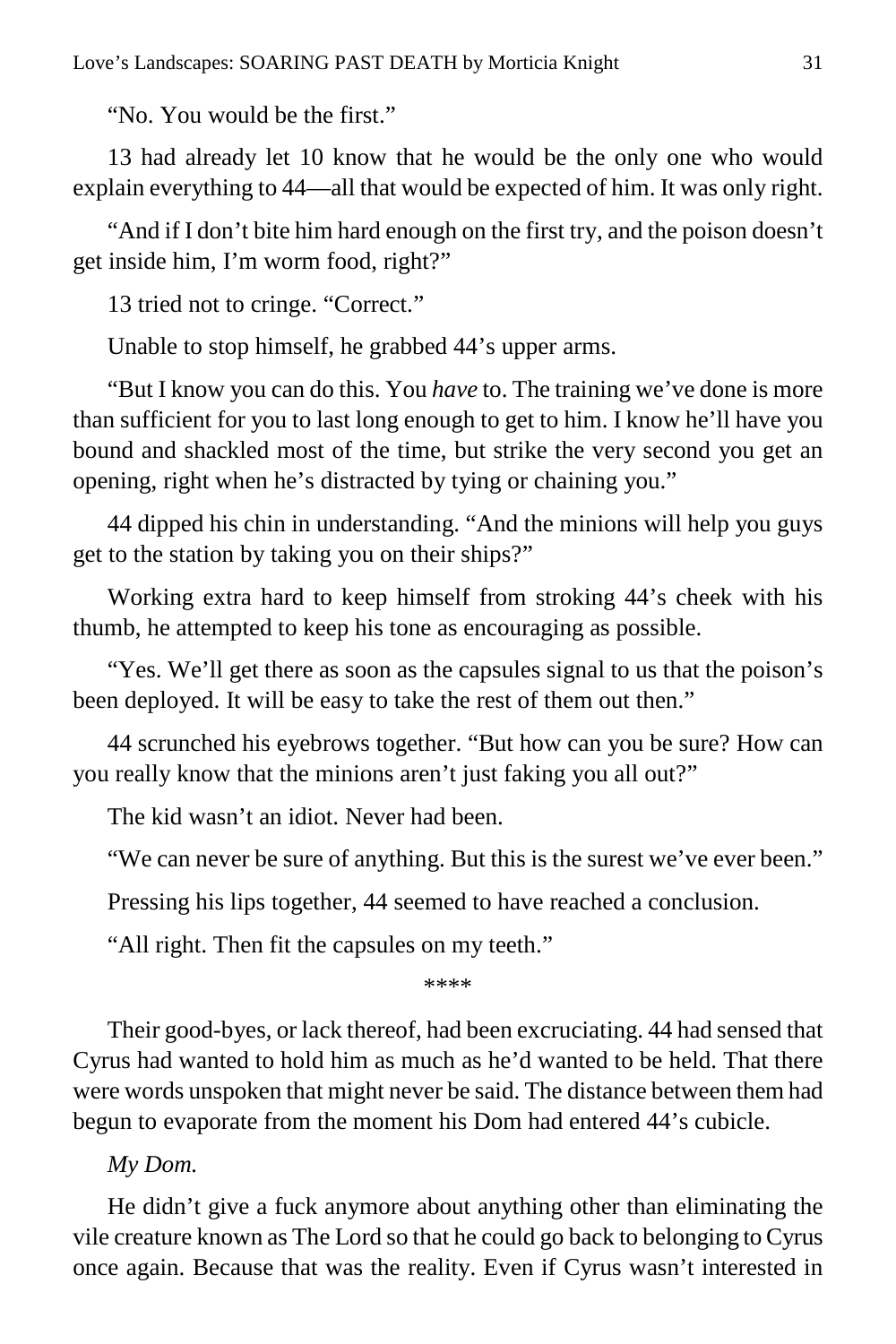keeping him anymore, he would never belong to anyone else. Cyrus would always be his Dom, his only love. Except this time, he would have the added joy of his mom and sister being in his life too.

The charade of being captured and taken to The Lord's ship had begun. They were on their way, traveling at a ridiculous speed to the lair in space. It was hard to keep all the details straight in his mind regarding everything. It was an undercover operation staged by The Rebellion that was actually a fake. Commander 7 still thought that Cyrus and 44 and everyone else believed the original assassination plan was underway. That 44 was going to attempt to murder The Lord using whatever methods he could since he would be nude and unable to conceal any weapons.

Except for the one Commander 7 and The Lord knew nothing of. The capsules. Once 7's nefarious scheme had been uncovered, 10 had rounded up the only soldiers he believed could be trusted to stage their own little coup. The most important person he'd recruited had been the scientist whom 10 had known since their childhood days. The scientist who'd invented the capsules and who'd never shared that knowledge with The Rebellion.

#### *"Turns out he never cared much for authority. He's been saving this little device for the right moment."*

44 reminded himself not to lick around his incisors where the capsules were fitted over his teeth. It wouldn't be good to call attention to his mouth considering the capsules were needle sharp to facilitate the breaking of skin. Also, he wouldn't be able to eat anything, or else he could pierce his own tongue which would kill him instantly. That meant that he would have to make his move quickly. Considering that any length of time spent with The Lord would undoubtedly be unbelievably agonizing, offing the Scourge leader as fast as possible was an excellent motivator.

The minions nearby kept eyeing him. He was fairly certain they weren't allowed to touch him as he would be The Lord's pleasure slave. It was difficult to work out in his mind whose side the four foot tall, lumpy dark blue creatures were supposed to be on. Since the Commander was actually double crossing The Rebellion, were these minions who were purported to be on The Rebellion's side, in reality still on The Scourge's side?

It gave him a headache. The only way to know anything for sure would be when The Scourge's incinerator rays and The Rebellion's boomer rifles battled it out. The looks and whispers amongst the minions had him on edge. The fear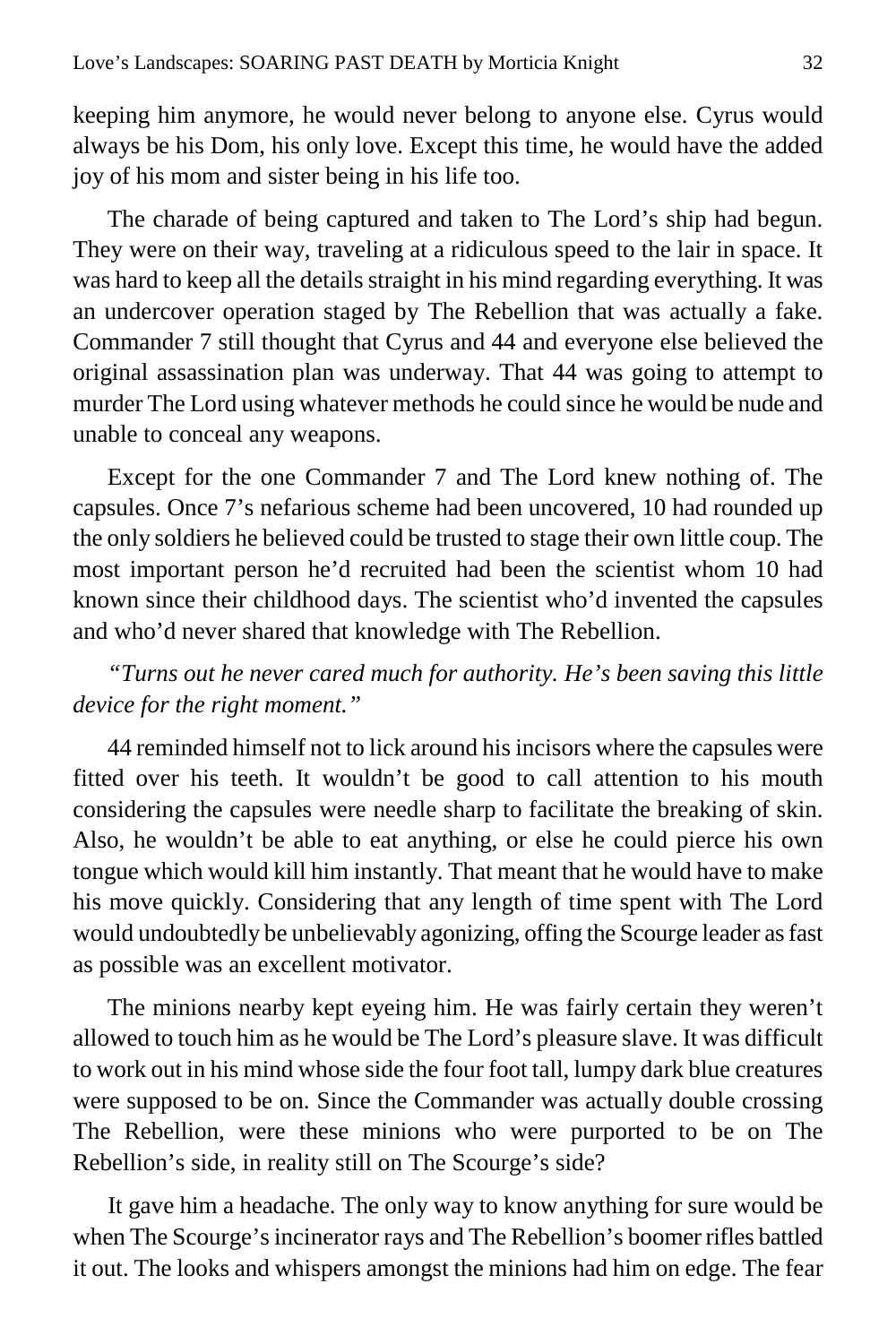that they'd all been found out already troubled him. The certainty that it would all be over soon one way or the other had never been more real to him than it was right then.

After being up all night plotting with Cyrus and 10, it had been easy to doze off during the trip. A sharp jostle of his shoulder startled him awake. His gut clenched at the realization that they were passing through an enormous hatch of The Lord's massive space station. If his circumstances hadn't been so dire, he might have been able to appreciate the beauty of the ship. It shone. There was nothing dark or foreboding about it, nothing tarnished or dingy. Bright, clean metal like a highly polished platinum comprised both the outside and the inside. The lines were soft and round—not the unforgiving hard edges that 44 had assumed it would have.

As the carrier he was on came to a complete stop, 44 shook uncontrollably. It was as if every muscle and nerve, every tendon and ligament was doing its own private dance inside his body. He was fucking terrified. One of the minions that had a grander outfit on grabbed him by the leash that dangled loosely at 44's side and yanked him forward. The chain was attached to a one inch thick metal collar that had been locked onto his neck as soon as he'd boarded the small ship.

The blue creatures were everywhere. Their funny little shuffling walk would have made him giggle under any other circumstance. *Any* other. He allowed himself to be jerked along by the alien grunt, considering it to all be a part of the act.

#### *It's an act. That's all. I've been trained by the best, I can do this.*

That's what Cyrus had said to him over and over, up until the very last moment when they'd held one another's gaze. Up until the door to the ship had closed.

#### *"You can do this. There is more strength and power inside of you than any soldier I have ever known."*

As he was led down the large expanse of the main section of the space station, he couldn't help but look around with fascination and curiosity. The way the various bubble-shaped adornments dotting the interior sparkled was very inviting. How could something so aesthetically pleasing be crafted by such a hateful species? Yet, he was certain there was more to everything than any of The Rebellion knew. If one large and powerful group of minions had already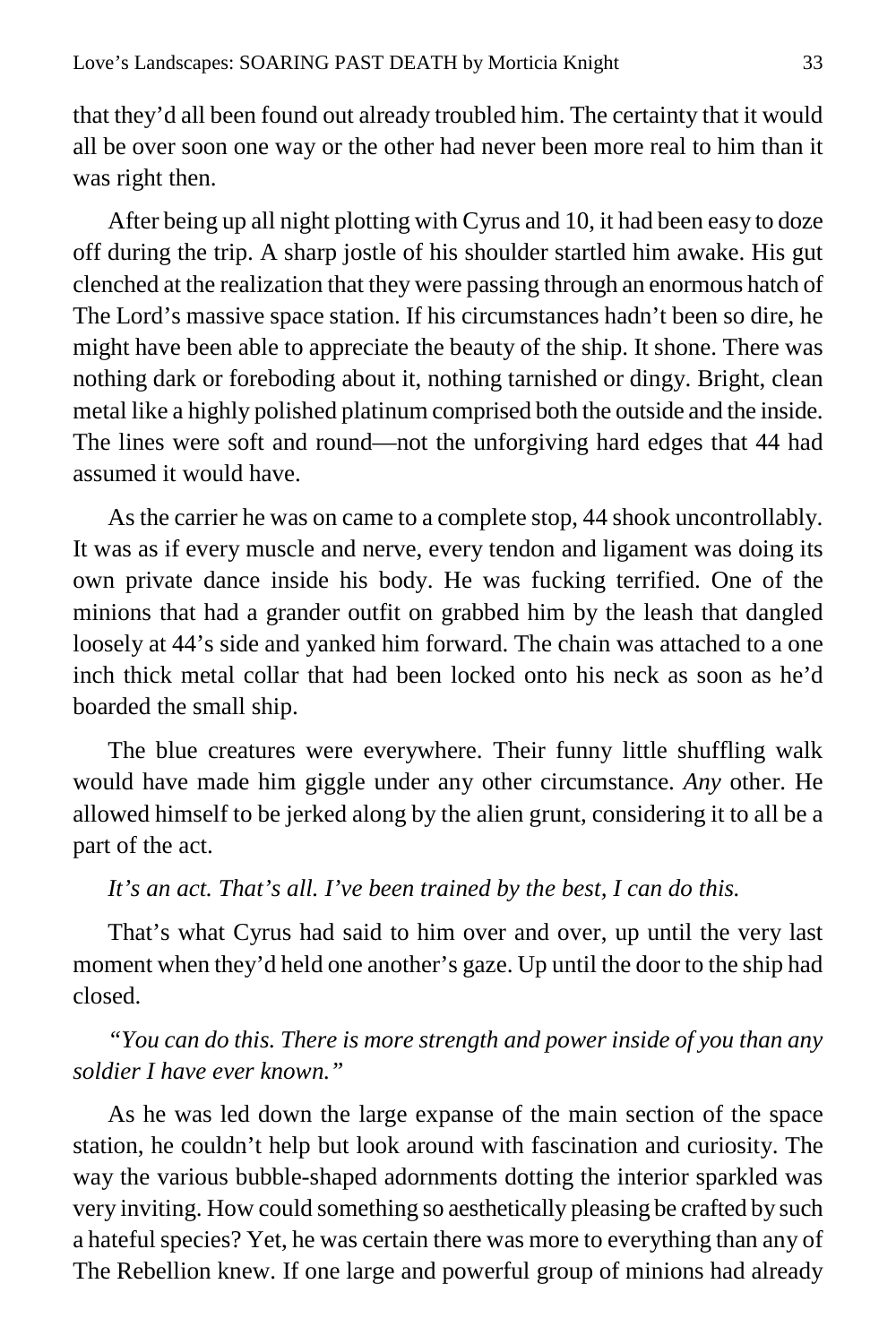reached out to humanity, then would it be that much of a stretch to believe that they were also being forced into servitude?

Once they arrived at the end of the open area, they took a turn down one of the many corridors, and something else came to his attention. There was an obvious difference in status between the smaller minions and the tall, pale, willowy beings that scowled and hissed at the various minions who 44 passed, along with the one who led him by the tether.

It seemed incomprehensible to 44 that the two very different species were related to one another in any way. Were the taller ones the true leaders? Which type would The Lord be? As far as 44 knew, the humans had only ever encountered the small blue beings. They had certainly been the ones who had raged the devastating war on Earth. His curiosity as to how Commander 7 had become involved in such an intrigue kept his mind occupied on something other than the nightmare that was almost upon him.

They rounded a corner and up ahead was what appeared to be a gold-lined hallway. It was smooth and gleaming the way that molten metal would appear. The compulsion to touch the walls to see if they were indeed liquid was powerful, but he didn't give in to it. The present was the perfect time to begin implementing his self-control. The start of his assignment was likely only seconds away.

As if in acknowledgement of his thoughts, the immense golden doors at the end of the hall swung open as if on their own.

#### *Fuckohfuckohfuckohfuckohfuck.*

He couldn't do it. How could he bite someone hard enough to pierce their skin? And this wasn't just someone. This was a fucking *alien*. An evil, sadistic, powerful, motherfucking-in-charge alien.

44 gasped, almost blinded by the magnificence of the stunning creature that appeared from across the room.

#### *It can't be him.*

The being approached 44, a light shining around the alien that seemed to radiate from within. It was luminescent. Gorgeous was too tame a word to describe him. 44 knew it was a him because the diaphanous robe he wore did nothing to conceal his enormous manhood.

*Oh Jesus.*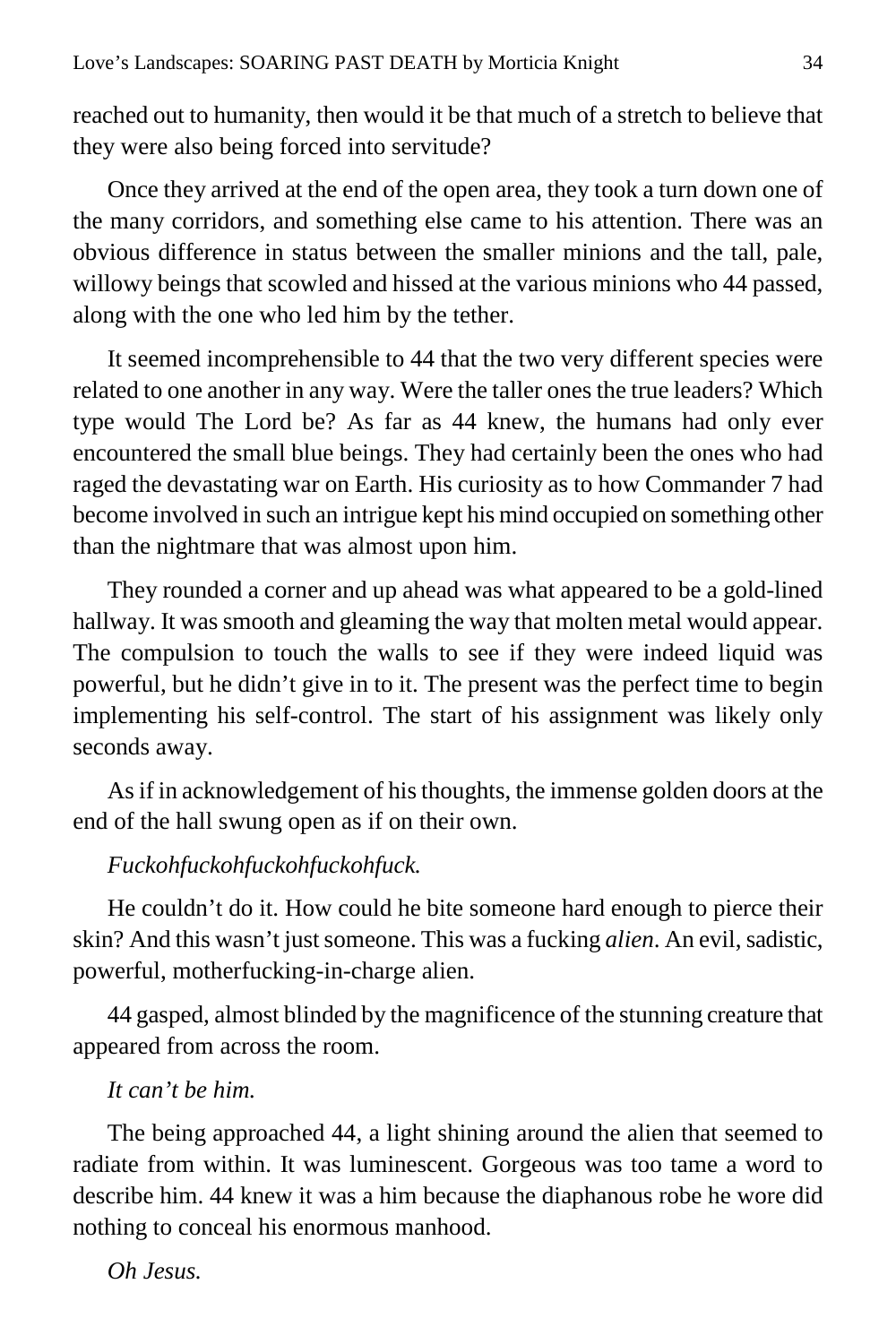When they were within a few feet of one another, 44 was overwhelmed at the differences between them physically. He was at least two feet shorter than the being. The lithe form of the creature, complete with his long straight limbs was disconcerting. Even more so when 44 noted that his hands were similar to pincers, yet they didn't appear sharp. They were as soft and stark white as the rest of him. There was no sign of muscle or any other indicator of physical strength. His eyes were soft, large, sea blue and almond shaped—they radiated peace and beauty. The certainty that there had been some sort of awful misunderstanding nagged at him, threatening to derail his duty to the cause.

But then the thing spoke.

It was more cringe inducing than nails on a chalkboard. The croaking sounds that came out of the creature clawed at his nerves, almost making him visibly react before he could stop himself. But Cyrus's training kept him in check. He could feel his ex-lover's influence from afar. His touch.

"My slaaaave. Welcome."

*A snake. That's what it reminds me of.*

"Lord." He bowed his head slightly.

He didn't feel welcomed. Revolted was more accurate. The unholy noise that emanated from The Lord nullified any physical loveliness it possessed. 44 no longer thought of it as a "him". Regardless of the enormous appendage that dangled between its spindly legs, 44 refused to assign it any gender, any regard.

It undulated around him, sniffing at him the way a dog would. One of the pincers thrust towards him and grasped at his skin, lightly pinching his arms, chest, neck, scraping down his back until they clutched his ass cheeks. The shudder was involuntary, rippling through him before he'd even had the chance to register the need to control it. The repercussions were swift.

He choked and struggled as he was dangled by his neck, held between what turned out to be very powerful claws. Soft claws, but the result was the same.

"Yooooou shall obey me in all ways or diiiiiie. My touches are your greatest wish. My punishments your greatest desitiire."

He nodded within the creature's grip, then was tossed to the ground where he landed hard, splayed out on his stomach.

*I* give myself one day. I've got to get to him today, otherwise, I won't *fucking last through this creepy shit.*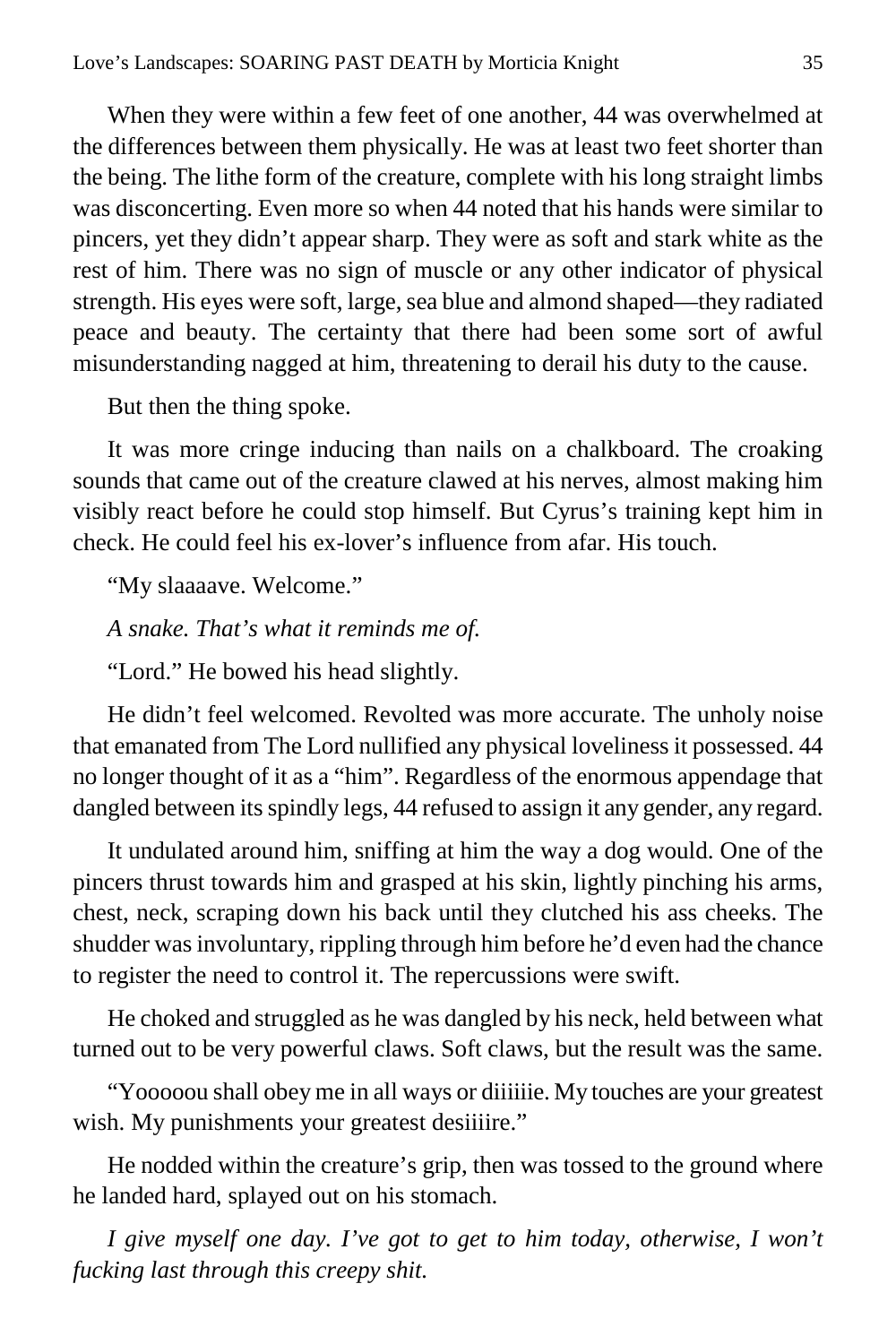A loud command emanated from The Lord. It obviously wasn't directed at him as it was shouted out in another language. He was tugged to his feet, then lifted up by his arms by two similar tall creatures—their glow less radiant, their garments less shimmery. They held him that way between them, his feet not touching the ground, even when he pointed his toes.

Once they had reached a polished black door at the other end of the spacious room, they halted. Breathing in short gasps, 44 tried to focus on the mundane things around him, avoiding any thoughts that might lead to pondering what he might be about to endure. The door gleamed in a way that was reminiscent of an opaque stone, like obsidian. There could be anything on the other side of it, things that were beyond his imagining.

After the stone barrier slid into the golden wall, they all passed through. A soft glow of light illuminated them as they proceeded down a narrow hall as if a giant firefly were hovering nearby. Images and symbols that were reminiscent of hieroglyphics were briefly lit up, then cast in the shadows. One thing was for sure, he was being led somewhere far, far away from the landing area for the ships. Possibly so far away that no one who boarded the ship could ever find him.

Swallowing down the lump that had built up in his throat, he returned to more thoughts of his surroundings.

Before he had the chance to continue his assessment of the strange images that flashed by him, the beings abruptly stopped. The door, or panel, or whatever it was they stood before, gave the impression of being like water. A non-solid mass that rippled and reflected back the lights and images around it. His own likeness stared back at him. It was distorted, twisted. Ugly. But what stood behind him was much worse. Scourge. Pestilence. Decay. It radiated off of the thing, eradicating any physical beauty that it might possess.

"It is time little human. Time for us to plaaaaay."

\*\*\*\*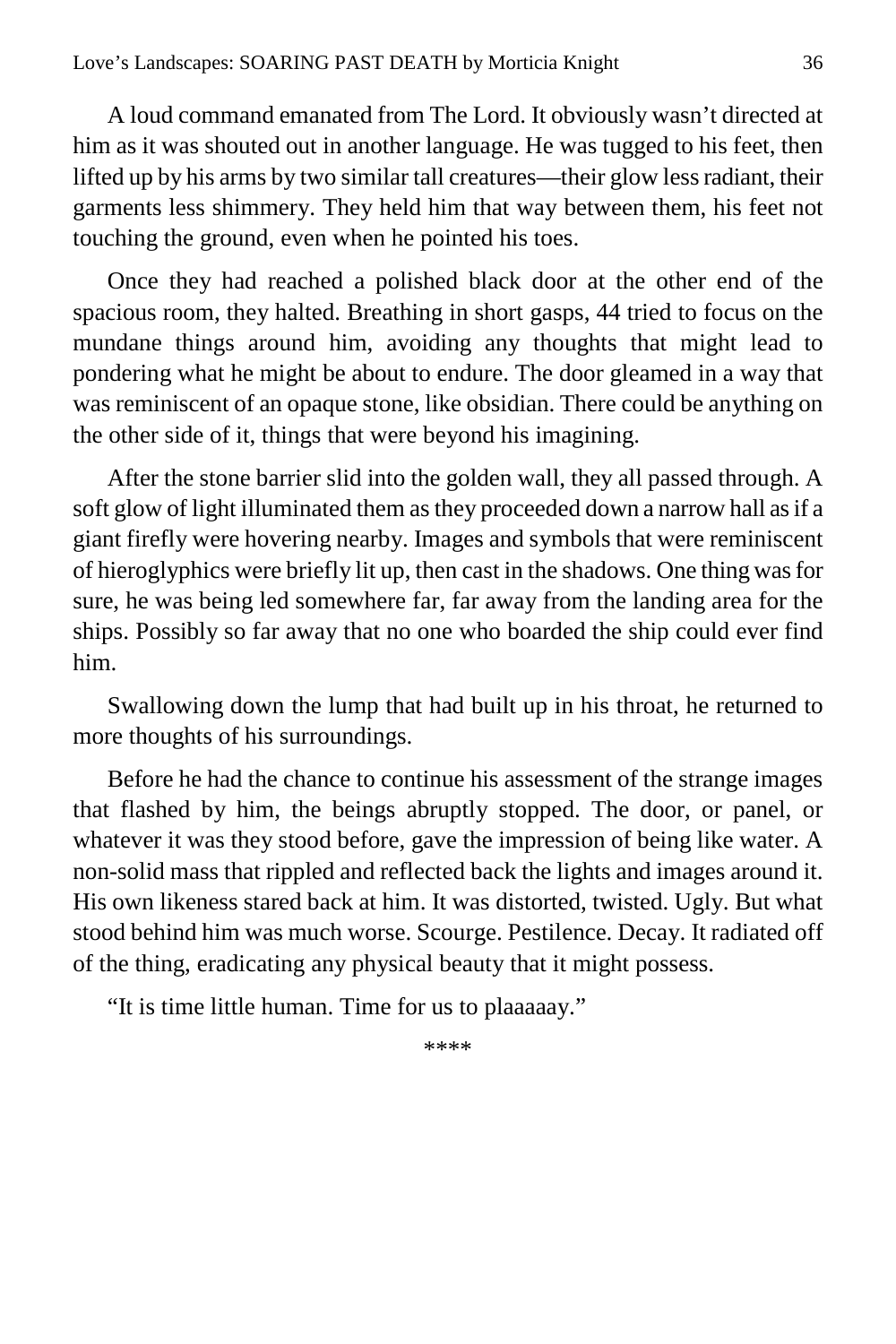#### **Chapter Six**

<span id="page-36-0"></span>In a purely humiliating move, 44 had fainted. When he'd again become conscious, he'd been distressed to discover that he was tied spread-eagled on his stomach, lying on top of a smooth glass-like surface. His wrists and ankles were restrained by some sort of wire. It dug into his delicate flesh, and it was easy to tell when he tested it that if he pulled too hard, it would slice him to his bone. He would have no choice but to stay still regardless of whatever punishment was inflicted upon him—unless he wanted to gravely injure himself.

As he became more and more aware of his body, he was alarmed to realize that something wasn't right with his genitals. They felt unnaturally heavy, and were most definitely not flush between his belly and the surface he was tied to.

*That freak pulled my junk through an opening in this table.*

Refusing to contemplate whether or not his cock and balls were being restrained with the same wire that his limbs were, he focused instead on his training. Stillness. Calm, steady breathing.

"My toy awaaaaakes."

If it wasn't for the unearthly sounds the thing made, 44 would have been sure he could endure almost anything. But by being such a fucking coward and passing out, he'd already missed one potential opportunity to take out the revolting creature before he'd been restrained. And now he had no idea what was in store for his helpless body.

He bit the inside of his mouth to keep from reacting to the soft pincers poking and probing at him, bile rising in the back of his throat.

"Do you like my caressesssss? Are they pleaaaasing to you?"

"Yes, Lord. Touch me more, I beg of you."

His tone had been flat, unconvincing to his own ears. His words sounding silly. The games, the scenarios he and Cyrus had acted out together would be next to useless in the face of the vile being that stood next to him. He was absolutely, royally, figuratively and literally fucked.

A strangled buzzing noise emanated from The Lord, and 44 wondered if it was its version of a laugh.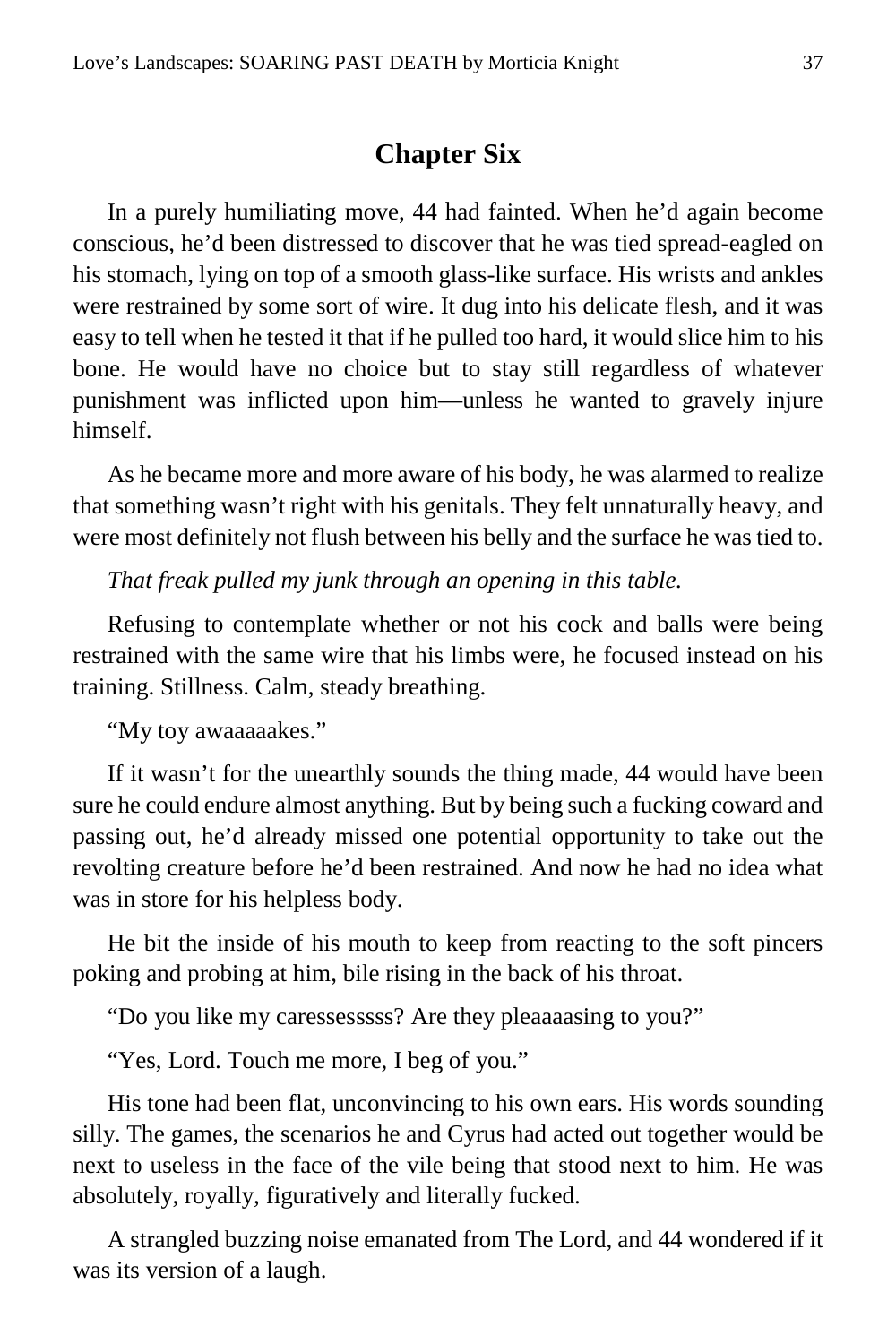"Sssssuch a terrible liar. But ssssssoooo prettyyyyy. I will let you live. For nowwww."

No time. There was no time to waste. The Lord could end him at any moment when the whim overtook it.

"Would you like to guessssss what I'll do to you firssssst?"

*Trick question. How the fuck do I respond?*

"I only wish that you do to me what pleases you the most."

There was an ear-piercing roar, along with a splintering sound from the other side of the room where some object had undoubtedly been smashed. More buzzing, crackling, unnerving howls spewed from The Lord as if every hornet's nest that had ever existed had all been teased at once.

"This game, it boooooores me! Don't you seeeee little human? There have been maaaany others before you. I knooooooow. I knoooooow that you think you have a chance to beat me. That you think your precioussssss Commander is on your siiiiiide. But he's not! He's on *my* siiiiiide. I will neverrrrrrr untie you from where you are now, you will stay there until you diiiiiie, until the flesh peels from your boooooones as a result of my loving touch."

His insides liquefied. Things were not going how they were supposed to go, not at all. He hadn't expected anything to go smooth. As a matter of fact, smooth had never even been a consideration. But to have it all be for nothing, for The Lord to not even play along the tiniest bit because it was bored with the whole charade? It was too cruel.

"I want to play myyyyyyy way now."

The Lord bent down so that it was practically right next to 44's face, right where he could inhale the creature's cold fetid breath. It was so unnatural, all of it.

"And my wayyyyyy is to break soulssssss. Torture is an art, a great achievement among our kind. And I. I am, *The Looooord*. That is why you shall not diiiiiie until you watch your mother and sister sufferrrrrrr."

44 yanked on the restraints, the wire slicing his skin, the sharp sting awakening his nerves, the warmth of blood trickling along his arm. Using every miniscule molecule of focus he'd ever possessed, he stilled, forcing himself not to give in to the insanity fighting for dominance in his mind. There had to be a way to finish it. Had to.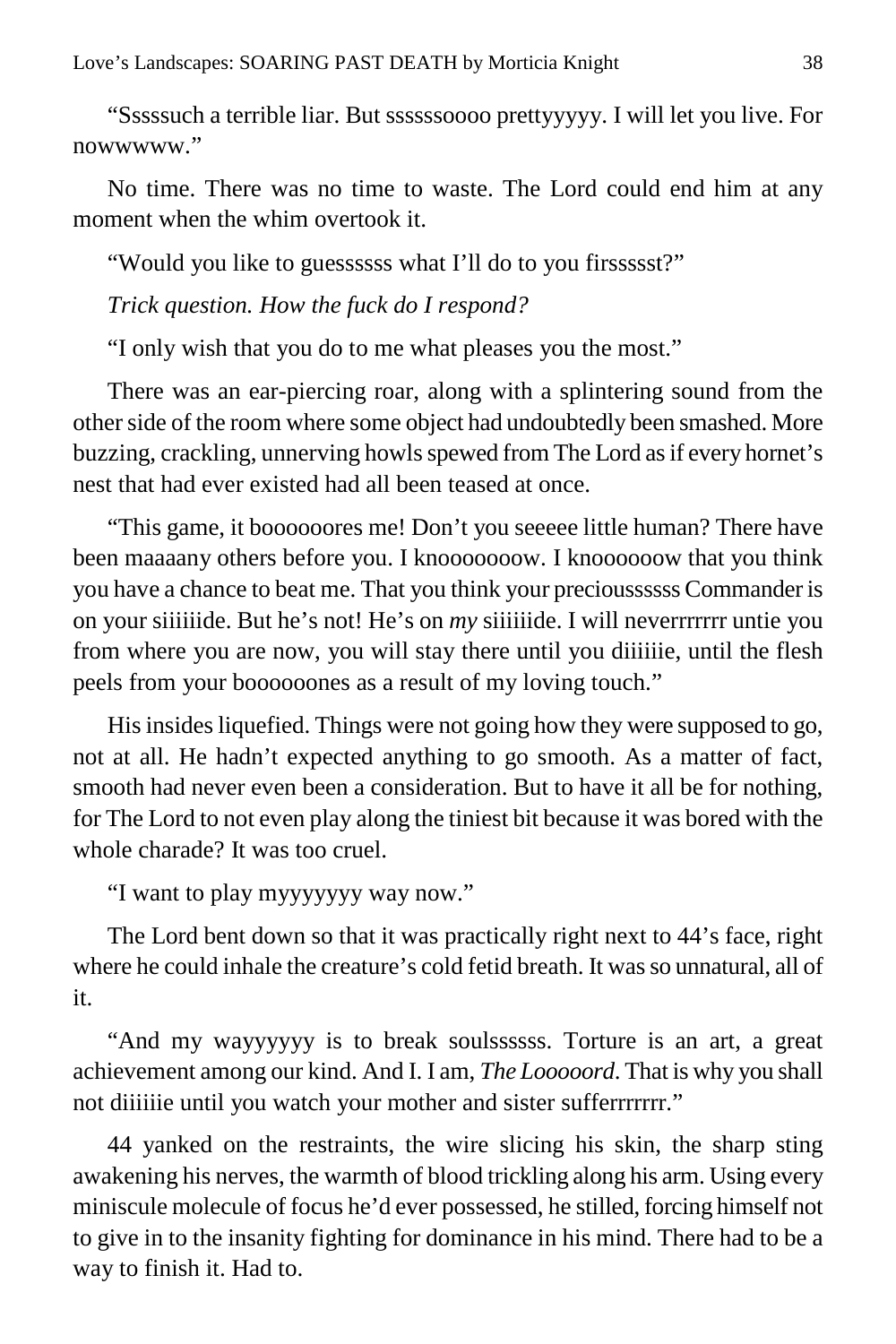"Yesssssss. Cry if you want, I shall lick your tears awayyyyyy, taste your paaaaaaain."

#### *Fuck you, shitheap.*

His balls were grabbed in a vice-like grip, the creature's pincers crushing them. He was no stranger to having his nuts abused. Cyrus had covered all aspects of potential physical torture during their training sessions. It had never occurred to 44 at the time just how kind Cyrus was being. After more twisting and pulling, he was let go, but his sac was being dragged down as if it would rip off.

#### *Weights.*

Then the whipping began. He hadn't the slightest clue what sort of implement was being used on him, but in reality, he didn't see what difference it made. The hot, searing pain was so unrelenting there wasn't the vaguest chance he could get into any kind of space in his mind that would allow 44 to maintain the control of the situation from within. The training had been a joke. It no longer mattered. Yet, what had always mattered still did. His love for Cyrus, for his family. He thought of Cyrus's words before he'd left on the ship.

#### *"You can do this."*

Either The Lord had exhausted its energy or had become bored again—44 wasn't sure—but the filth had finally stopped beating the crap out of him. Unfortunately, the pain hadn't stopped. If someone were to tell him that his flesh was being consumed by flames, he wouldn't have found the information surprising at all.

#### *Wonder what sort of aftercare I'll get?*

He almost snorted out loud until he remembered that The Lord didn't seem to be a humorous kinda creature. Sweat poured from him, his shaggy hair drenched with it, trails of moisture pooling in his crack, trickling down his sides. As he'd suspected, there wouldn't be much in the way of respite from his captor.

"I bet your traaaaaainer didn't use thissssss on you. It's our own special deviiiiiice. When your loverrrrrr learns of your death and the failurrrrrre of your mission, I will personally show him what's left of you before I gut him aliiiiiive."

*Keep it together. There's a way. There has got to be a fucking way.*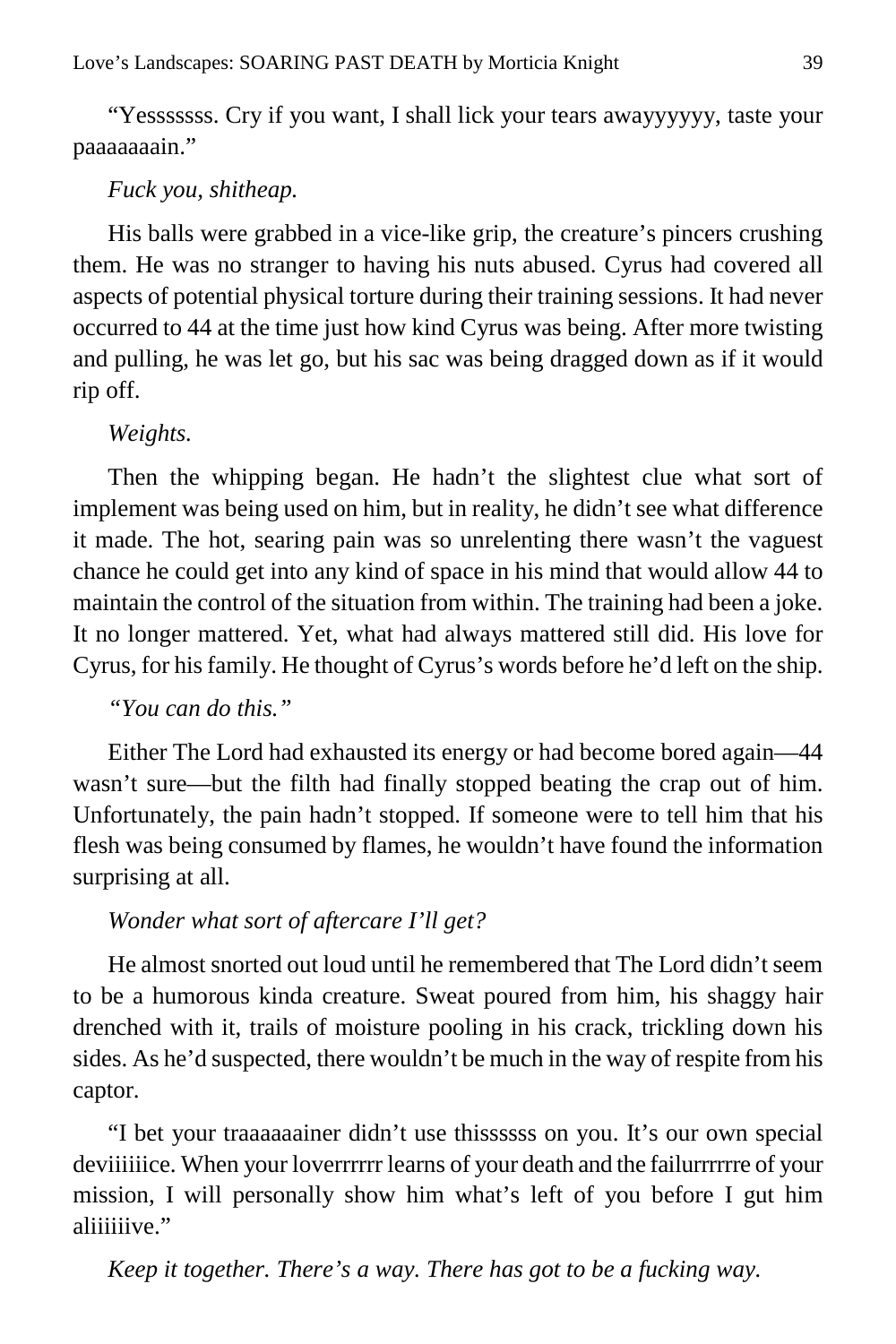Something like an old-fashioned plasma ball hovered in his peripheral vision. As much as he didn't want to contemplate what the instrument might do to him, he couldn't help it. He couldn't even brace himself. Any tension or tightening in his body would cause the wire to cut into him more, juicing his agony levels. And he couldn't pass out again. He needed to remain as alert as possible in case some sort of random opportunity to off the sick fuck presented itself.

There was a bright flash and an almost immediate concentration of what felt like a thousand bee stings to the soles of his feet. He didn't scream. He screeched, he cried, he howled. He begged—but not for more the way Cyrus had trained him. He begged for The Lord to stop.

Unconsciousness drifted near him and he was tempted to lapse into it anything to save him from what made him wish for death. Another flash and another area of his body was targeted. More excruciating hurt, agony, physical and mental despair. When the energy from the torture device hit his cock, he surrendered to oblivion.

\*\*\*\*

"Wake up toyyyyyy."

44's head was yanked up, his eyes crusty and swollen from his earlier sobbing. He wanted to kick his own ass for pussing out again by fainting. It was obvious that he wouldn't have the ability to survive much longer, and he had to at least attempt to use the capsules. He grimaced when the Lord's face was mere inches from his own, the creature seemingly inspecting him.

"I liiiiiike your mouth. You can't hiiiiiide it from me by twisting it."

*The fuck?*

"I'm going to taaaaaake it now."

Still holding 44's head up painfully by his hair with one claw, 44 watched in abject horror as The Lord shoved the sheer fabric of its robe aside, exposing its nauseating organ. When he and Cyrus had lived in the Nevadas, they'd kept a few horses to use for travel. Vehicles were too easily spotted, a signal that humans were nearby. One stallion in particular had been a real horny bastard. What dangled before him was a snow white version of that horse's dong. It was not okay.

All he could think of was that he'd rather die, be beaten alive, have anything happen other than taking that disgusting thing in his mouth. And wishing he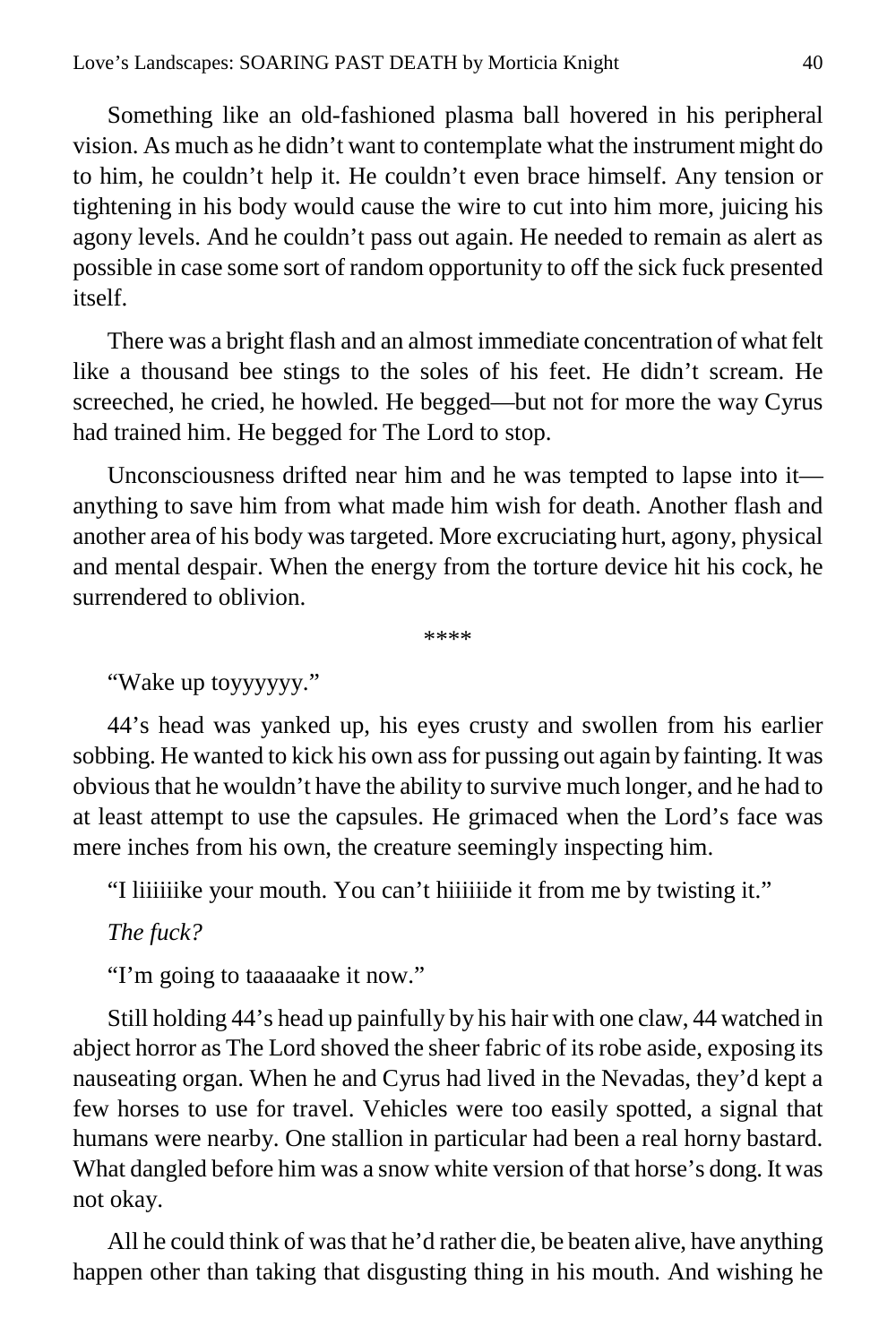could think up a plan in the next split second that would allow him to use the capsules.

#### *Oh shit.*

He held his breath as the large head of the creature's cock was pushed forcefully against his lips.

#### *Don't be eager. Don't let him suspect.*

He struggled just enough so that he was sure The Lord wouldn't catch on. The stiff member bruising his mouth was a good indicator that the creature had given itself over to its own primal lust. Raptor 10's scientist friend had instructed 44 it was vital that he hit a vein. That didn't seem like it would be too much of a problem.

At last, 44 allowed the bulbous knob of The Lord to slip into his mouth. It was impossibly huge, the urge to gag overwhelming. But 44 was determined to take in as much as he could to be sure he hit home. Both of The Lord's pincers went to his hair, clutching at it as he moaned and stuffed his swollen prick further past 44's lips.

There was a split second of The Lord's muscles tensing then its shrill screams echoed throughout the chamber, seeming to multiply as if they were in a mountain canyon. Revulsion filled 44 as the cold blood from The Lord filled his mouth, oozing out the sides, but 44 clamped down harder, eliciting an enraged shriek from the dying leader.

There was a moment where 44 thought he might suffocate on the injured shaft that remained lodged between his lips. The sharp ends of the capsules held it in, but The Lord inadvertently saved 44 by tearing itself away from the source of its agony. As the creature writhed on the ground, fighting its own annihilation, 44 spat repeatedly, retching. He was desperate to clear his mouth of the foul residue of both The Lord's blood and any possible lingering poison. 10's buddy scientist had assured him that the poison needed to enter the bloodstream to be fatal, but that didn't mean that it might not make him sick. Especially as 44 was the one and only official test subject.

Gradually, the cries and shouts of The Lord became groans that turned into whimpers that ended in silence. From 44's vantage point, he couldn't see The Lord's face, only its lower legs and feet, twitching slightly. The rest of it was parallel to 44 except it was lying in the opposite direction. Although 44 was fairly certain he'd succeeded, he wanted to know for sure. Because he wasn't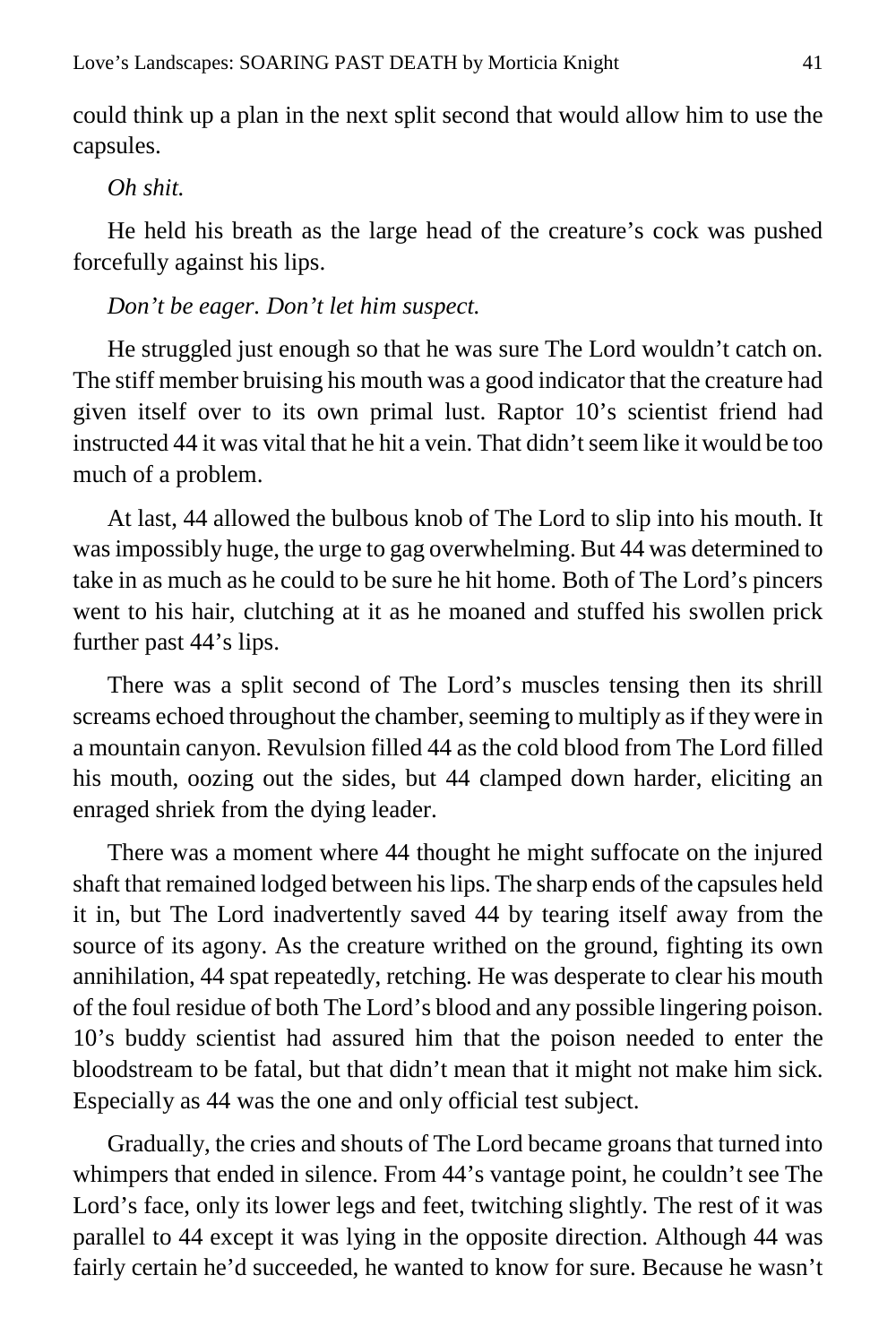feeling so good all of a sudden and thought he might be in for another surprise. That he might be dying after all. It would be good to know that he'd succeeded before death took him.

\*\*\*\*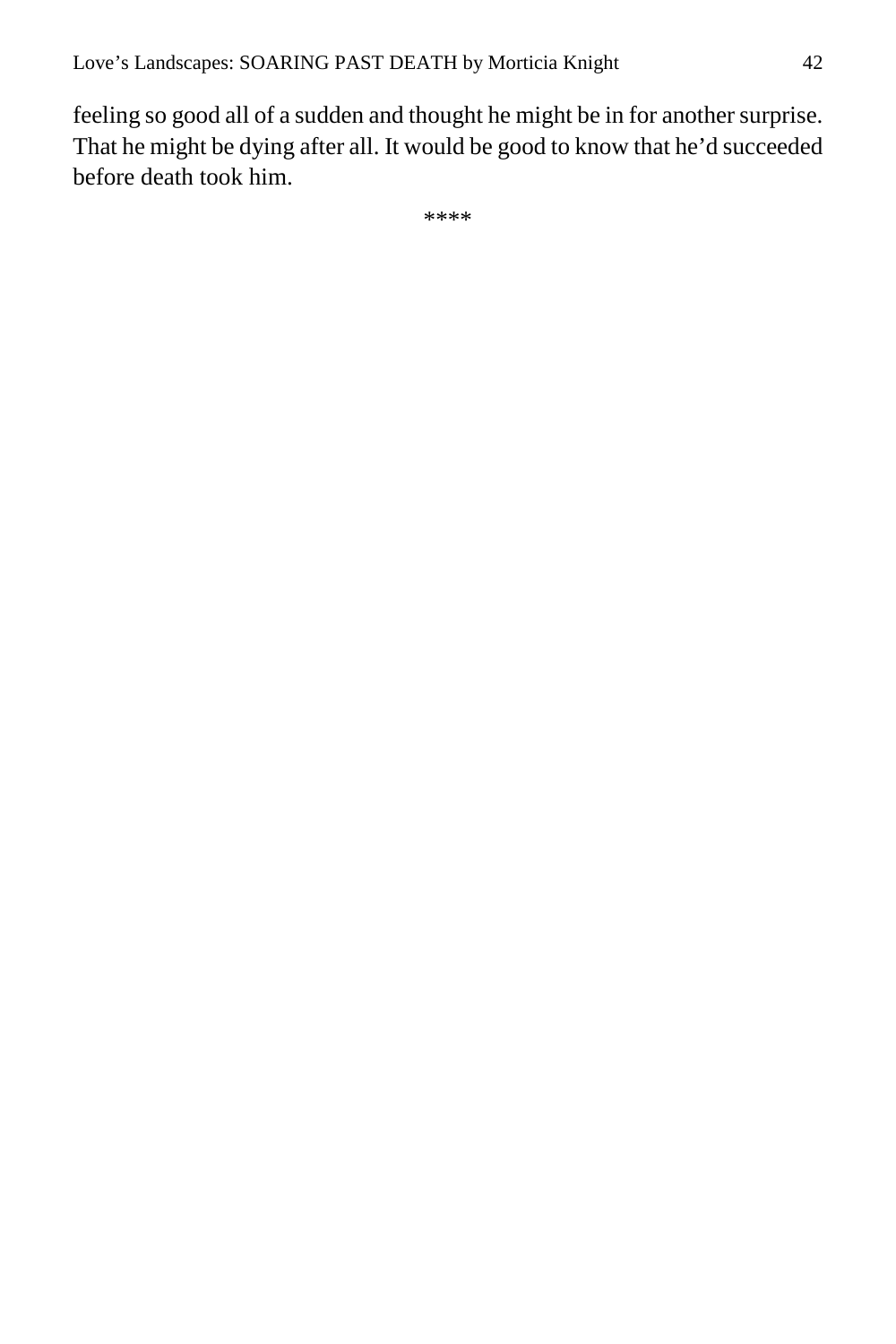#### **Chapter Seven**

<span id="page-42-0"></span>"You need to stay sharp 13. You're not going to do your boy any favors by being so worn out you can't function, can't fight to your fullest."

Glaring at 10, he nonetheless knew that his friend was right. Viper 44 had been gone for almost twelve hours and 13 was sick with the terror of what could be happening to him right that minute. Every moment since he'd watched the hatch close on the only man he would ever love. And here he was, useless, not there to protect or to keep him safe.

They were at the camp where Raptor 5's team and the rogue minions waited for the word to attack. In addition to Silverback 13, Raptor 10, and his scientist buddy—there were about a dozen more soldiers who 10 said could be trusted, who had been just as suspicious of The Commander all along. The pretext for the large group had been that they were there to escort 44 safely to the rendezvous point, due to unusual minion sightings.

#### *By now, Commander 7 knows better.*

They were stuck in a very dangerous limbo. If they took off in the ships to be near The Lord's lair when it was time to move in, they would be tracked by both The Scourge and The Rebellion. If they sat where they were for too long, The Rebellion would find them and the traitorous minions. Then they would have a fight on their hands, and not the one 13 looked forward to. The one that would save his boy and every other human.

"He did it! *Let's go!*"

The scientist's shout jarred him from his musings. Grabbing his boomer rifle that could pack the power of an old-fashioned RPG or the precision of a sniper rifle at close range—he practically leap frogged everyone else to get on to the lead ship. Everything seemed to move in double time, and right as they were launching, another shout rose up.

"Commander 7 is on our ass!"

*Fuck. Don't need this.*

The hatches had barely locked shut when they blasted off, the egg shaped ships racing one another to stay ahead of The Commander and to reach The Lord's lair in time to catch The Scourge unaware. However, if The Commander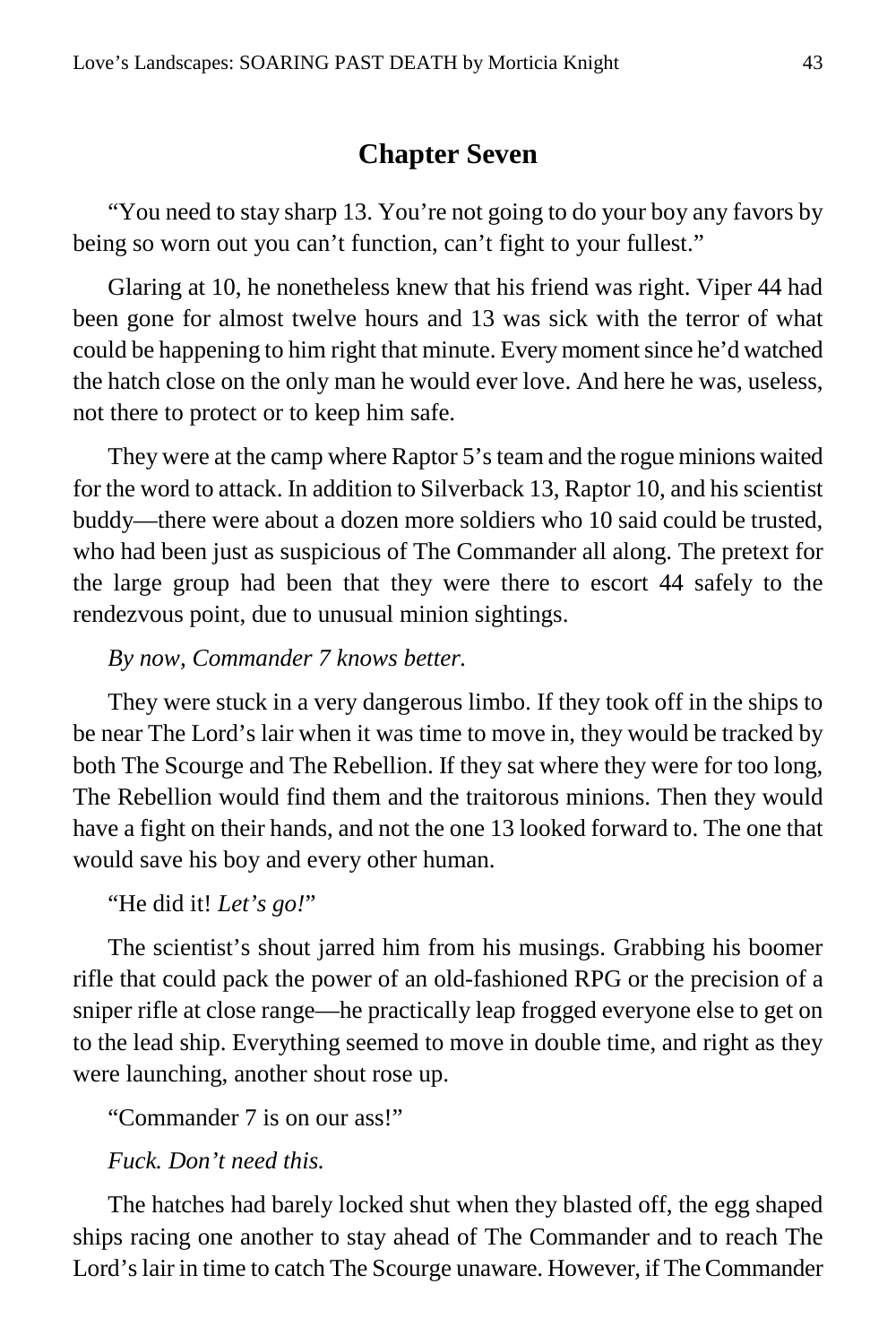already knew that they had betrayed The Rebellion, then he would've warned The Lord's space station. The element of surprise had likely been lost.

Even though he realized they still had at least an hour to reach the station The Lord used as his headquarters, 13 was tensed, ready to strike. Ready to end all the bullshit one way or another. Despite 44 being his only thought for the previous several hours, he banished him from his mind. If he didn't concentrate solely on eradicating the enemy, if he allowed himself any twinge of worry for the brave young man who'd risked and possibly already lost his life—then any sacrifice any of them made would have been for nothing.

He was knocked from his reverie by Raptor 10.

"Carter says that his readings indicate that the poison was administered."

13 scowled, pursing his lips. He had been under the impression that once they'd received the signal from the capsules that they had been deployed, that it meant that the poison had hit its target, that The Lord was dead.

"I don't get it. Wasn't that what he'd meant when he said it had been deployed?"

10 shook his head. "No. It could have meant that the capsules had been discovered and destroyed, or that 44 had accidentally bit down too hard and broken them. Or that he'd tried to bite the target and the capsules were unable to pierce the skin—that they had simply broken against its shell and drained away."

"Jesus. So what does he mean by the poison being administered?"

His friend appeared to be holding a smile at bay. "It means he's tracked the sensors that are embedded in the poison. They are inside the bloodstream of an alien life form. One that can no longer have the word 'life' attached to it any more. It looks like your boy succeeded."

*My boy. If he's still alive.*

\*\*\*\*

Thinking back on the first battle he'd ever had with The Scourge, 13 wondered if the course they had all followed could have been changed had they acted and reacted differently. If the minions that now stood beside them could have reached out then, would they have been able to end the conflict sooner? If his fellow human soldiers and leaders had taken a different course, would the suffering on both sides have been lessened?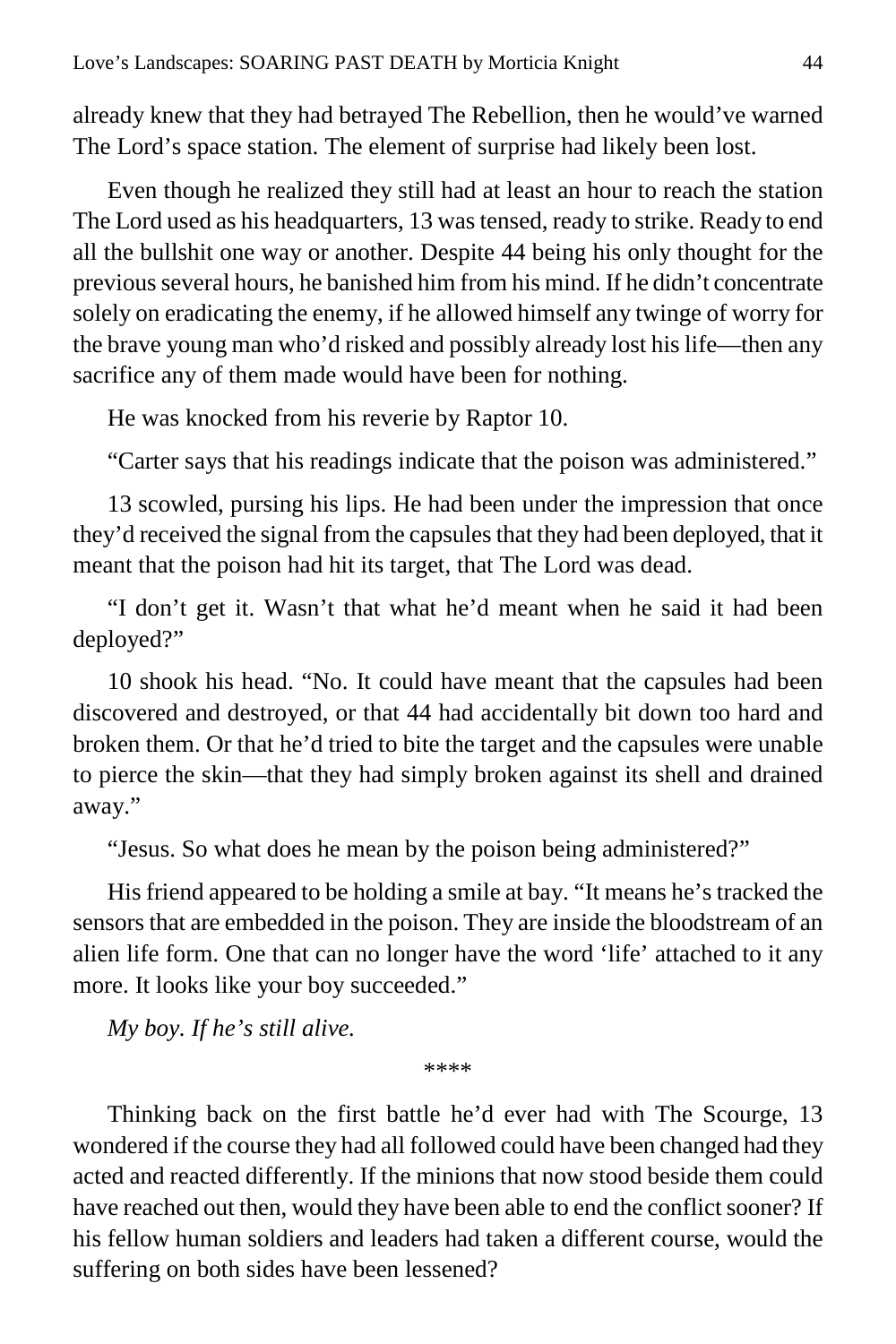Two of their ships had hung back, fighting with Commander 7's vessel, attempting to keep him from interfering with them boarding The Lord's space station. 13 pressed closer to the oval shaped window. It was only six inches across, just enough for him to view what lay immediately ahead of them. Two of the larger battle ships belonging to their compatriot minions flanked them on either side. 13 watched in fascination as the incinerator rays that had terrified humanity for the last twenty years were trained on The Lord's sanctuary.

#### *Not anymore, you dead motherfucker.*

Control was a strange thing. Whenever he'd worked with a submissive man, it had been one of his greatest assets. He stayed in control so that his sub had the freedom to soar. As he readied for the combat ahead—the one that would either save or destroy them all—his control prevented him from giving in to the horrors of battle. If he could find 44, and he was still alive, 13 would keep him. He wouldn't use any control when it came to his love for his boy.

A roar of excitement rose up between them all—humans and minions alike—when the hatch to the landing area was blown apart. They would be able to gain entry, but there would be no barrier between them and the openness of space. He turned to Raptor 10 to voice his worries, but his friend seemed to already be aware of his concerns.

"5 explained to me that once we're inside, the minions can reseal the outer shell. We can dock in the landing area and fan out from there."

"Do we have any word yet on the locations of their former minion allies?"

During the wait back on Earth, the second part of the attack plan had been worked out. They were relying heavily on the ability of their newfound partners to provide them with intel.

"They're tracking them. Fortunately, the landing area is completely clear now. Could mean a couple things. Either the fighters moved away to regroup, or the landing area is now unable to sustain any life."

13 groaned. "Perfect."

"Troops! We're less than sixty seconds from arrival, prepare your weapons and let's take this motherfucker!"

5's words had the desired effect of revving everyone up—shouts, grunts and fist pumps filled the ship as humans and minions alike readied to take out a shared enemy. 13 moved away from the window and pushed his away to the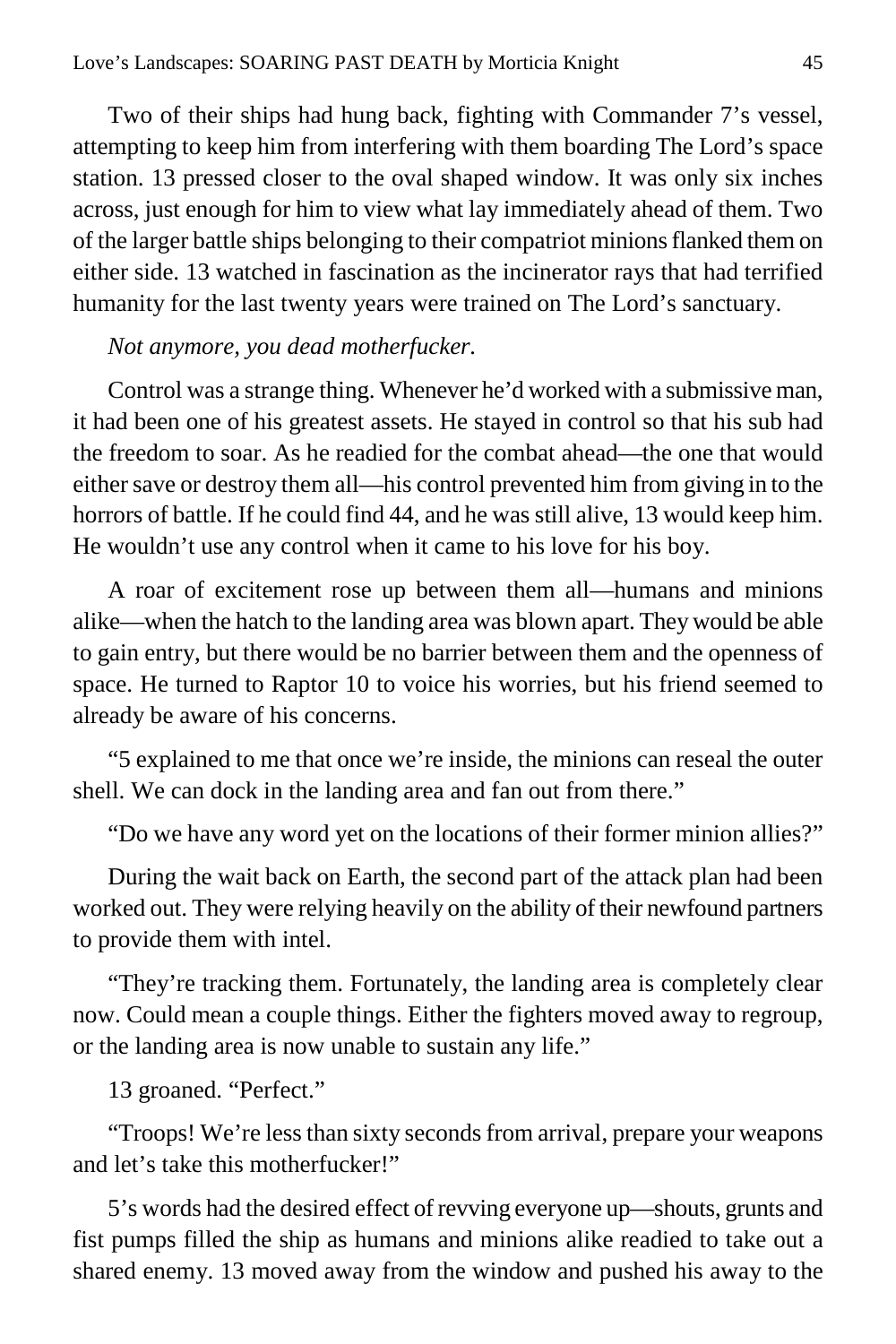front of the crowd gathering at the opening of the ship. No one bothered to remain buckled in for the landing. Despite all indicators pointing to their way being clear once they touched down, any deterrent to being able to move quickly was an epically bad idea. They could all be obliterated before they'd even moved out of their seats.

The landing was choppy, ungraceful. Their shared objective to overthrow The Scourge so clear that no one seemed to notice that both species held on to one another to keep from being thrown about the cabin. And then the ramp lowered. It was on.

\*\*\*\*

#### *Am I dead?*

It was impossible to discern what was real. The pain was there. The sickness was evident. But it was all contained inside some fuzzy ball that seemed to be wrapped around his entire body like a cocoon. It would be good to be dead. Because he wasn't sure he could ever get over what he'd been through.

#### *Cyrus was wrong. I don't have the strength he thought I did. I'm broken.*

Hot tears forced their way past his eyelids and dribbled onto the glass table he was still imprisoned on. That was when he realized he was still alive. His agony at not ever seeing Cyrus again a tangible thing that rushed through his veins, mocking him, reminding him of what he'd sacrificed.

#### *But he'll be safe, Mom and Rebecca will be safe.*

When he'd volunteered for the program, he'd known that the likely outcome would be his excruciating death. He didn't have the right to feel sorry for himself. He'd embraced the original mission, then the subsequent one with a full understanding of the risks. However, that knowledge did nothing to eradicate his loss. His misery at dying alone without any of the people he cared about by his side still devastated him.

Drifting, he figured the time was near when his consciousness would cease permanently. With what little he had left of coherent thought, he tried to bring to mind various moments from a happier time. From the only genuine happiness he'd ever experienced in his short life—his time with Cyrus. Washing their clothes in a stream, then splashing one another like kids with the cool water. The first time Cyrus entered him, taking forever to prepare him so that it wouldn't hurt, then bringing him to an explosive orgasm. Cyrus's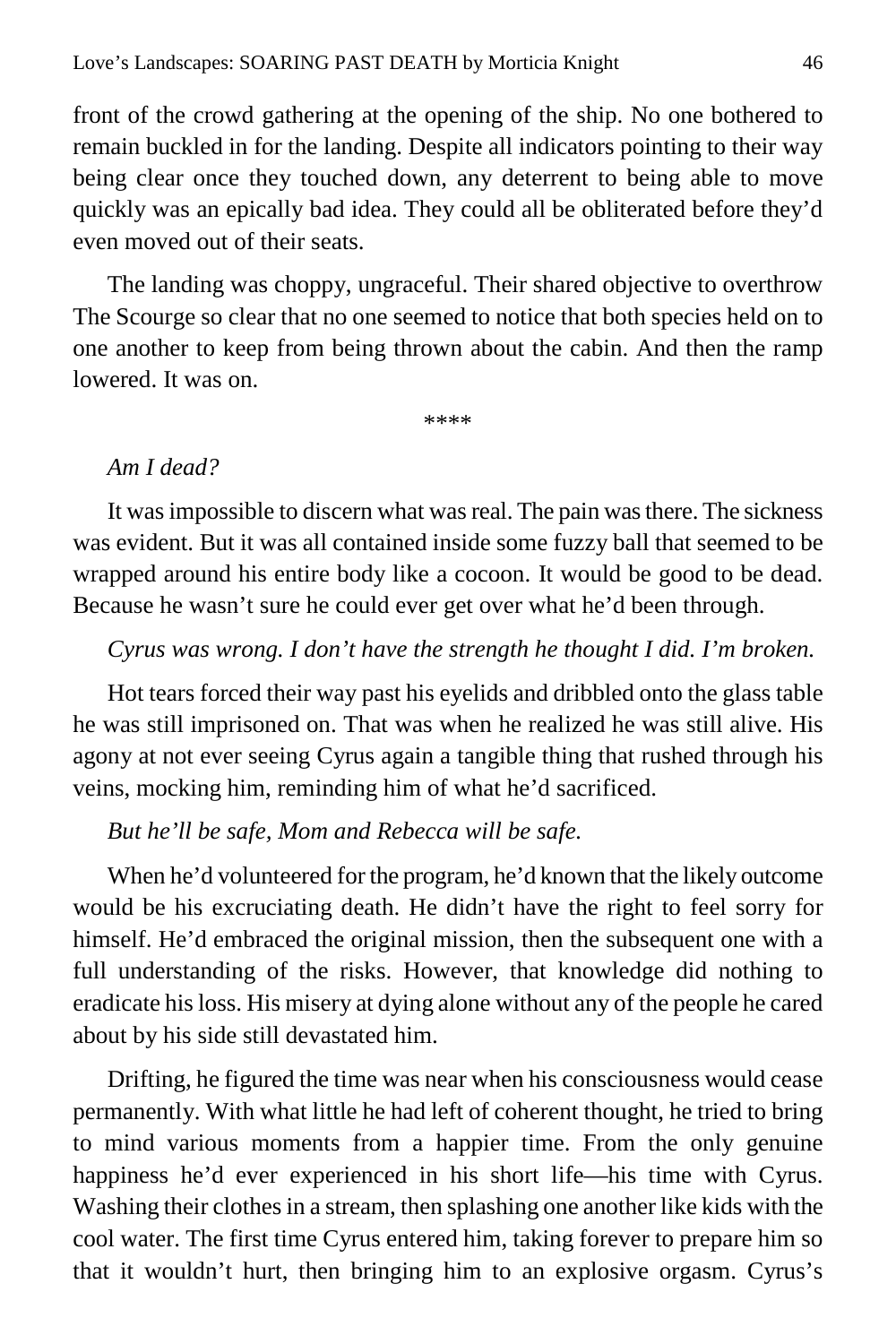powerful kisses that filled 44's heart with love. The first session with the flogger that had sent 44 to another place in his head, a place where no one could reach him. Where he was cloaked in comfort.

He held onto those memories so tightly that he was surprised at how real Cyrus's voice was, how close it was to him. It was amazing the way the mind could play tricks—he could even feel the heat of his ex-lover's breath against his skin, his masculine scent heightened by the strong smell of sweat.

*Not ex-lover. It's my death and I choose to have him still be mine at the end.*

"Logan, please, I'm here. Please wake up."

That was when Logan knew he was hallucinating. He hadn't heard Cyrus use his real name since before he'd been let go by the man. A gentle hand wiped the hair that was caked on his forehead back from his face.

"Buttercup, I'm begging you, don't give up now. You're strong enough to hold on a little while longer. We're here to help you."

A wall of pain filled his groin as his balls were released and the blood rushed back into them. He gasped, then groaned. Attempting to move, he hissed when the sting from the cuts in his wrists and ankles were awakened. Strong arms held him still.

"Don't move. You'll hurt yourself more."

More voices. Movement. Soft kisses against his temple, across his forehead, along his cheek.

#### *Don't be a dream.*

He tried to open his eyes, but they were crusted shut. Attempting to speak, to find out if it was all real, the only sound that would come out of him was akin to a strangled croak. More voices surrounded him from all sides, but all he really cared about were the large hands that held him down gently, but firmly. Cyrus's hands.

"Well, Carter? Don't just stand there staring at him, do something!"

"Come on 13, he knows what he's doing. He has to scan him first, make sure The Lord didn't leave any parting gifts inside him that could transfer to the rest of us."

There was some grumbling. "Fine, but I'm trusting you 10, I don't trust Carter. And don't fucking call me 13 anymore. I'm Cyrus, got it?"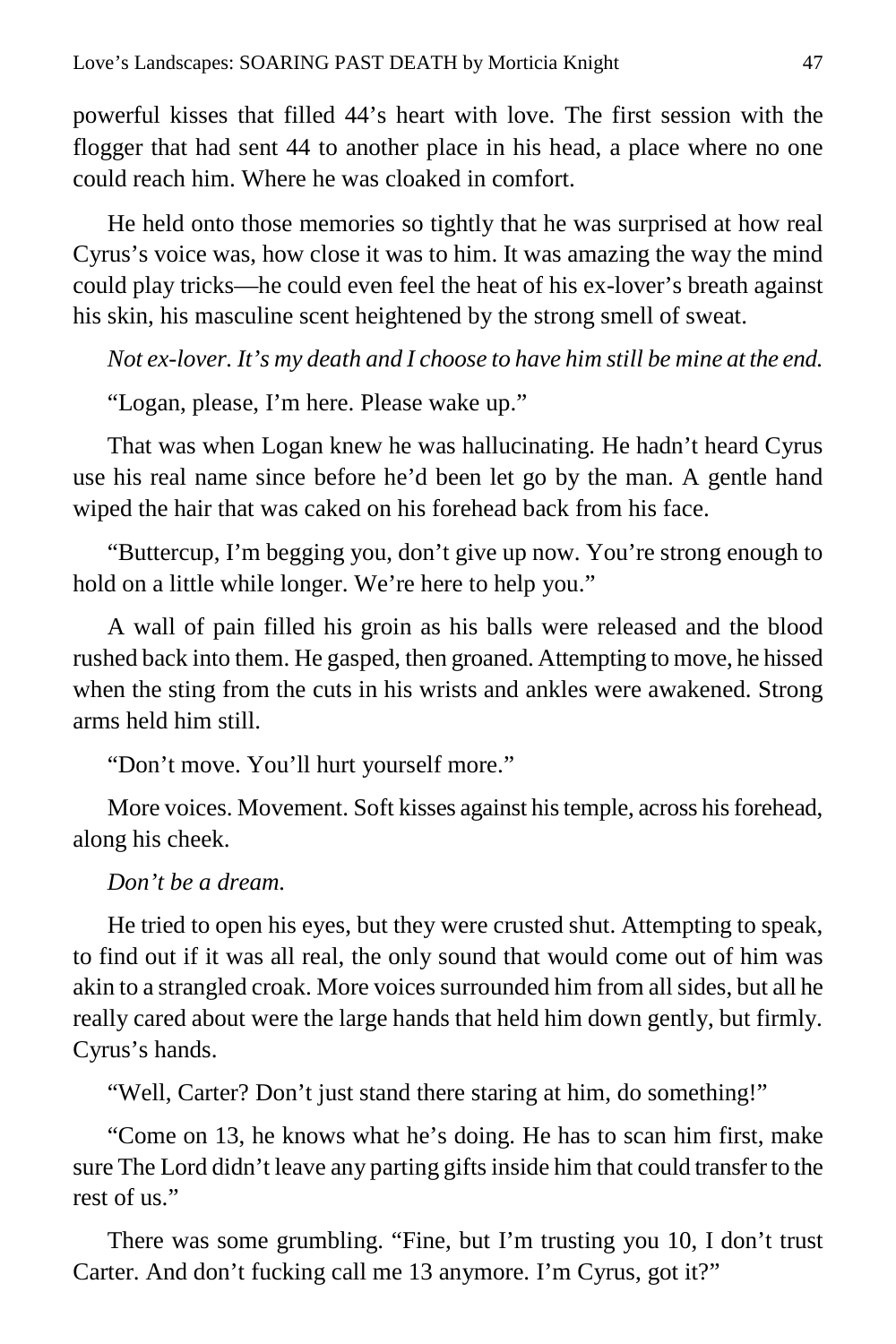10 chuckled. "Oh, we've got it, chief."

"Fuck you. I want my boy outta this pesthole."

*I'm alive.*

\*\*\*\*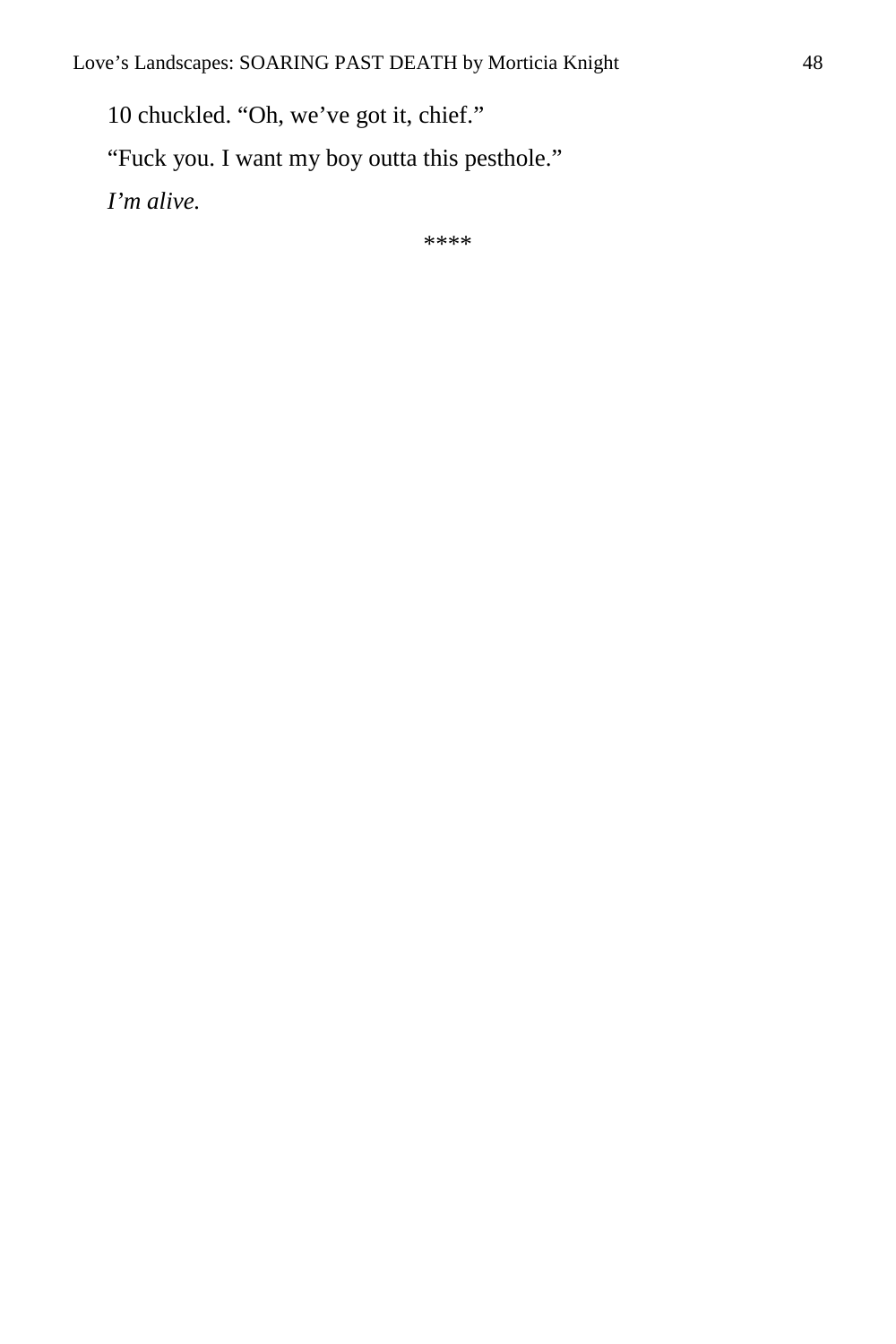#### **Chapter Eight**

<span id="page-48-0"></span>It had been a major cluster fuck once they'd stormed the ship, massive chaos as they'd aimed their weapons at their enemies. Their ability to discern the minions who were on their side from the ones that weren't had been next to impossible. But within minutes, it had all changed. As soon as it was clear to the minions on board the space station that their brothers were fighting alongside the humans, it became a brand new game altogether.

It turned out that The Scourge was really only made up of some creepy-ass white creatures that towered in size and in technological advances over the minions. Those who had been perceived as their enemies for so many years were just as enslaved and persecuted as the humans had been. Once they had banded together, it had been rather simple to tear it all down. The fact that the Commander's ship that included him and all his traitorous followers had been blown to bits had only added to the festivities.

#### *No wonder The Lord and his weird buddies stayed up here and away from all the action down on Earth.*

Once the enemies had been eliminated, Cyrus had endured a heart-stopping thirty minutes or so as he'd scoured the ship with the scientist Carter, and Raptor 5 and 10 searching for Logan. The unusual walls that sometimes resembled liquid gold and other times water, seemed to also block their scanning capabilities. The instrument that had been able to detect that the poison had been deployed hadn't been able to give the location of its whereabouts within the spacecraft.

When they'd at last entered the room that had contained the bloody, beaten form of his lover and the shriveled shell of The Lord, he'd almost collapsed to the floor in a combination of relief and dread. Relief that Logan had been found, and dread that they might've been too late.

Cradling Logan in his arms as they returned to Earth, Cyrus couldn't stop himself from gazing at him, marveling at how he'd survived in the face of such horror. How he'd succeeded. It meant nothing to him that the others eyed him curiously, no doubt wondering about his and the brave recruit's relationship.

Once Logan had been deemed clear of any contaminants, Carter had placed him under a medically-induced coma to allow his body the chance to heal and to save him from what would be days of intolerable pain. Then he'd wrapped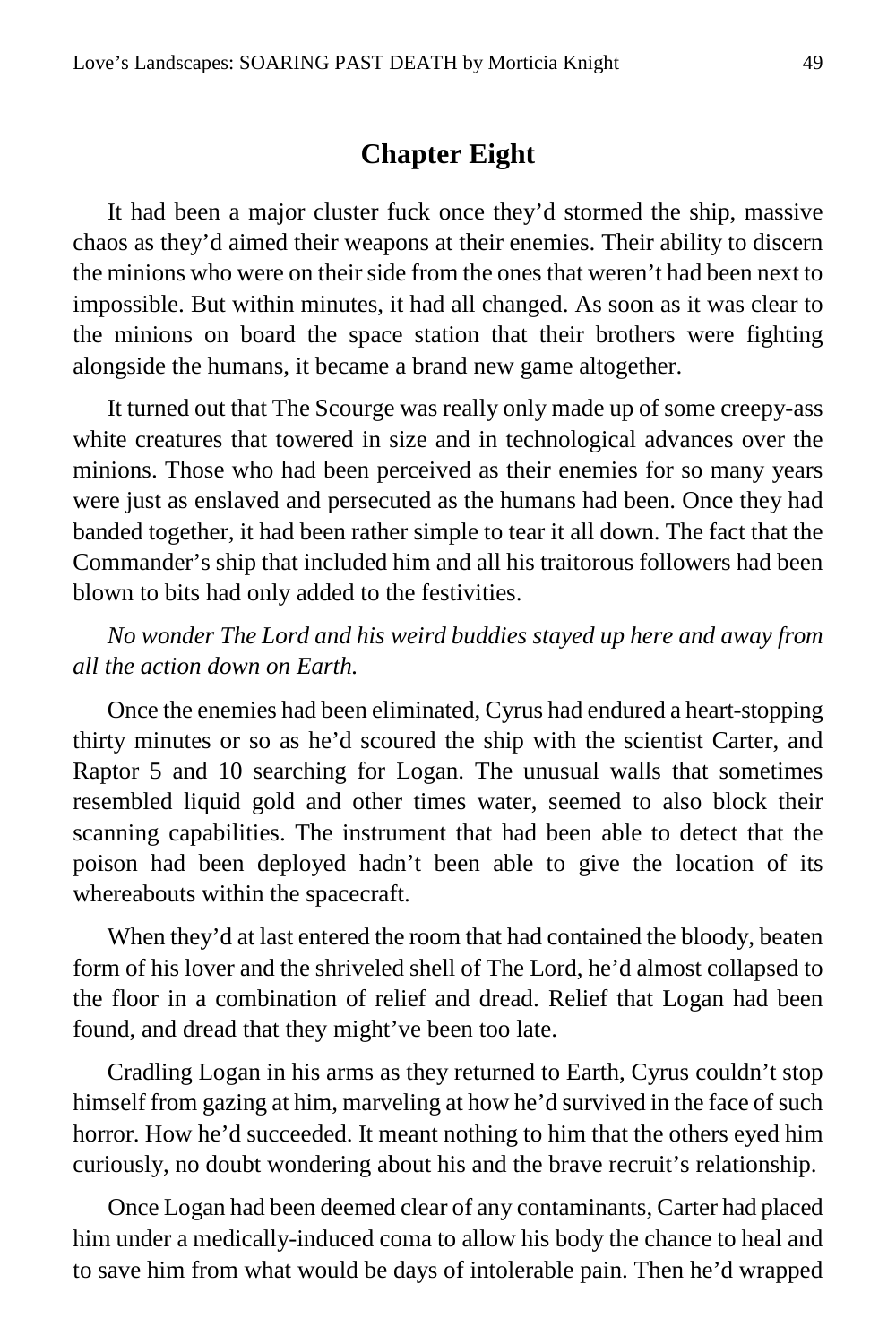his body in one of the medi-blankets they always carried in the first aid kits for severely wounded soldiers. It was lined in a healing balm to soothe the flesh and once draped around the victim, would keep him at the ideal body temperature.

Cyrus bent down close to Logan's ear, whispering.

"I love you, sweet, sweet boy."

After kissing Logan's brow, he straightened up to see 10 openly staring at him.

"*What*?"

He hadn't been able to hide his irritation. However, he owed his friend a lot. Everything.

The corners of 10's mouth lifted slightly. "It's gonna be a different world now. Different again. There'll be a lot of birthing pains as people try to figure out who they can trust and whether or not they're really safe." He jerked his head towards the blue creatures on the other side of the cabin. "It won't be easy on them. They'll be viewed with fear and anger."

Cyrus scowled, nodding. All the prejudicial bullshit that had been so much better prior to The Scourge takeover would start anew, no doubt more insidious than ever.

"What are you gonna do?"

Raptor 10 shrugged. "I dunno. Maybe start with going back to my real name. Quit playing soldier."

Cyrus snorted. "As if you would know how to do that." He furrowed his brow. "You'll have to get the rage chip taken out."

Raptor 10—Denny—looked away. "Yeah, maybe. Not sure what I'll do, where I'll go."

There was too much melancholy in his friend's tone, especially after such an all-encompassing victory.

"Hey man, why don't you come with us?"

Denny turned to him, a confused expression on his face. "Us?"

"Yeah, Logan, me and his family. I'm taking them all back to the place in the Sierra's, back to where there's some peace."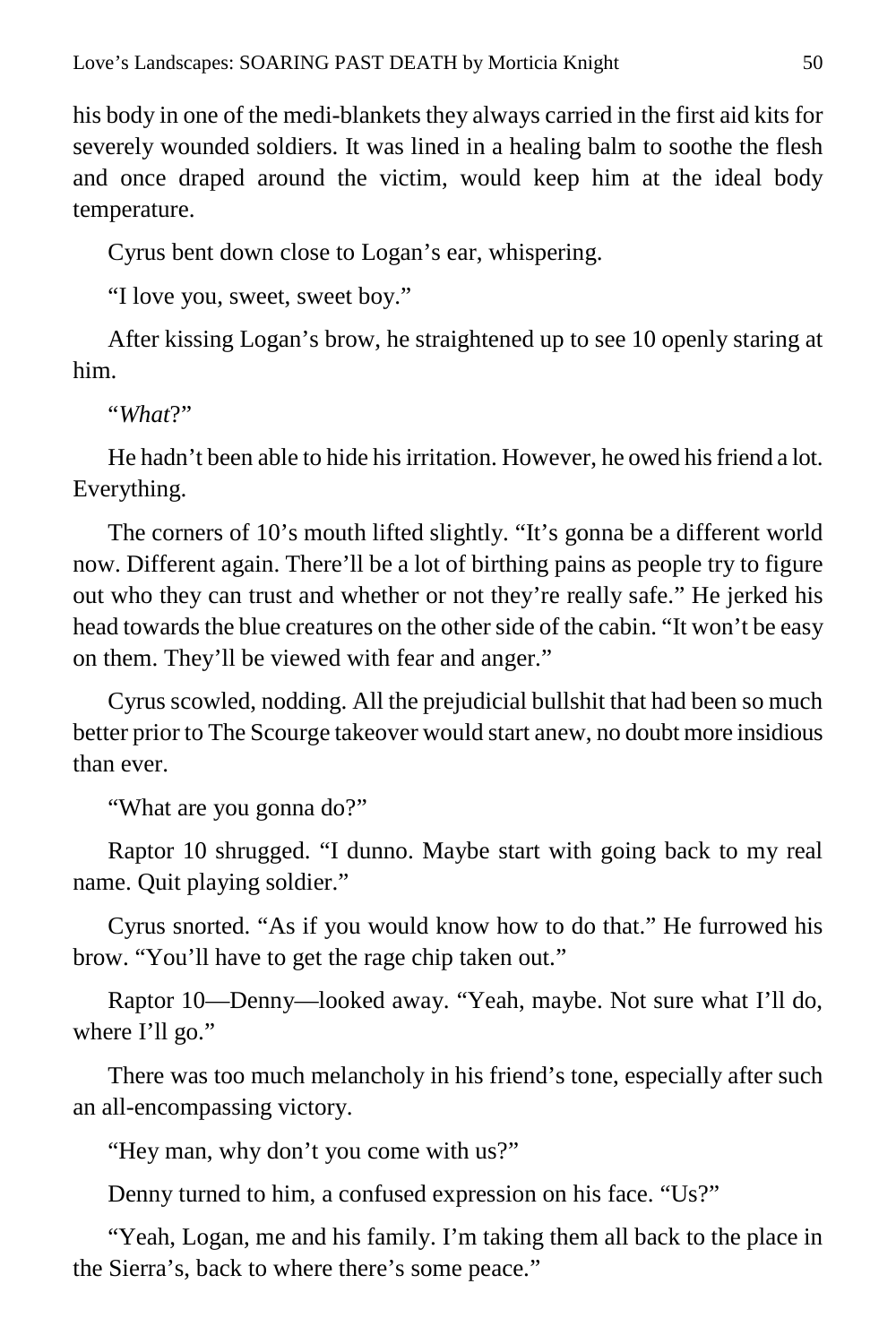"You think he wants that?"

Cyrus resisted the urge to snap at his friend. Or possibly do him bodily harm.

"We belong to each other, it's that simple."

"Awfully sure of yourself now aren't you, chief?"

Just as he was about to yell something nasty and hurtful at his friend, he noted the wicked gleam in Denny's eyes. He was messing with him.

He grunted. "Fuck you, Denny."

His friend's laughter was the first really happy sound he'd heard all day. With it came the sense that there was a genuine future for all of them. For all of humanity and maybe even for the minions. Someday soon, he would want to know the blue beings' history and how they'd come to be enslaved by The Scourge, how they'd fallen victim to the evil that had almost destroyed mankind. Until then, he would oversee Logan's healing and prepare the place where they would retreat to once he was better. Where they would live out their lives. Together.

\*\*\*\*

The days had been a combination of weird sensations and disjointed moments. He couldn't actually say he'd experienced much in the way of pain likely because his caretakers had kept him suitably drugged all the time. What little he remembered revolved around attempts to get him to sit up, to eat, to take various medications. Salves were rubbed into his skin, his hair was washed, his body sponged down. Those were his most precious memories. Cyrus had done all of that. He only wished he could've been more aware when it had happened. So much of everything had been filtered as though it were through a dream.

But he'd been up and about for over a week, his strength gradually returning. When he'd finally become aware of his surroundings, he'd noted that he was in a much larger compartment than the one The Rebellion had kept him in when he'd been in the program. It was Denny who had informed him that it was Cyrus's quarters. Which of course had led to his next question, where *was* Cyrus?

*"He had to take care of something on the outside. He'll be back in a few days or so."*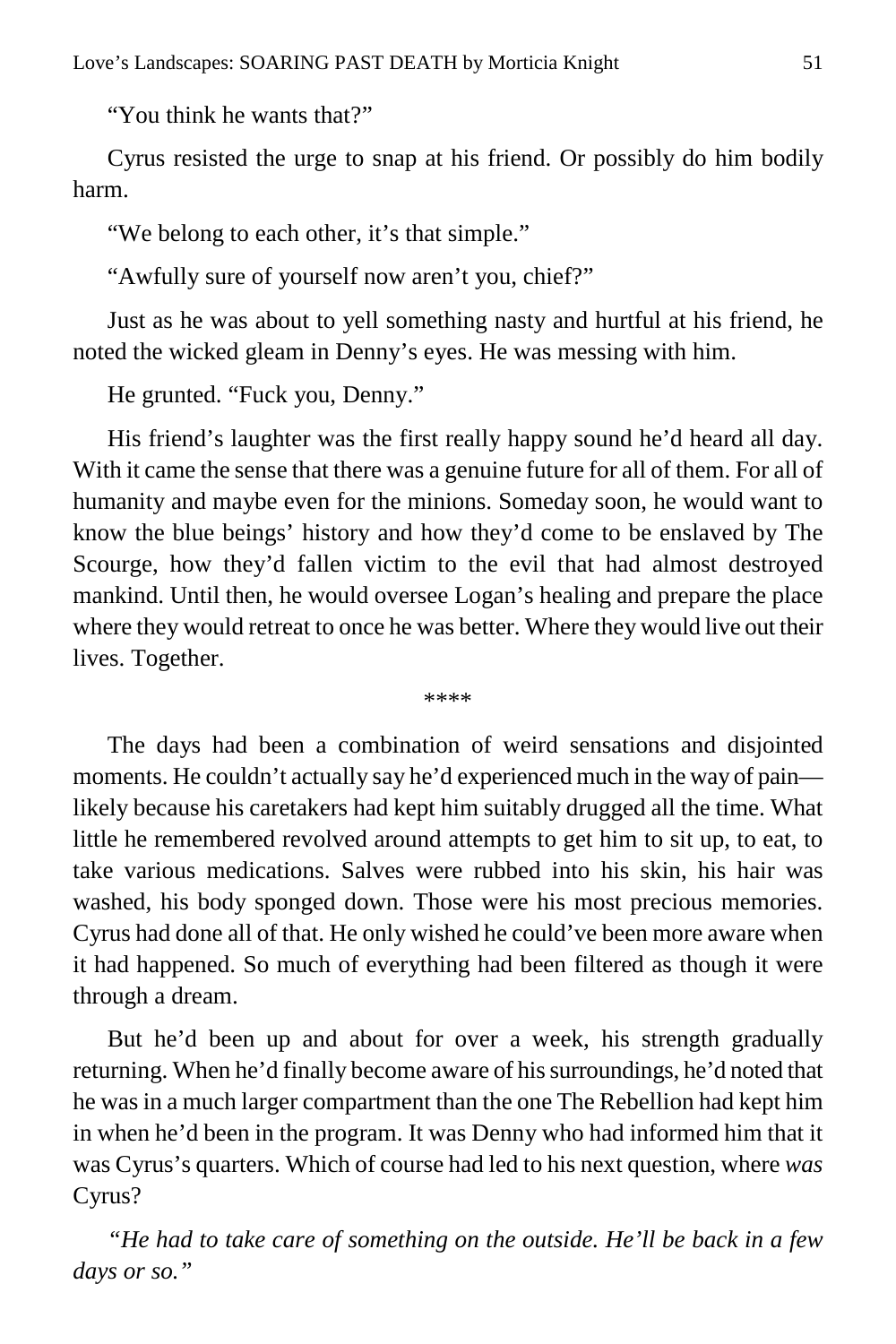Logan hadn't known what to make of that statement. He vaguely remembered Cyrus whispering things to him when he'd still been under the influence of the meds. He couldn't bring to mind what the exact words had been, only that they had given him a sense of peace. But not knowing precisely what was going on and whether Cyrus planned on keeping him once he was better had begun to gnaw at him in the most frustrating of ways.

Which was why he'd decided that there was something he needed to take care of as well.

Right as he'd finished his morning stretches, there was a tapping at the door. Hopefully, it was Denny. Logan had enlisted the only person he felt comfortable with outside of Cyrus to help him with his scheme. Opening the door, Logan couldn't stop the big grin from spreading across his face as he saw what Denny held in his hands.

"I hope you know what you're doing, kid." Denny said it as he passed into the room.

"Thank you Raptor—Denny. I know what I'm doing."

He tried to keep the fluttering in his stomach at bay. There was no doubt in him that Denny knew much more about Cyrus's intentions than he was telling, so in some ways, Logan was launching himself into the unknown with his plan.

"How do you want me to do this?"

Logan couldn't stop the heat from traveling up his neck. He wasn't embarrassed about anything that he and Cyrus had ever done, but it had always been a private thing held sacred between the two of them. That is, until the program had wormed its way in and turned it into a job assignment. Which was why what he was having Denny help him with made him blush. It was back to being personal, something that would only be shared between them from that moment on.

*After Denny helps me set everything up.*

"Um, I think at the far end of the room. You're pretty sure the drill bit can break through the concrete?"

"Don't worry, kid. I got this."

Logan nodded. "And he'll be back when?"

Denny turned to him, an annoyed expression in his face.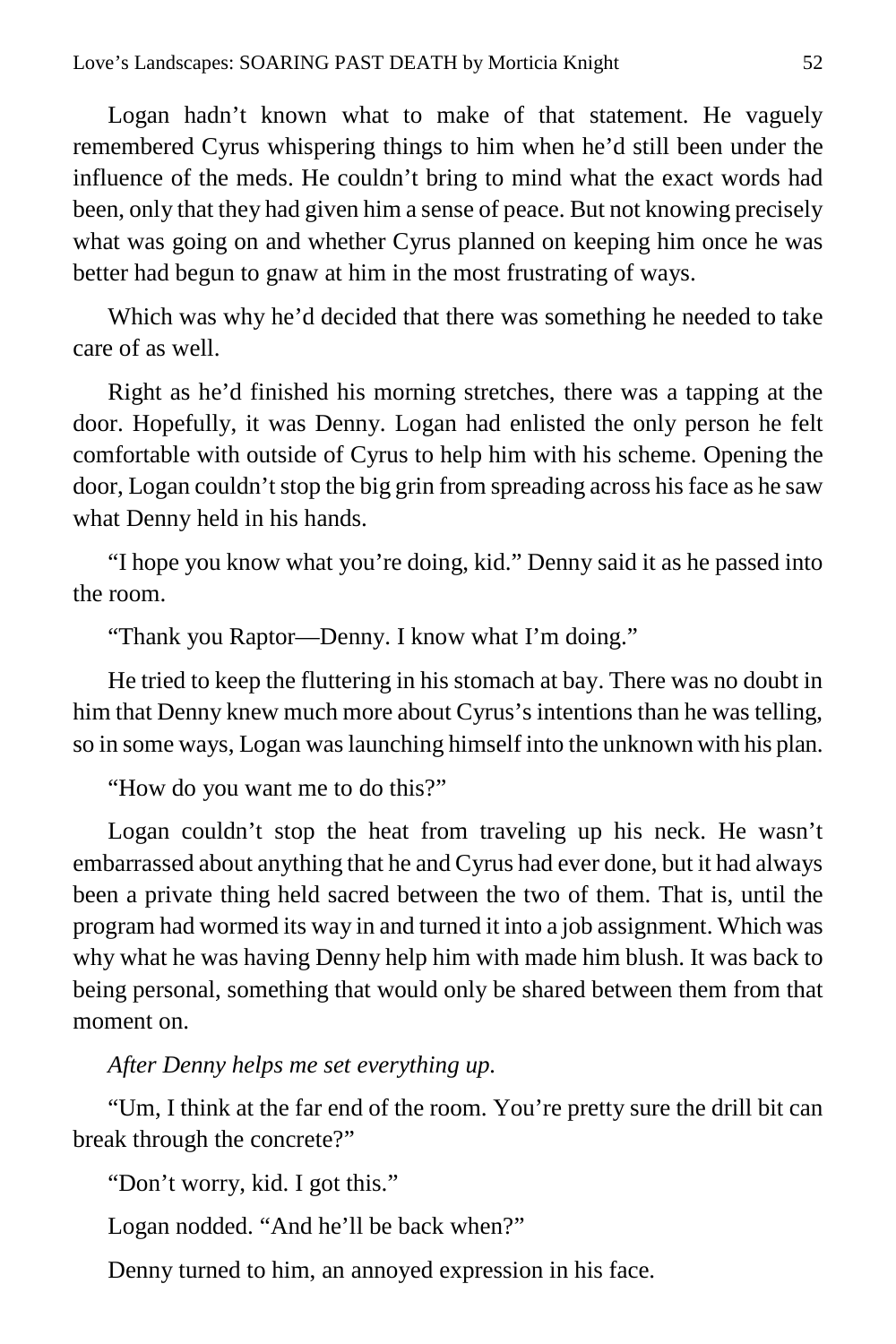"I told ya. I'm not exactly sure, so you'll have to be prepared to be in this position for a while. I'm not a hundred percent sure that Cyrus won't string me up when he finds out I helped you. Are you sure you're strong enough after everything—"

"I'm fine. Jesus, I was in bed for almost two weeks and pumped full of every drug, vitamin and healing accelerator ever invented. I've been working out all week to get my strength back. The only thing that isn't fine is being stuck in this fucking underground room by myself ever since I first woke up."

He was still rather cranky that Cyrus hadn't been there when he'd finally completely regained his senses. Denny had assured him that it was only because what Cyrus had needed to do was very important. Yet whatever was so crucial remained a mystery, as Denny had refused to give him any other details. At least he'd been able to take some meals and spend some time with his mom and sister, grateful that they'd come through everything relatively unscathed.

"Look, take pity on me. I don't need that overgrown pile of muscles coming after my sorry ass because he thinks I manhandled you."

Logan couldn't help but snort out some laughter.

Denny frowned. "Yeah, it's all so hilarious. Especially since he'd die to save you."

The levity of the moment passed as they both fell into silence, the implications of Denny's joking comment too real in light of what they'd all just barely lived through.

Denny cleared his throat. "Yeah, so let me get this hooked up real quick, then I'll be ready for you."

Pressing his lips together, Logan nodded and removed his clothes.

\*\*\*\*

It was great to be able to travel in one of the solar vehicles since no one worried about air strikes any longer. There were still reports of resistance either from minions not trusting humans or vice-versa and some humans and minions didn't know what else to do with themselves if they weren't battling it out—it had become their entire reason for being. But in general, everyone had put up with enough fighting for so many years that they were genuinely over it. The joy of not having to hide in fear constantly and being able to have some semblance of a normal existence was more than enough to keep most people busy.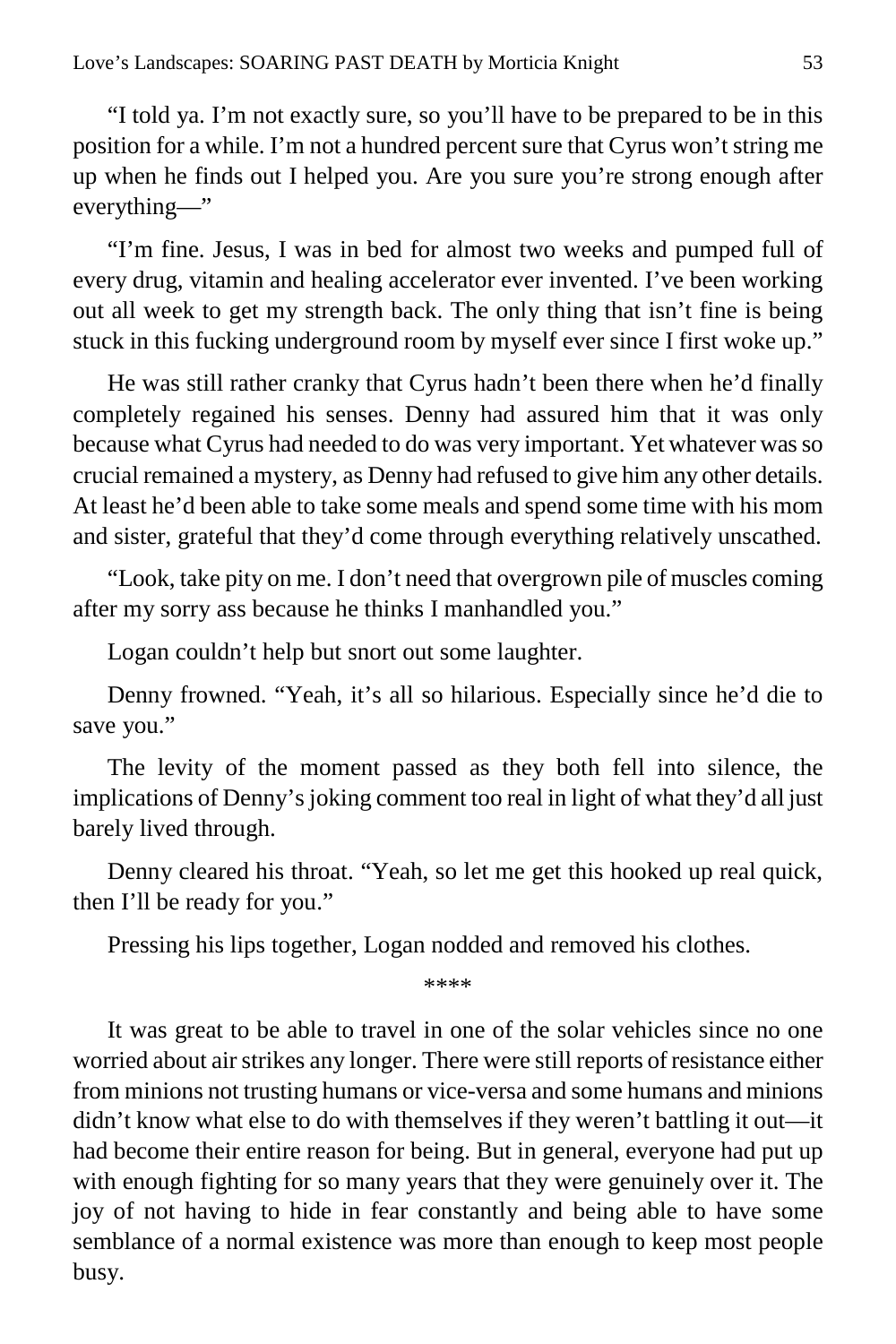Which was what had occupied Cyrus's time for the entire week. It had hurt like hell to have to leave Logan before he'd fully awakened, but he'd wanted to be able to surprise him by taking him to their new home immediately. There'd been a combination of repairing what they'd left behind, and building a separate structure for Logan's mother and sister. Cyrus knew he'd need plenty of alone time with Logan.

He approached the cave opening that was no longer as concealed as it had once been—it was no longer necessary. Precautions were still taken and people weren't unnecessarily careless, but it nowhere near touched the anxiety levels prior to eradicating The Scourge. He went inside the darkened cavern, and punched in the security codes. Until everyone had dispersed to make their own way, the normal procedures would remain in place. It was uncertain when or where a new authority or government would take over, or what form it might take, but Cyrus was completely uninterested in being a part of that anymore. He wanted his boy, his boy's family and a quiet existence in the mountains.

His blood rushed through him, amping up his energy levels. It was excitement. Logan would be better, physically and mentally. There would no doubt be some psychological issues to overcome, but Cyrus would be there by Logan's side through everything. His only fear was that Logan would reject him, wouldn't want him anymore. It would kill him, but Cyrus was prepared to take Logan and his family to their sanctuary and live separate just to insure Logan's safety. He would do whatever was necessary to make it up to him after breaking his original promise to protect and care for him.

He spotted Denny coming towards him in the main passageway that led to Cyrus's quarters. He immediately noted the startled expression on his friend's face before he recovered his composure.

Cyrus narrowed his eyes. "What's up?"

There was a nervous chuckle right before Denny answered. "Nothing, chief, nothing at all. Just didn't think you'd be back so soon."

" $Oh$ ?"

#### *What the fuck is going on?*

Cyrus hadn't been one of the few survivors of the Rebellion's program because he was an idiot. He knew when things were off.

"Yeah, so, see ya later."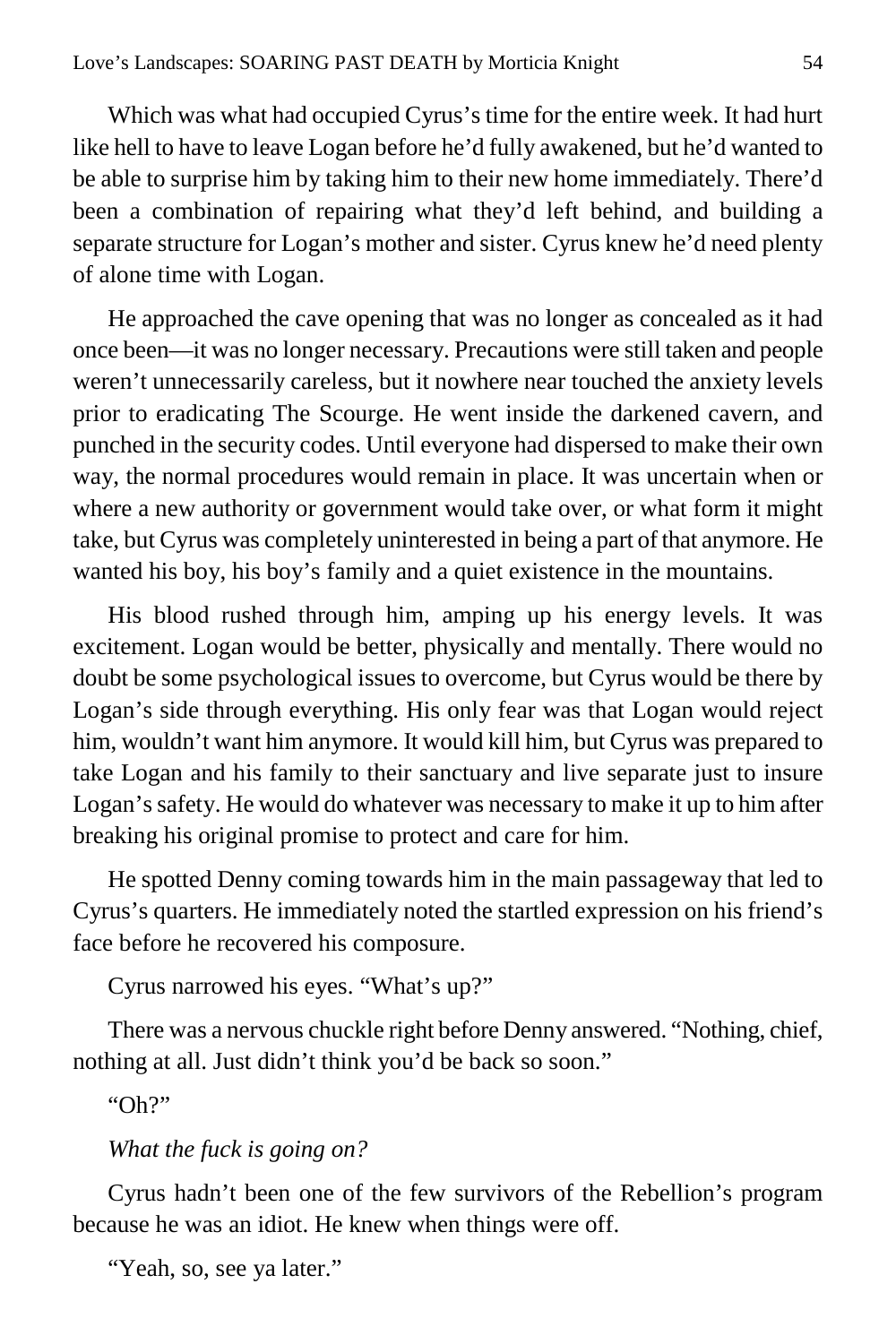Cyrus grabbed Denny's arm in a punishing grip as he tried to pass by him in the hall.

"Ow, the fuck?"

"Is Logan all right?"

Denny sighed. "Yes. Logan is perfectly fine. Except for the part where he's wondering where the hell you disappeared off to."

"You didn't say anything did you?"

He still hadn't let go of Denny's arm and was aware that his tone had come across as somewhat menacing. Denny solved that by jerking his arm from Cyrus's grasp. Of course, he'd loosened his hold anyway.

"I said nothing. Now quit practicing your advanced asshole skills on me and go see him already."

Cyrus grunted. "Yeah, sorry. Thanks for watching over him while I was gone. I mean it."

Denny punched his shoulder.

"I could tell. I'll see ya later when you're less bitchy."

"Fuck you."

"Like I said…"

Cyrus watched as Denny took off down the hallway, waving behind him with one hand as he sauntered away.

*It's time for me to see my boy.*

That was going to be a part of his discussion with Logan as well. He wanted Logan with him and wanted to pick up where they'd left off. Cyrus would gladly accept all of the blame for leaving Logan to fend for himself. Even though he hadn't exactly tossed him into the wilds—making sure that he was with a safe group that was under protection—he'd still broken his promise to be his caretaker, lover and partner. His gut clenched at the memory of Logan's stricken face when Cyrus had told him he had to go. Cyrus would forever regret his decision from that day.

And there was the other thing. The horrific way he'd treated Logan during the program training. Oh sure, he'd told himself that it was necessary, couldn't be helped. Logan had even egged him on, said not to take it easy on him.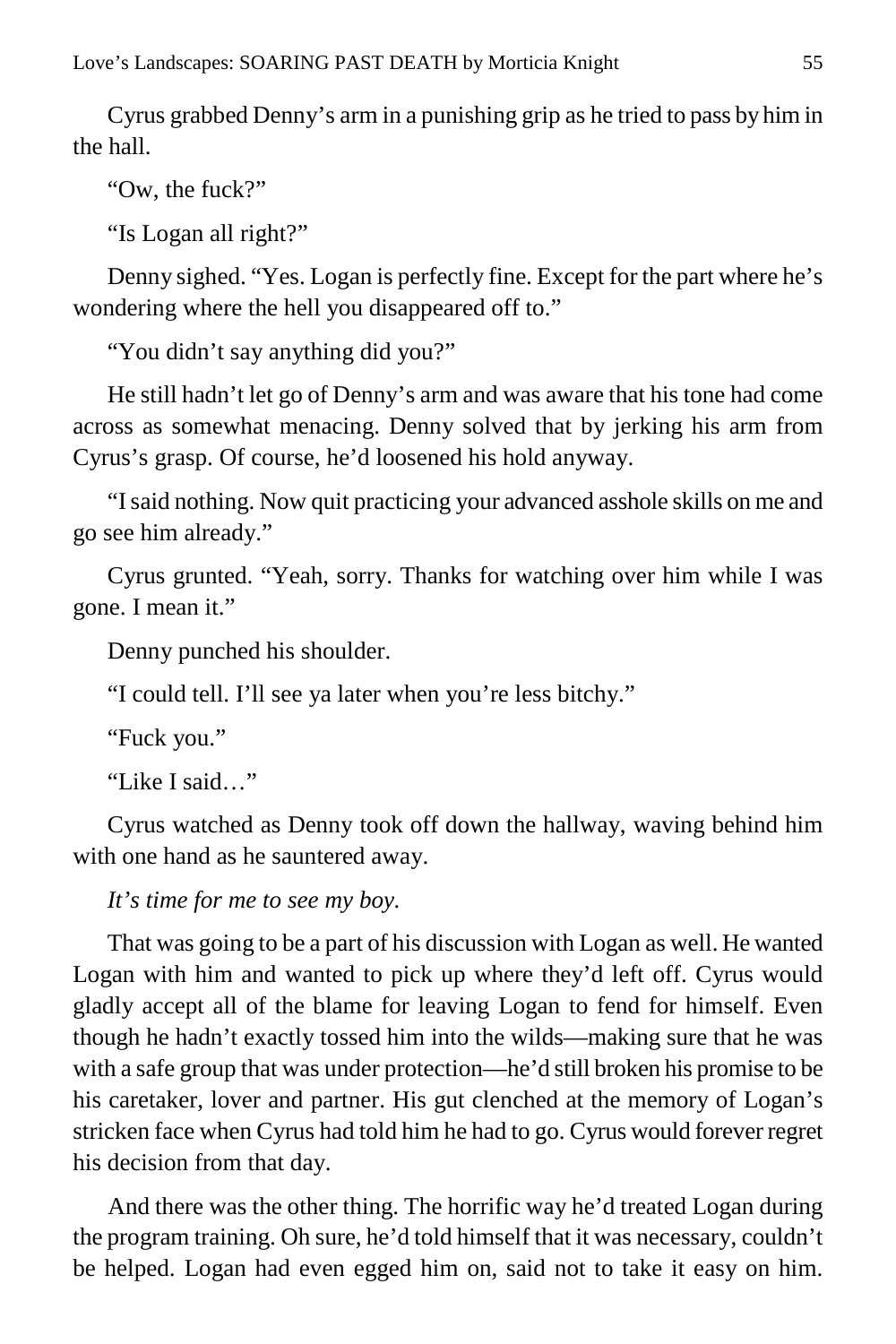Denny and all of the others of The Rebellion had praised him for what a great job he'd done with Logan.

However, none of those facts changed the basic truth—he'd beaten, tortured and mind-fucked the most important person to him in the world. He wasn't sure if he could overcome that reality in his mind, but he refused to make it all about him. Logan had enough to deal with from the trauma he'd endured, and it was imperative that Cyrus remain focused on his boy. He would have to face his own internal shit by himself. And hope Logan didn't hate him for what he'd done.

Arriving at the door to his apartment, he tapped in the entrance code, then swung the heavy door open. He'd been about to say something but the air was stolen from his lungs. Logan was on his knees, naked, eyes cast down, hooked to the ceiling by a chain that was attached to a heavy leather collar buckled around his neck. Cyrus swallowed, trying to form an intelligible thought. His eyes tracked the length of chain that ran from the hook in the ceiling down to Logan's neck, then trailed off alongside him.

"Logan…"

"Sir. May I speak freely?"

It was jarring. Logan had slipped right back into their previous dynamic with one another.

"Yes. Please. Look at me when you speak."

His tone hadn't taken on the edge it did when he was in Dom mode, primarily because he was still trying to wrap his brain around whatever was happening. Because the scene before him was nothing at all like what he'd expected when he returned. If anything, he'd been prepared for Logan's anger, his resistance to the idea of them ever being together again. His hurt. Logan's submission had been the last scenario he'd envisioned.

Logan slowly raised his head, locking his wide eyes on Cyrus, holding nothing back. He appeared so fragile, so delicate, yet Cyrus knew better than anyone how much strength Logan held within him. How much power. He watched as Logan swallowed, seemingly trying to work up his nerve.

"I belong to you, Sir. I'll never belong to anyone else, so if you won't keep me, then know that I'll always be alone."

Shock overtook him at Logan's words. It was such an unexpected gift. Cyrus dropped to his knees, making Logan startle a bit.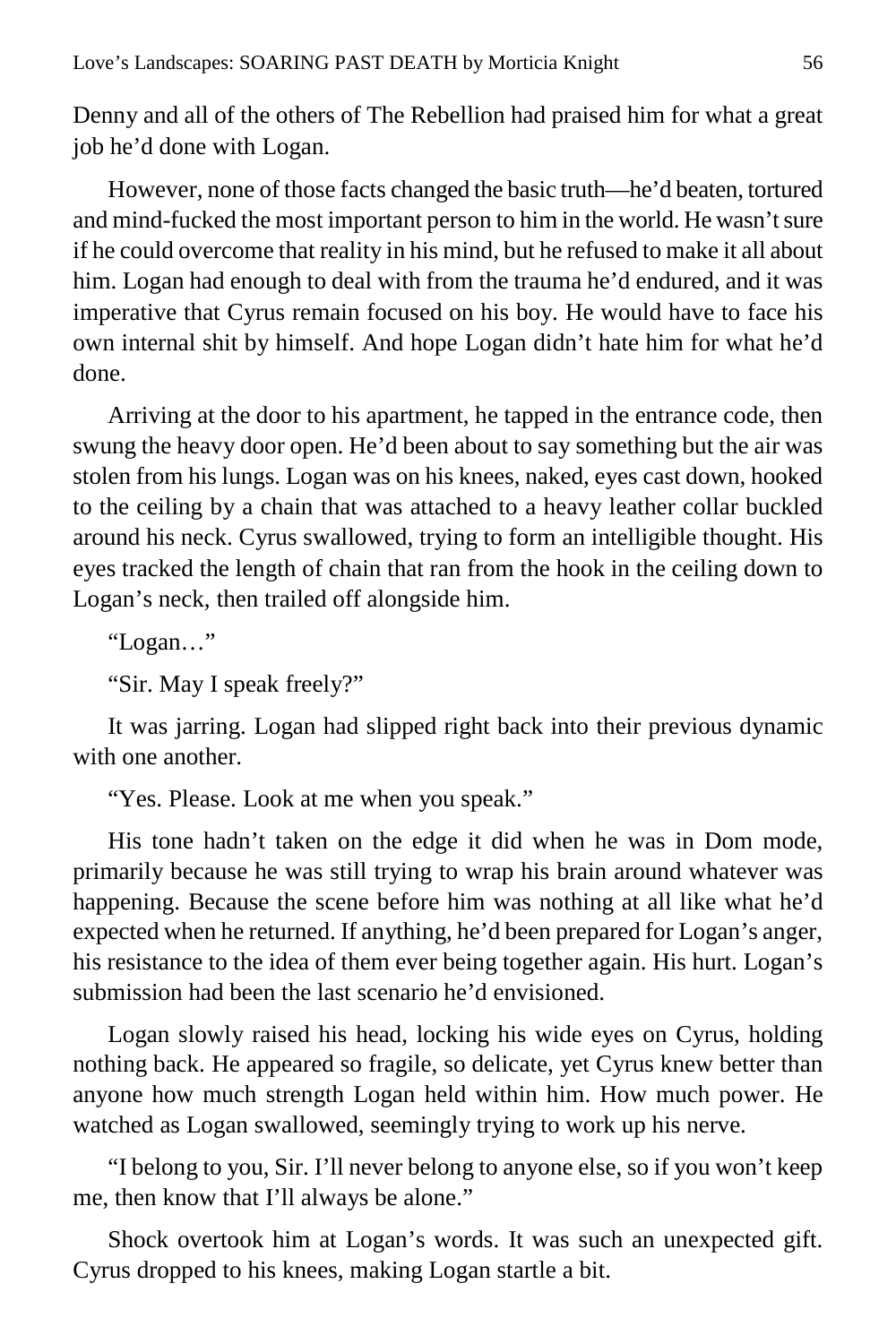"Of course I'll keep you, there could never be anyone else. But only if you can forgive me for how I sent you away before." Cyrus paused, his own nerves threatening to overpower him. "And for what I put you through for the program."

Logan nodded, never breaking his gaze with Cyrus.

"That was when you were Silverback 13 and I was Viper 44. Those people don't exist anymore. It's only Cyrus and Logan now."

A well of emotion swept through Cyrus, the impact of Logan's words almost derailing his composure.

Logan continued. "And I forgave you a long time ago for the other stuff. After all that happened to me—the program, the training, the ship… I understand now that you were only trying to save me from all of that. Protect me. All I could see last year was how much I missed you, wanted you. Needed you."

"Oh, Logan."

Cyrus caressed Logan's cheek even as the impulse to be tender with him made him uncomfortable.

"I needed you too. I still do."

"Then help me soar."

Cyrus's breath hitched. He had actually considered the very real possibility that Logan would never ever again want to experience any kind of pain. Cyrus had been more than willing to forgo that part of their relationship if that was what his lover required.

"We don't have to—"

"I do. It's as much a part of us as anything else is. I *need* it. But only from you."

"Yes. Only me. You're mine."

"I'm yours."

Cyrus grabbed Logan's throat, using his thumb to stroke the light scruff on Logan's chin. Logan's eyes rolled back and he closed the lids, melting into Cyrus's commanding touch. Cyrus took Logan's mouth in a bruising kiss. It was quick and rough, Cyrus holding Logan's head still as he worked his lips over and over against Logan's, his tongue jabbing inside him, tasting his sweet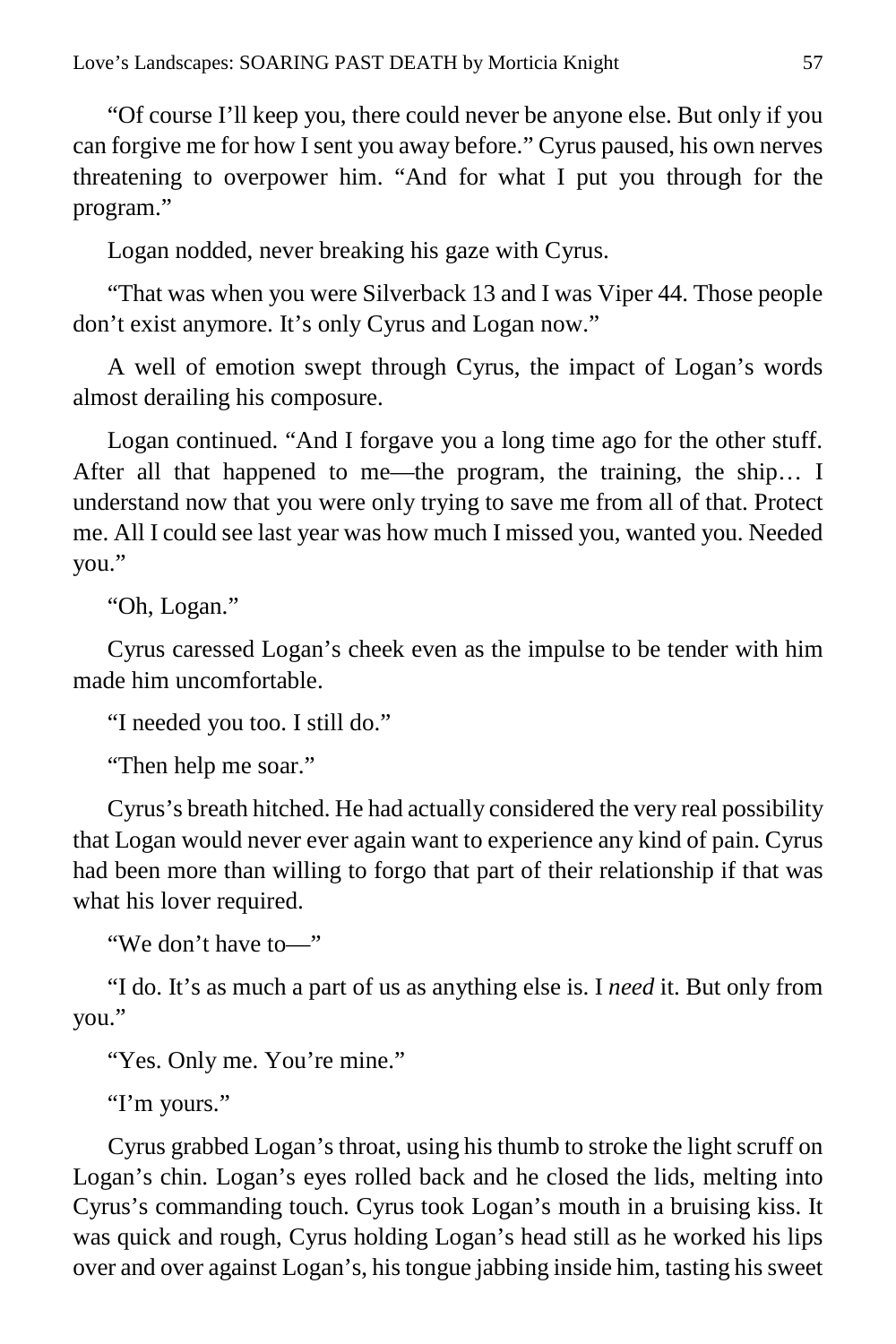essence for the first time in over a year. When Cyrus finally broke the kiss, they were both out of breath, their chests rising and falling almost in time with one another. Cyrus's cock twitched at the sight of Logan's swollen lips, still moist, so enticing.

Cyrus rose, anxious to begin. Because they were in the privacy of their quarters, Cyrus didn't have anything with him other than his own flogger, the one he'd made especially for Logan when they'd been together. It suddenly dawned on him why Denny had acted so strange earlier—Logan never could have put the chain in place on his own.

#### *Not sure how I feel about that.*

It was a tough call. He couldn't decide whether to be territorial or grateful. Probably both. He opened the top drawer of the small dresser that all the leading soldiers had been issued when they'd received their compartment assignments. He noted the bottle of lube and the dildo. He wouldn't need a fake dick for Logan anymore. The flogger next to the other items in the drawer had been a sentimental object that he'd kept from their old life. It had been almost too painful to use it during the program training sessions, but he hadn't been able to help himself. It had been his sneaky way of recapturing some of what they'd had. What he'd thought they'd never have again.

#### *And now here he is.*

He had to get back in control in order to be in the present for his boy. Snapping the flogger, he approached Logan, then stood before him with his feet shoulder width apart. Logan had one knee drawn up to his chest, his arms wrapped around it, his head lowered. Cyrus hesitated, unsure whether Logan was actually prepared to follow through with any pain play. It occurred to Cyrus that they hadn't mentioned one of the things that was essential in giving Logan the necessary control over their exchange.

"Do you remember your safeword?"

There was an audible sigh from Logan as he eased back into his kneeling position, his shoulders back, his gaze on the floor. It even appeared as though he were trying to conceal a smile.

"Yes, Sir. Poppies."

Logan had explained to him soon after he'd been rescued by Cyrus that the bright orange flowers growing wild in the fields below the foothills during the spring had always been like a balm to his soul. An indicator that there was still beauty to be found in life, to not give up.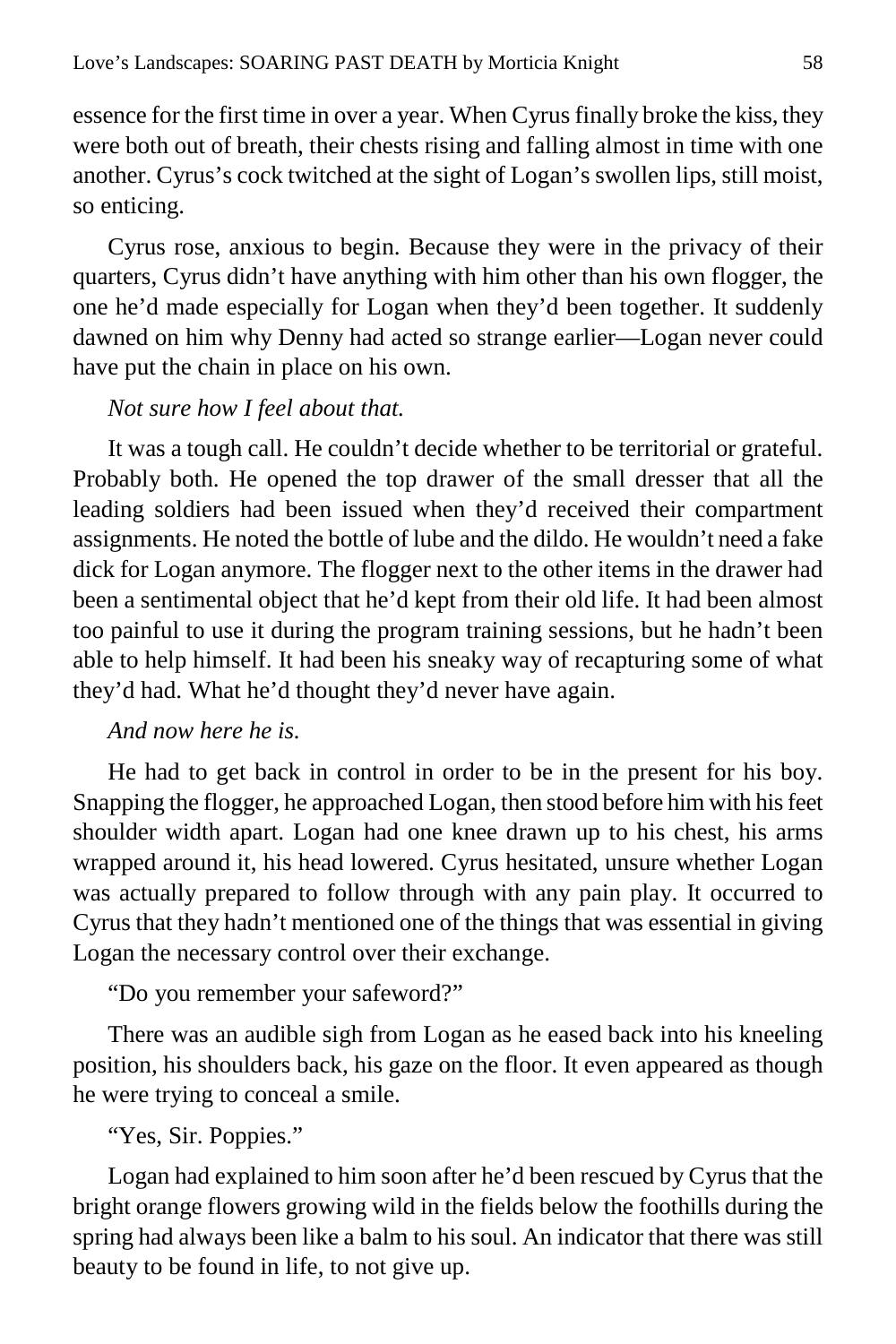"Poppies." Cyrus had said it barely above a whisper.

Strolling slowly over to Logan, he played the tendrils of the whip softly across Logan's skin, hypnotized by the way the dark suede strips contrasted with Logan's pale coloring, the way they fell along the curves of his shoulders as if they were attempting to embrace him. Then Cyrus traced them down Logan's back, his prick hardening as he noted the goose bumps rising on Logan's body, followed by a tiny shiver.

"So fucking beautiful."

Resting his hand on the top of Logan's head, he allowed himself the luxury of petting him a few times before he clutched a fistful of his shaggy brown hair. He pulled his head back until Logan lifted his gaze to meet his.

"I want you to stand up, then turn around, feet spread wide, hands above your head and braced against the wall."

"Yes, Sir."

It was perfect. The dynamic was there, but not the same as it had been. After all they'd been through together it was deeper, more real. Cyrus ran his hand slowly down the length of Logan's back, grateful that the healing balms had all but erased the evidence of Logan's abuse from The Lord. His boy's skin was soft under Cyrus's calloused fingers, as alluring to Cyrus as was every other minute feature of the young man.

Once Logan was in place, Cyrus continued his sensuous exploration with the flogger. This time he was able to tease Logan's perfect little ass, tickle the backs of his thighs, taunt him between his legs. Logan's body language indicated he was relaxed, comfortable with Cyrus and the situation. His limbs weren't locked and his shoulders weren't bunched, he appeared accepting of everything that was happening to him. Cyrus was certain Logan was ready.

The first series of strikes were quick in succession, yet only moderately intense. He twirled his wrist as he whisked the tails of the whip from the top of Logan's back, down his torso, then back up again. On his third pass, he increased the power of his ministrations, coaxing a series of low moans out of Logan. After completing that grouping, he angled to one side in order to facilitate his next move, a series of hits aimed at Logan's tantalizing backside.

But it was Logan's straining erection leaking with arousal that captured Cyrus's attention. It filled him with lust, but also with relief. A strange combination that nonetheless allowed him to fully embrace their renewed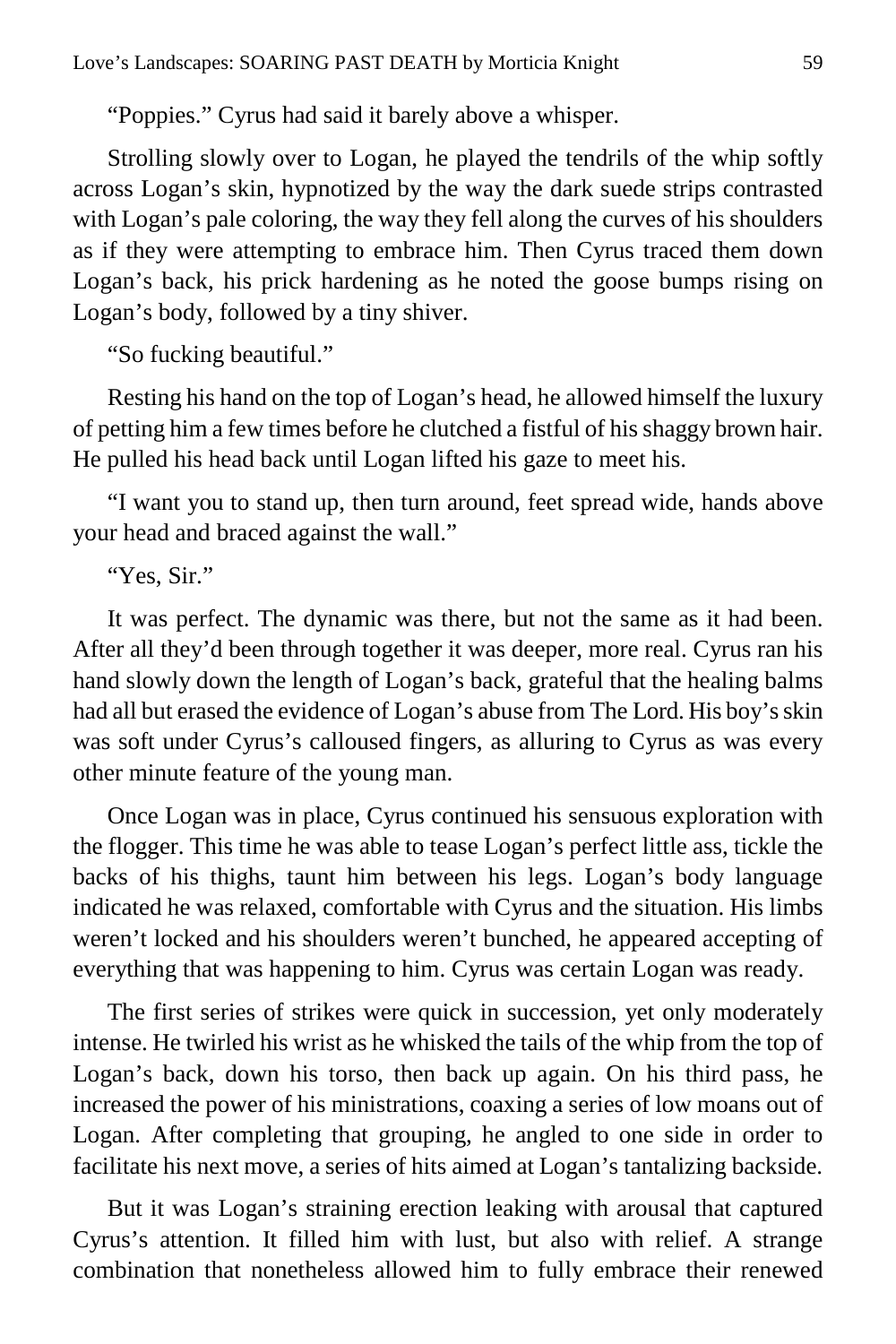journey together. Swatting Logan continuously, he ramped up the intensity, careful to remain attuned to Logan's responses, even as his own stiff flesh pressed uncomfortably against the fabric of the tight pants he wore.

He watched in awe as Logan gave entirely of himself, readily accepting each series of lashes, lips parted in ecstasy. Cyrus paused once the redness in Logan's skin became more pronounced. His roughened hands skated over Logan's heated butt cheeks, the compulsion to prod the matching dimples at the small of Logan's back too tempting to resist. He allowed himself a smile, as he was positioned in a way that Logan couldn't see him.

Pressing his body lightly against Logan's frame he nuzzled his neck, inhaling him in, the tip of his tongue flicking out for a small taste. Then he spoke in a low voice next to Logan's ear.

"Once more, then I take your ass."

A tiny whimper escaped Logan's lips, his back arching. Teasing Cyrus. It was clear that Logan knew he had the upper hand. It would take a while for Cyrus to balance them out, but truthfully, he looked forward to the work that awaited them.

With a swish through the air his implement splayed across Logan's back, bringing forth a small cry. He increased the pace of his movements, his strikes. There was a specific sound, a certain moan Logan made that Cyrus recognized. It indicated to Cyrus that Logan had fallen into a submissive state of contentment. Logan had arrived at that place.

After tossing the flogger onto the bed, he grabbed Logan, enveloping himself around the much smaller man's body. Logan let out a gasp as Cyrus used his hands to explore him freely, tweaking his nipples, squeezing and kneading him everywhere. He encircled Logan's cock with his fist and his lover cried out.

"Not yet. You'll wait for me. Keep your hands on the wall and your face forward."

Grasping Logan's throat with his other hand, he maintained his grip on Logan's heated erection, controlling him that way as Logan writhed under his commanding touch. The ability to give Logan unending pleasure was the only thing Cyrus ever wanted to live for again.

Letting go, he slid down Logan's frame until he'd dropped to his knees. He bit the fleshy part of one butt cheek as he moved the cool chain to the front of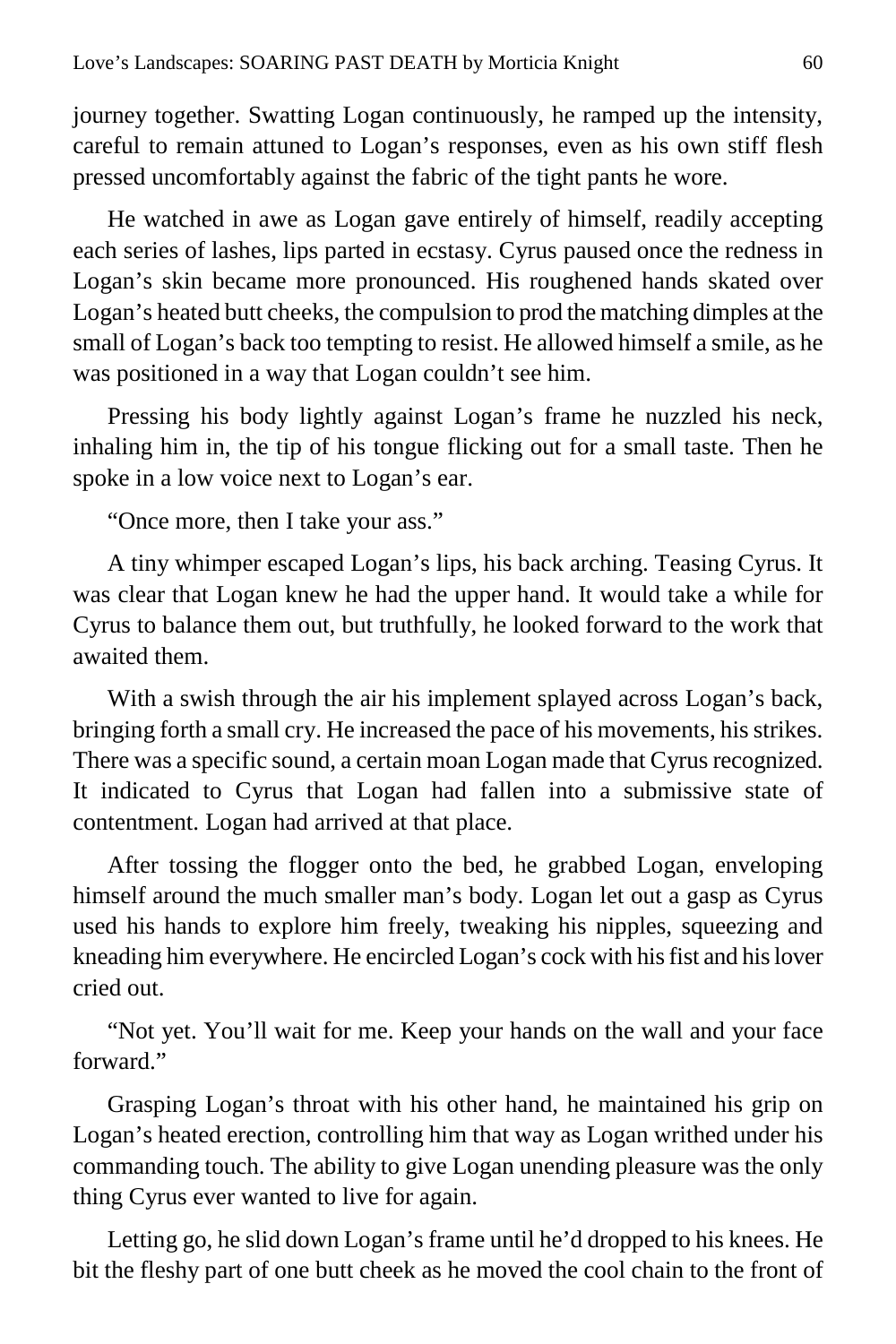Logan. There was a gasp and Cyrus wasn't sure whether it was in response to the bite, the cold metal or both. He only knew that he was thrilled by Logan's every little response to what Cyrus did to him.

He clutched Logan's sweet bottom and spread him wide. Cyrus groaned at the sight of Logan's tiny pink hole, his balls tightening. His wish was that their first time back together could last for a long time, but his need spoke to him differently. Rubbing his nose on the inside of Logan's crease, he drew in his slightly musky scent. He kissed the puckered opening, sucking then licking, delighting in the soft noises Logan made as he wriggled against Cyrus's face. Stiffening the end of his tongue, he breached the tight ring of muscle and pushed his way in, fucking him that way until he was certain Logan wouldn't be able to hold back an orgasm.

He abruptly stopped, Logan letting out an agonized moan, gasping for breath.

"Sir, please, I need you inside me."

"I need you too."

He stood, then walked over to the drawer that held the lubricant. After popping open the cap, he allowed a liberal amount to dribble onto his palm. The idea of exploring Logan's ass with his mouth and fingers everyday held more appeal than anything else he could envision. In some ways, stroking Logan internally filled him with more desire than actually fucking him.

With his clean hand, Cyrus combed his fingers through Logan's hair as he nibbled at his ear lobe. Using the other, he searched between Logan's crack to find his entrance. He spread the moisture around Logan's wrinkled hole as he massaged the opening, aware of Logan's acquiescence to him. Licking his way down his lover's neck until he reached the crook of his shoulder, he popped one digit in to Logan's butthole, pushing up to his first knuckle. At the same time, he suckled the delicate skin in the dip of his clavicle, purposely making a mark there.

Cyrus stroked him with his index finger—sinking in deeper each time, searching for Logan's gland. As soon as he glanced over it, he pressed down, pegging him gently. Logan jerked, inhaling sharply. He dissolved into a desperate sounding moan, shoving himself onto Cyrus's digit that was impaled inside him, clenching his ass cheeks.

"That's it, take what you want. Are you ready for more?"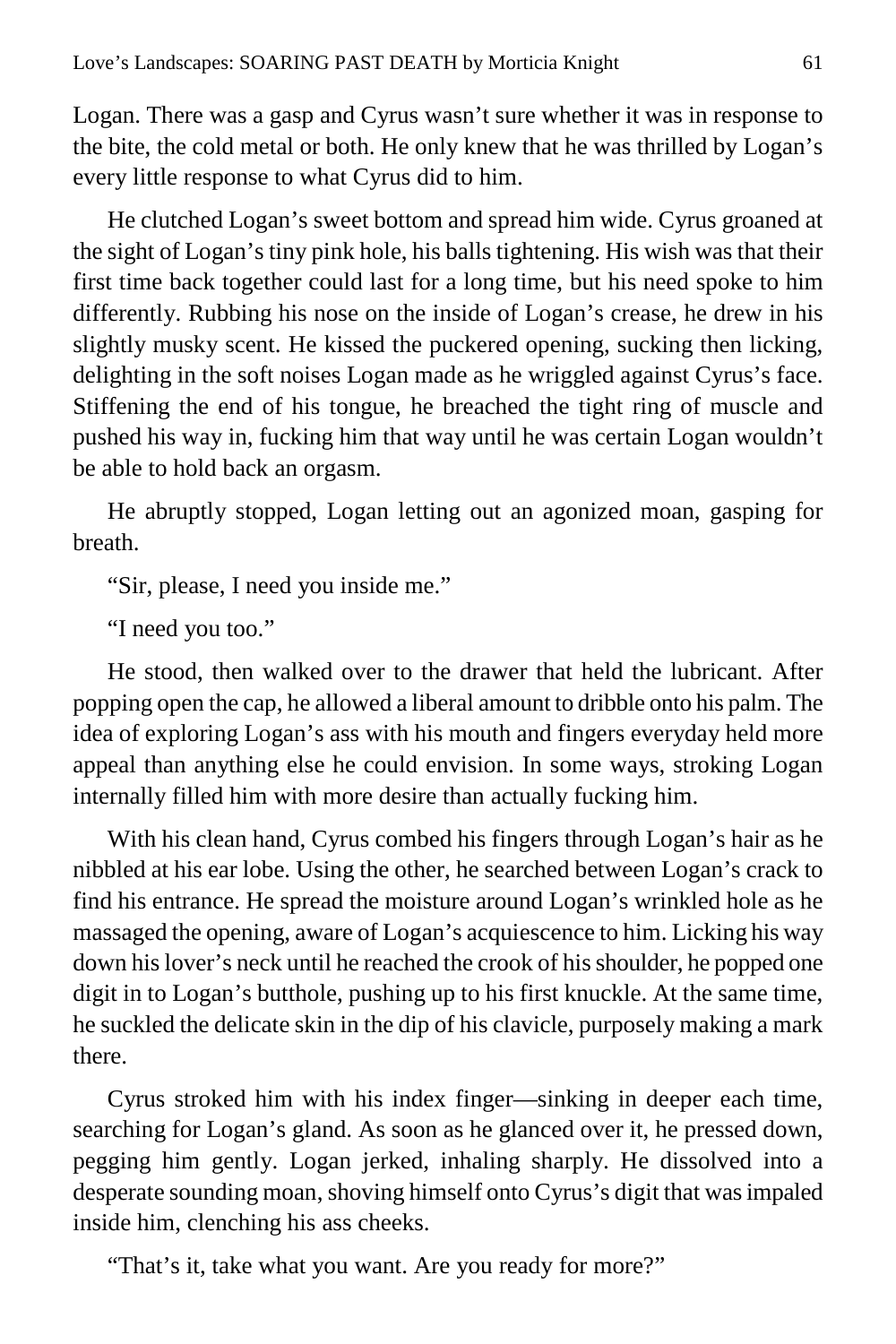"Unh, please, Sir, please…"

Cyrus slipped his middle finger in next to the other and twisted them within Logan's greedy channel. Picking up the pace as he finger fucked his boy, his cock leaked, balls aching, the need to be inside Logan stronger than he'd ever thought possible. But he wanted to see Logan's face when they came.

After pulling out of Logan's passage, he reached for the buckle on the heavy leather collar, yanking at the thick strap to get it open. To get it off Logan's neck so that he could embrace him and take him to bed. As soon as Logan was freed, he gathered the small man into his arms and carried him over to the mattress. He shoved the flogger aside and lay him down. Cyrus tried to straighten in order to remove his clothes, but Logan held fast to him as if he were afraid to let him go, silent tears spilling onto his cheeks.

"Shh, don't cry."

Cyrus swiped at the small drops of moisture on Logan's face.

"We're together now. Everything else is done. Viper 44 and Silverback 13 no longer exist, remember? It's only Logan and Cyrus."

"Y-yes. Yes, Sir."

Relaxing, Logan let his arms fall away from Cyrus, but he stared at him openly. Cyrus permitted it. It had never occurred to Cyrus to view what they did together as anything other than a magnificent sexual release. He'd always craved Logan physically more than anyone he'd ever been with in his almost forty years, but he no longer saw their fucking as a mere release. He saw it as making love.

Once he'd discarded his garments, he allowed himself a moment to enjoy Logan's nude form. Still too thin owing to his recent ordeal, he was nonetheless stunning. Long limbed, perfectly formed torso, with an innocent male beauty that imprinted itself on Cyrus's consciousness, demanded his reverence.

"Open yourself to me."

Logan lifted his legs, then held them up by the backs of his knees. Without looking away, Cyrus reached for the bottle of lube once more. He squeezed some onto his hand and rubbed his shaft, slicking himself up thoroughly.

"Hold your sac up and out of the way."

Logan did as he was told and Cyrus poured more of the cool liquid along Logan's crack. Logan jumped slightly as the moisture trickled down his crease, his asshole clenching and unclenching in response.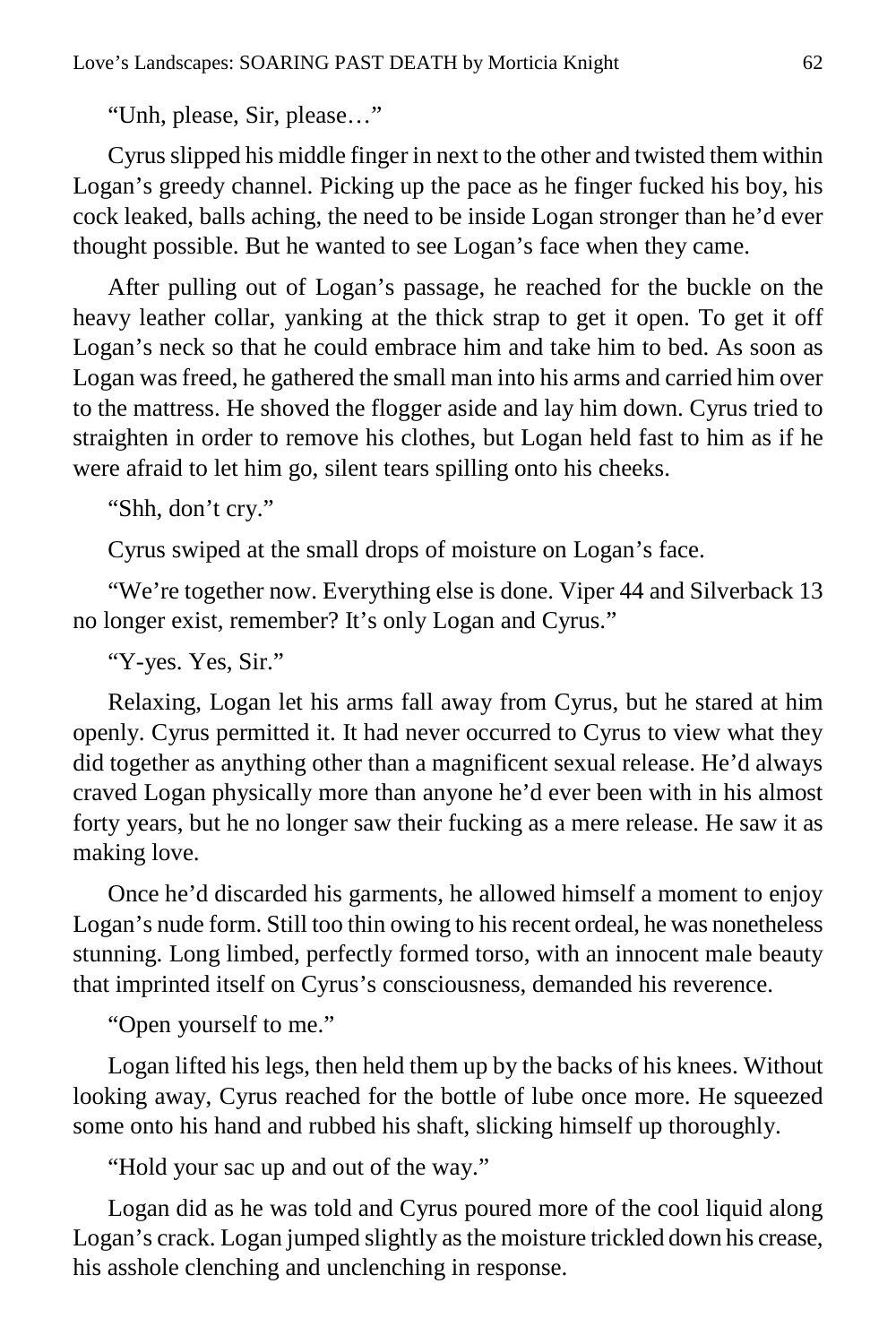#### *Fuck.*

Cyrus lowered himself over Logan, using a hand to brace himself on one side of Logan's head and the other to grasp his own throbbing prick. He gazed down between them as he prodded his cockhead against Logan's twitching hole. Cyrus wanted in so bad, but he also didn't want to rush things. Even though they'd enjoyed hours of rough play and raw fucks when they'd been together before, he needed to try and physically express to Logan what he didn't have the ability to say out loud. That Logan was all that mattered to him, that he cherished him, that he would die without him.

Rubbing his swollen erection in the slickness between Logan's butt cheeks, he could tell that Logan was becoming impatient, anxious for their coupling. Cyrus paused at Logan's opening and pressed his dick against the resistant muscle of Logan's asshole. As he eased himself forward, Logan pushed out and Cyrus watched as the large knob of his cock was swallowed up. With a gasp, he threw his head back, the slick heat of Logan's channel tightly wrapped around his stiff flesh bordering on too much sensation.

Without a thought, he instinctively thrust balls deep, pulling out, then slamming in again. He dropped onto his elbows so he could capture Logan's lips with his own. Cyrus kissed Logan with all that he had, licking inside his mouth, suckling his tongue, scraping teeth along his chin, then latching onto his lips once more. At the same time, he buried himself deep inside Logan, each long stroke bringing them closer to what Cyrus had missed for so long.

Sweating and grunting, the speed of his rutting increased, his nuts smacking loudly against Logan. The tingling in his spine signaled his imminent release and he wanted Logan there with him. Placing the brunt of his weight on one elbow, he reached between them with his opposite hand, searching out Logan's rigid shaft, ready for them both to fly. He encircled it, and Logan mewled against his mouth, a pleading sort of a sound. Cyrus felt the first pulses in Logan's ass and knew the sticky heat would erupt from Logan at any moment.

He broke the kiss but stayed close. "Yes…"

Logan yelled as warmth gushed over Cyrus's hand, spurting between them. Even as Cyrus cried out in the throes of his own orgasm, he kept his eyes fixed on Logan. Watching every little expression cross Logan's face as he worked through his ecstasy, Cyrus was lost to his boy. Would never want anyone or anything else.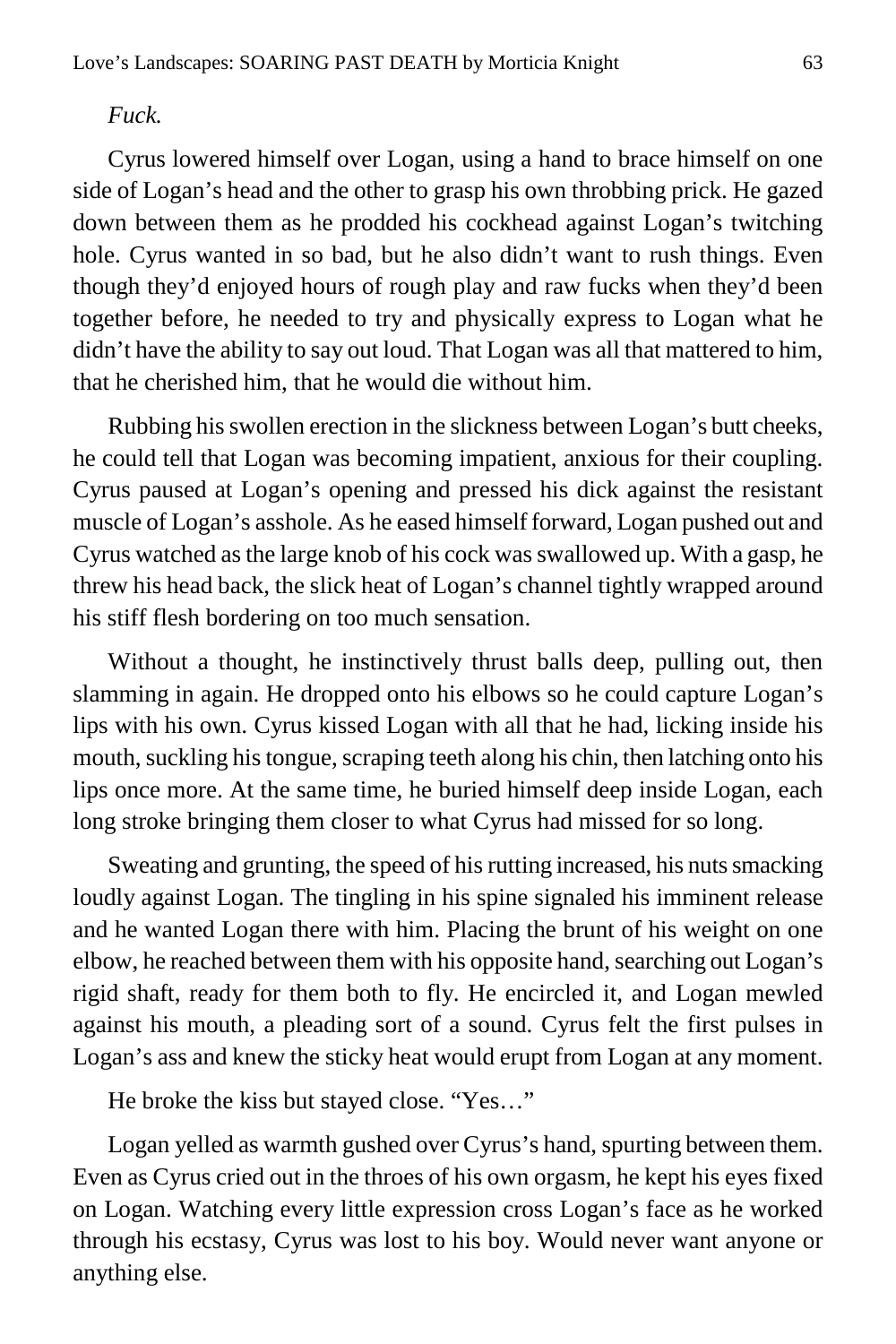They stayed joined for as long as Cyrus could manage it, not moving, allowing their breathing to return to normal. Cyrus's cock softened and slipped from Logan's ass, a trail of semen leaking out as he repositioned himself at Logan's side. He couldn't stop staring at Logan's lovely face. Without breaking his gaze, he lifted the hand that Logan had come all over and licked it clean. Logan bit his bottom lip as he viewed Cyrus's actions, his eyes widening a bit. It had Cyrus's dick making a valiant attempt at coming back to life.

He bent down to leisurely kiss Logan's swollen lips, sweeping Logan's mouth over and over with his tongue, reluctant to ever stop. When he did, it was only for them to catch their breath.

*Oh, yes. I want more.*

He could see that his sweet lover was drifting off. It was okay, he could wait. They would have forever from then on. Sweeping Logan's tousled hair away from his face, he couldn't help but smile when Logan's eyelids fluttered open.

"Are you okay? I should rub you down with some healing balm."

"Mmmm, yes, Sir. Very okay. And I'm not that sore…" Logan yawned, then snapped his mouth shut as if he were embarrassed.

Cyrus chuckled. "Don't worry, get some sleep now. I want you again once you've rested *and* after I've rubbed you down. That clear?"

Logan nodded sleepily. He appeared ready to shut his eyes again, but they widened instead.

"Sir?"

"Hmm?"

"Where did you go this past week?" What looked like a flash of concern passed over Logan's face.

Cyrus caressed Logan's cheek.

"I had to take care of our home, it's been left untended for too long."

There was a catch in Logan's breathing. "You mean… Where we were, I mean, our place from before? The mountains?"

"Yes, and I started on a new structure where your mother and Rebecca can stay. Is that all right?"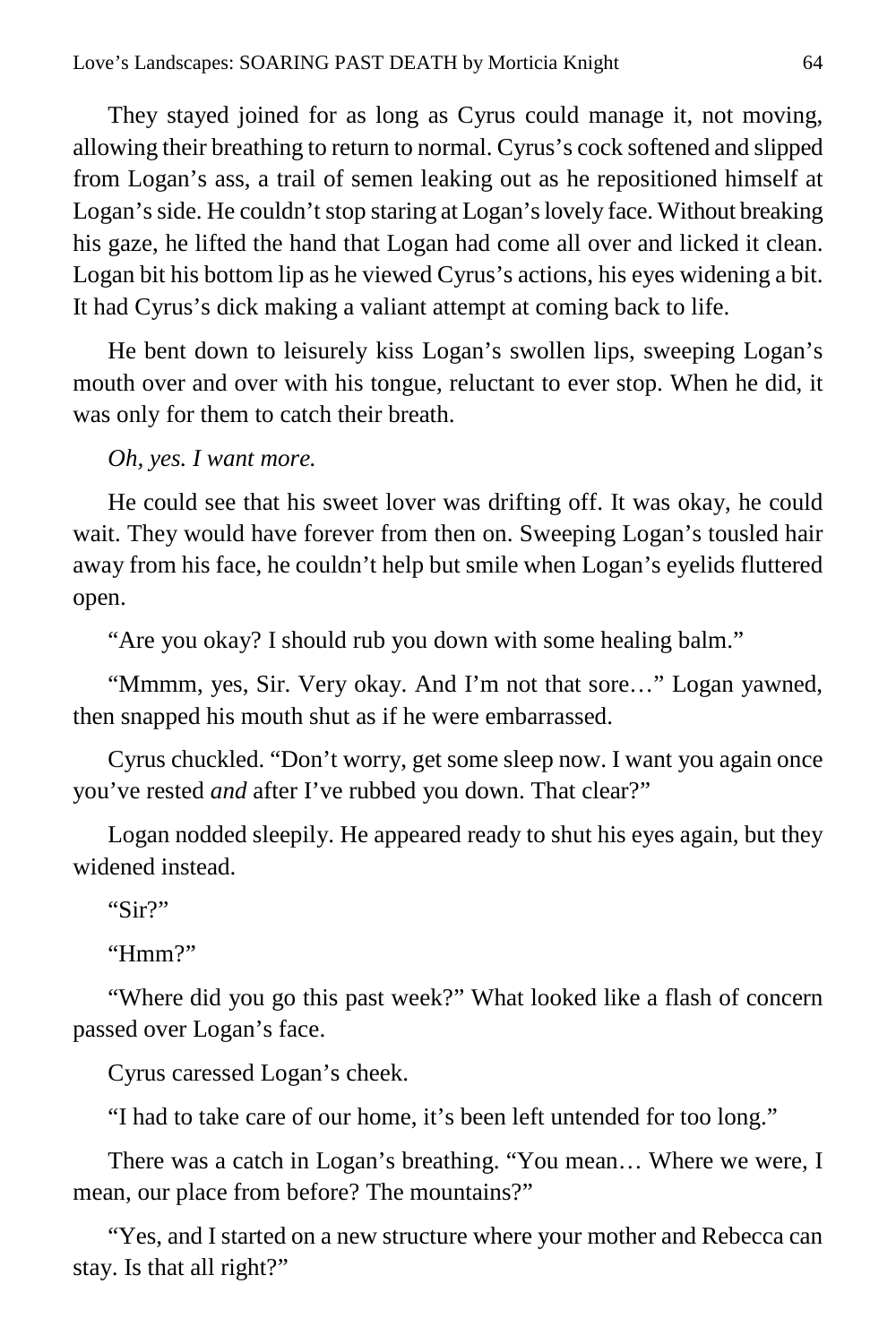Logan's bottom lip trembled, his words coming out wobbly. "Y-yes. More than all right." He scrunched his eyebrows together. "Really?"

Cyrus couldn't hold back a laugh. "Yes my precious boy, really."

He gathered Logan to him, hugging him tightly. When he released Logan from the embrace, he still kept one arm cradled around him. He saw that Logan was regarding him, something else obviously on his mind.

"Ask me anything you want Logan. This is the beginning of our new life together and I want you to share in every aspect of it."

"Okay. Will it be like it was before? Will you still be my Dom?"

"Is that what you want?"

"Yes. I want it for always."

"Then you have it. Always."

Logan threw his arms around Cyrus's neck and they held one another for a long while. Once they relaxed against the pillow, Logan went limp in his arms as sleep took him. Cyrus listened to Logan's even breathing for a long time before he drifted off to a place where there were large fields of bright orange poppies surrounded by snowcapped mountains. He was with Logan, and together, they soared.

#### **The End**